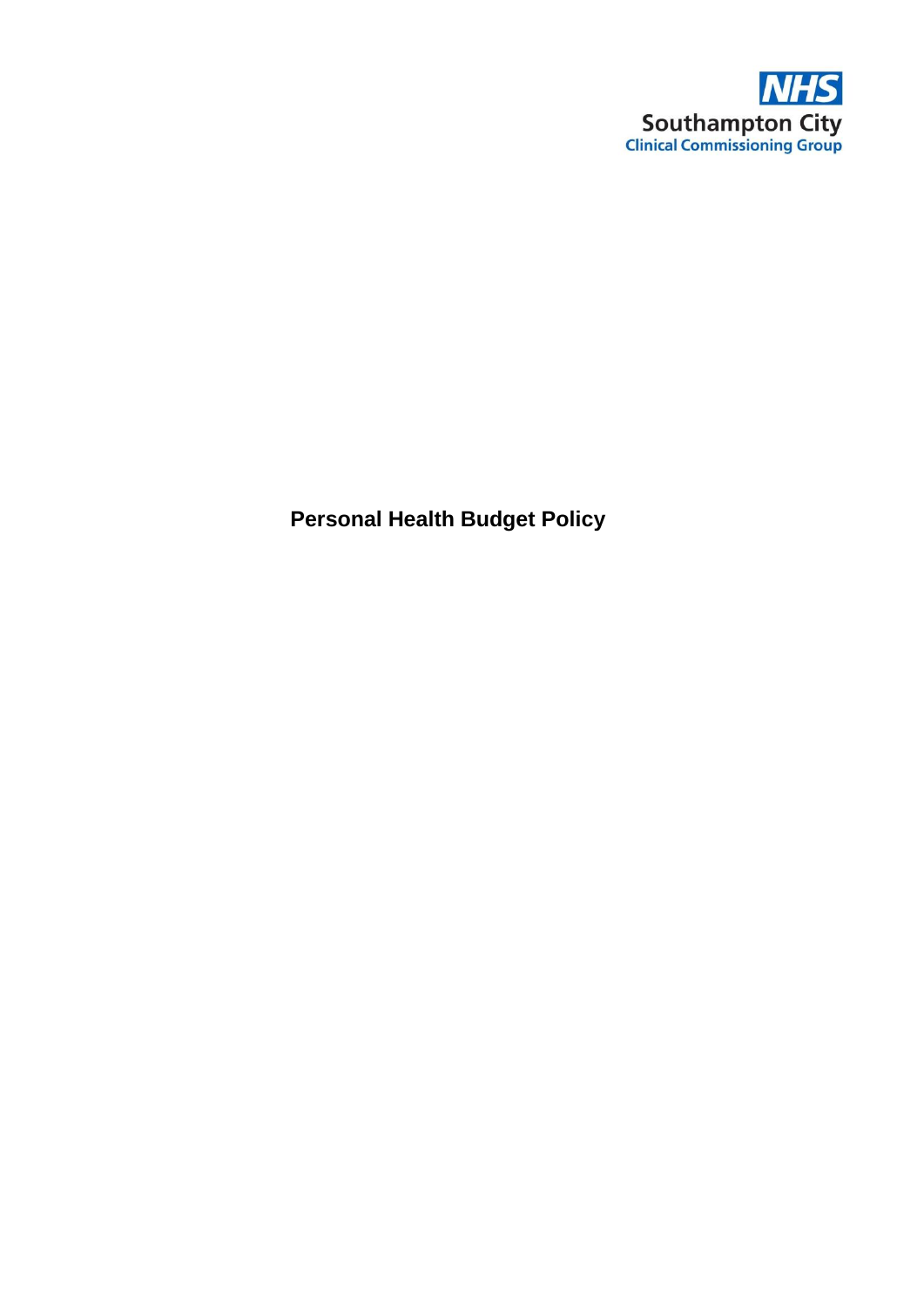| Subject and version number of<br>document: | Personal Health Budget V2                                                                                                                                                                                                                                             |
|--------------------------------------------|-----------------------------------------------------------------------------------------------------------------------------------------------------------------------------------------------------------------------------------------------------------------------|
| Owner of the policy:                       | <b>Clinical Lead</b>                                                                                                                                                                                                                                                  |
| Operative date (first created):            | <b>March 2020</b>                                                                                                                                                                                                                                                     |
| This document applies to:                  | All CHC and Continuing Care Staff at the Clinical<br><b>Commissioning Group</b>                                                                                                                                                                                       |
| <b>Policy Implications:</b>                | This document sets out how the CCG will offer<br>personal health budgets to those eligible for an<br>NHS direct payment, how they will be paid and<br>what they can be used for.                                                                                      |
| <b>Equality Analysis Completed?</b>        | This document includes the section Equality<br>Analysis, the aim being to encourage and support<br>policy developers to demonstrate 'due regard' to<br>the Equality Act 2010. Records will be kept of the<br>equality analysis process and any actions<br>identified. |
| <b>Consultation Process</b>                | <b>Clinical Governance Committee</b>                                                                                                                                                                                                                                  |
| Approved by:                               | Governing Body                                                                                                                                                                                                                                                        |
| Date approved:                             | $20th$ May 2020                                                                                                                                                                                                                                                       |
| <b>Next review date:</b>                   | <b>March 2021</b>                                                                                                                                                                                                                                                     |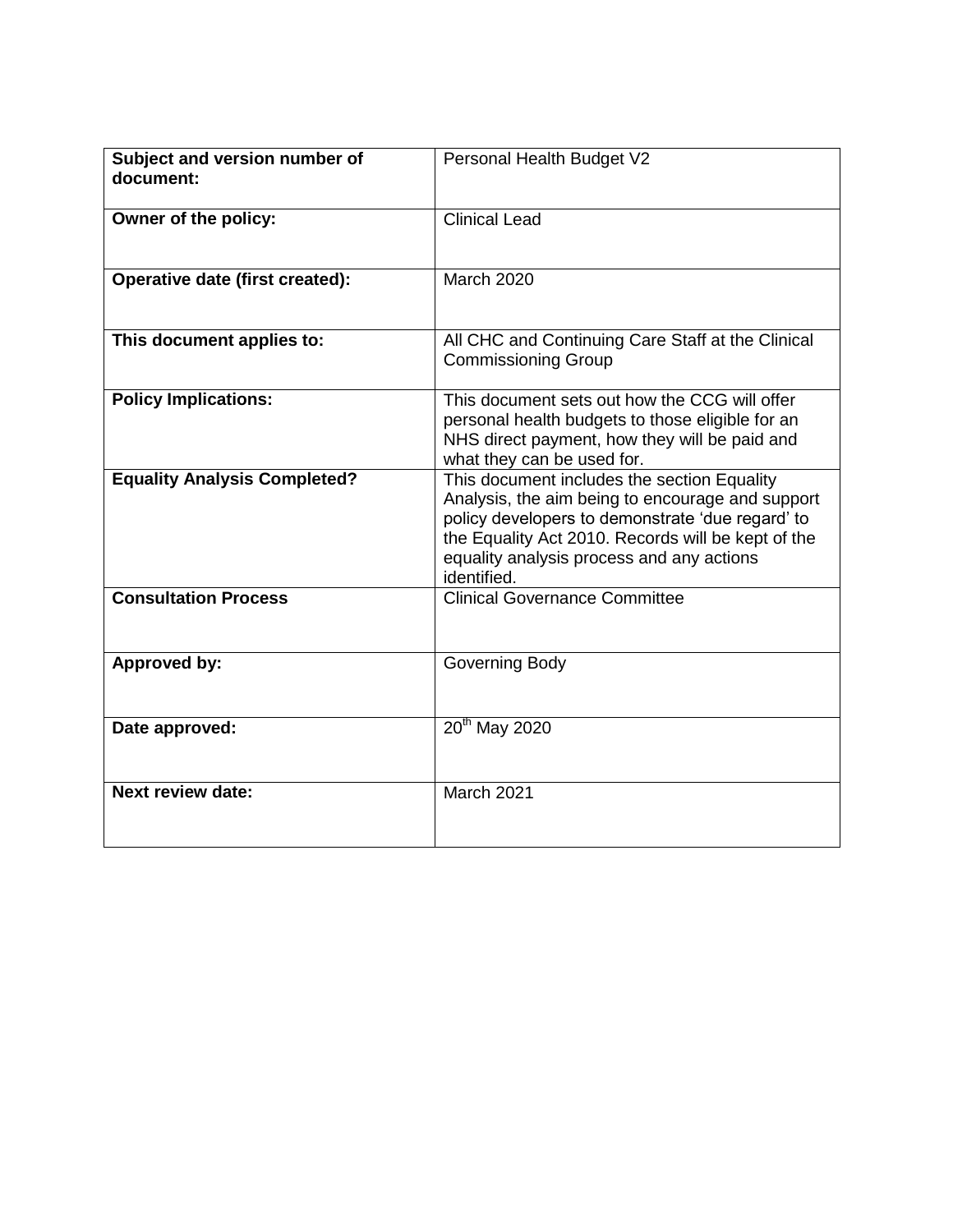# **Dissemination of policy:**

| <b>Action</b>                             | Date completed |
|-------------------------------------------|----------------|
| Uploaded to website                       | Yes            |
| Available on the W drive, insert location | Yes            |
| Article in staff newsletter               | <b>Yes</b>     |

# **Review Log:**

Include details of when the document was last reviewed:

| <b>Version</b><br><b>Number</b> | <b>Review Date</b> | <b>Name of Reviewer</b> | <b>Amendment description</b> |
|---------------------------------|--------------------|-------------------------|------------------------------|
|                                 |                    |                         |                              |
|                                 |                    |                         |                              |
|                                 |                    |                         |                              |
|                                 |                    |                         |                              |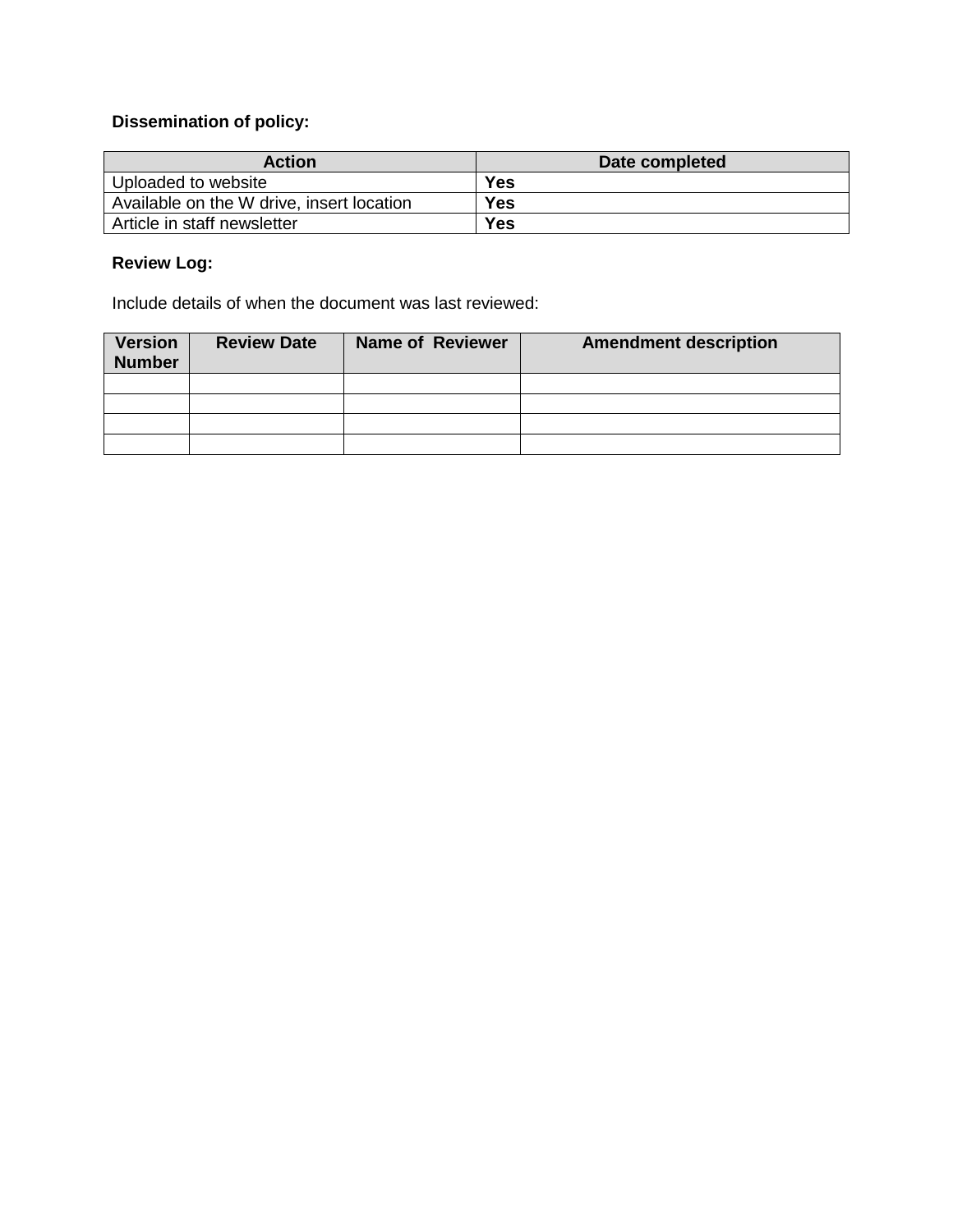## **CONTENTS**

- 1. INTRODUCTION & PURPOSE
	- 1.1 Aim of the Policy
- 2. INTRODUCTION TO PERSONAL HEALTH BUDGETS
	- 2.1 Definition
	- 2.2 Six Essential Components
	- 2.3 Ways to Manage the Money
- 3. WHO CAN HAVE A PERSONAL HEALTH BUDGET
- 4. HOW A PERSONAL HEALTH BUDGET CAN BE SPENT
- 5. CAPACITY AND CONSENT
- 6. CARE AND SUPPORT PLANNING
- 7. WHAT A PERSONAL HEALTH BUDGET CANNOT BE USED FOR
- 8. INDICATIVE BUDGETS
- 9. INTEGRATIOIN WITH THE LOCAL AUTHORTIY
- 10. RISK
	- 10.1 Clinical Risk
	- 10.2 Organisation Risk
	- 10.3 Organisational Risk
- 11. EQUIPMENT AND DISPOSABLES
- 12. GOVERNANCE
- 13. COMPLAINTS AND APPEALS
- 14. PERFORMANCE AND QUALITY MONITORING
	- 14.1 Performance and Activity
	- 14.2 Quality Monitoring
	- 14.3 Equality Monitoring
	- 14.4 Equality Statement Including Equity and Choice Policy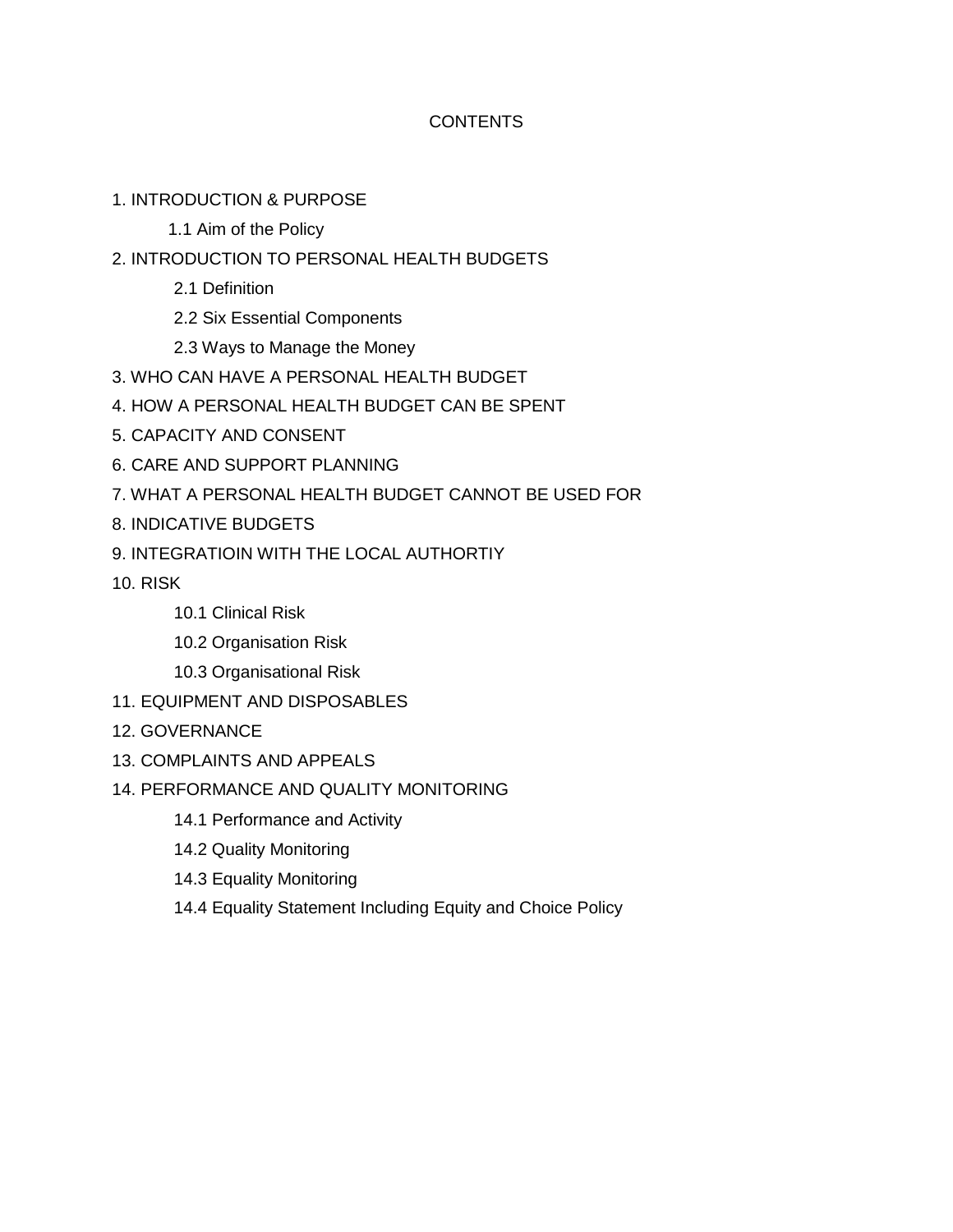- Appendix 1 Financial auditing and monitoring of direct payments
- Appendix 2 Jointly Funded Southampton City CCG/Southampton City Council Direct Payment Agreement
- Appendix 3 Direct payment agreement
- Appendix 4 What your personal health budget can be used for
- Appendix 5 Personal Health Budget Checklist
- Appendix 6 PHB Finance agreement
- Appendix 7 Personal Health Budget Risk Panel Terms of Reference
- Appendix 8 Personal Wheelchair Budgets
- Appendix 9 Equality Analysis
- Appendix 10 Legislation and Guidance
- Appendix 11 Glossary of Terms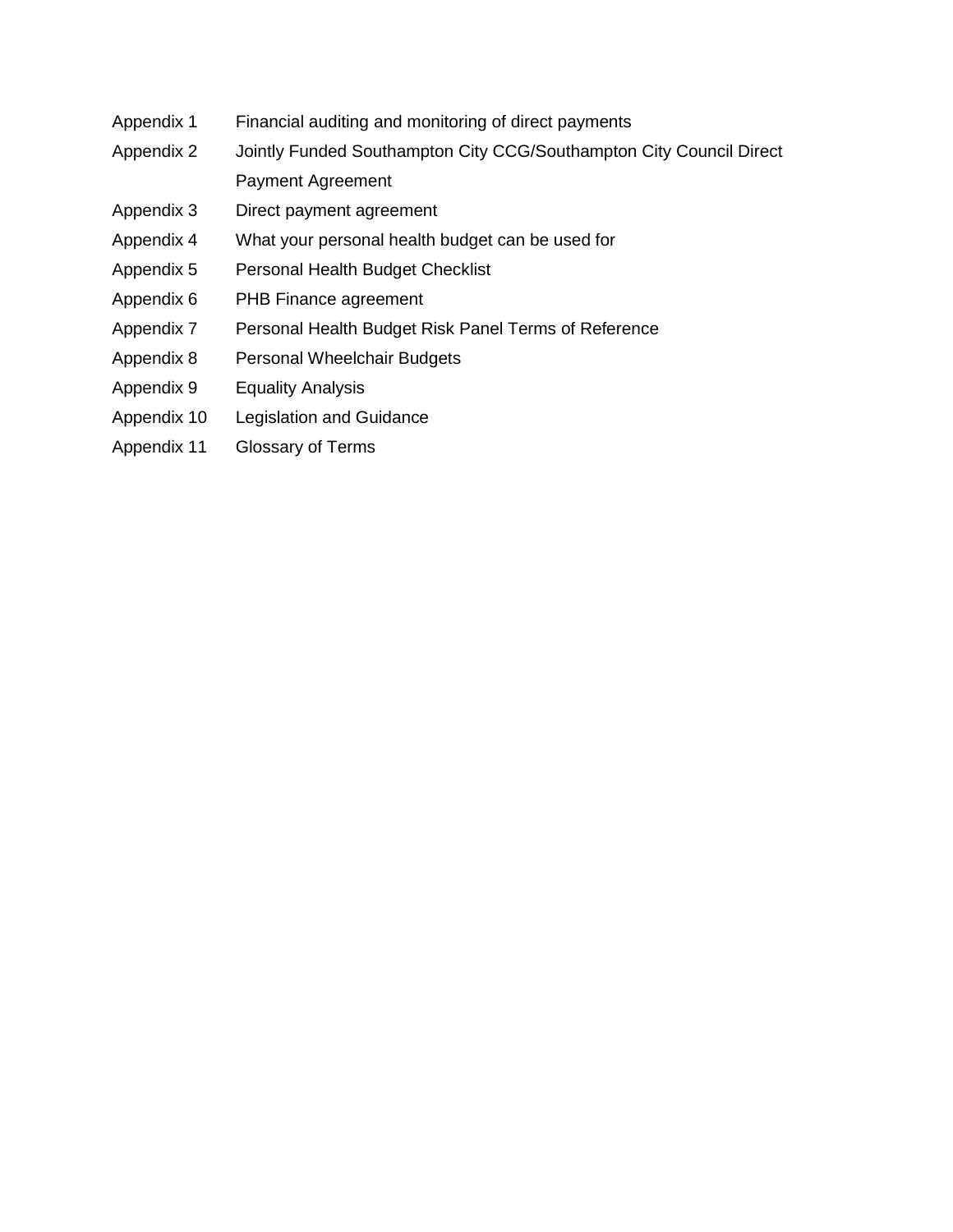## **Personal Health Budget Policy**

### **1. INTRODUCTION & PURPOSE**

### **1.1 Aim of the Policy**

1.1.1 The introduction of Personal Health Budgets (PHBs) is one of a range of national policies designed to improve personalisation, choice and empowerment in the delivery of healthcare.

Personalisation is fundamentally about better lives, not just services or packages of care. It means working with people, carers and families to deliver better outcomes for all, and ensuring that the person is at the centre of their care. The move towards personalisation in healthcare, as well as social care and Continuing Healthcare, is not focused on changing systems and processes, or allocating funding, but centred on making the necessary changes to ensure people have greater independence, enhanced wellbeing and the choice and control over the way their care is delivered.

Southampton City CCG are strongly committed to this approach and this document sets out how PHBs will be delivered locally. In doing so, Southampton City CCG will follow all national guidance (see appendix 1).

This document must be read in line with the Standard Operating Procedure for Personal Health Budgets.

### **2. Introduction to Personal Health Budgets**

### **2.1 Definition**

NHS England defines a personal health budget as:

'An amount of money to support the identified healthcare and wellbeing needs of an individual, which is planned and agreed between the individual, or their nominee / representative, and the local CCG. At the centre of a PHB is the care and support plan. This plan helps people to identify their health and wellbeing goals, together with their case manager, set out how the budget will be spent to enable them to reach their goals and keep healthy and safe.'

A PHB is not new money; it is money that would normally have been spent by the NHS on that person's care, but it is used in a more flexible way to meet the person's needs.

# **2.2 Six Essential Components**

There are six conditions which must be met for a PHB to be valid. In every case, the individual must:

 Be central in developing their personalised care and support plan and agree who is involved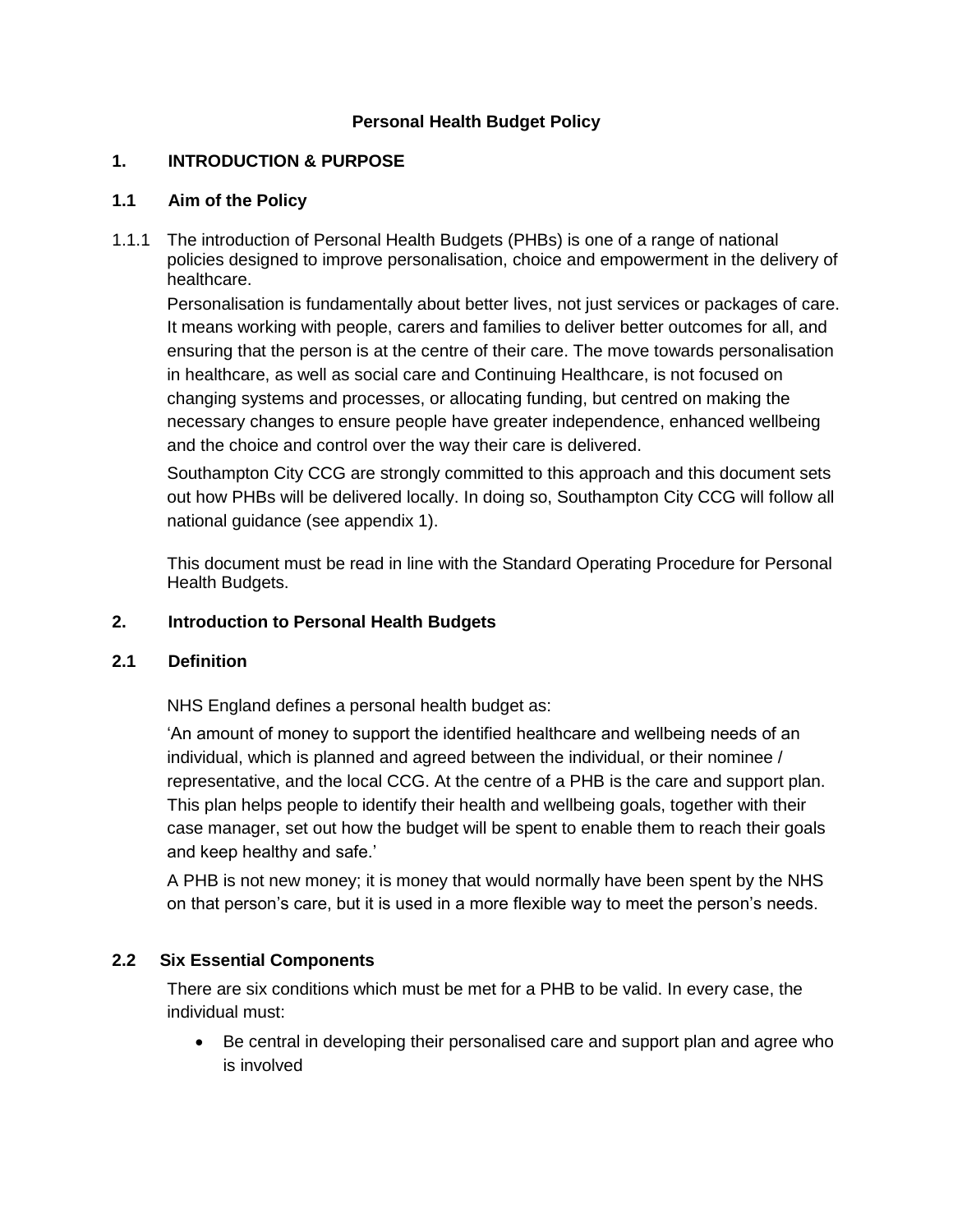- Be able to agree the health and wellbeing outcomes they want to achieve, in dialogue with the relevant health, education and social care professionals
- Get an upfront indication of how much money they have available for healthcare and support
- Have enough money allocated to the budget to meet the health and wellbeing needs and outcomes agreed in the personalised care and support plan
- Have the option to manage the money as a direct payment, a notional budget, a third party budget or a mix of these approaches
- Be able to use the money to meet their outcomes in ways and at times that make sense to them, as agreed in their personalised care and support plan

### **2.3 Ways to Manage the Money**

There are three ways in which an individual can receive a PHB (or a combination of the three).

#### **2.3.1 Notional Budget**

Individuals develop their care and support plan with their case manager and are aware of the treatment options within a budget constraint and of the financial implications of their choices. The NHS underwrites overall costs, retains all contracting and service coordination functions and manages the budget/account. There is no requirement for the individual to take responsibility for managing their package or maintain financial records.

### **2.3.2 Third Party Budget**

Individuals are allocated a budget, in accordance with their care and support plan, which is held by a third party (e.g. a brokerage and support service) on their behalf. The third party helps the individual choose services within the budget based on their agreed health and wellbeing outcomes. The third party are required to sign an agreement with CCG and maintain sufficient records to be able to demonstrate that any monies have been used in accordance with achieving the outcomes agreed in the individual's care and support plan.

#### **2.3.3 Direct Payment**

Individuals develop their care and support plan with their case manager and are given the budget to purchase and manage services themselves. If the individual is unable to manage the budget themselves, a representative or nominated person may do it for them. There is a requirement to maintain sufficient records to be able to demonstrate that any monies provided have been used in accordance with achieving the outcomes agreed in their care and support plan.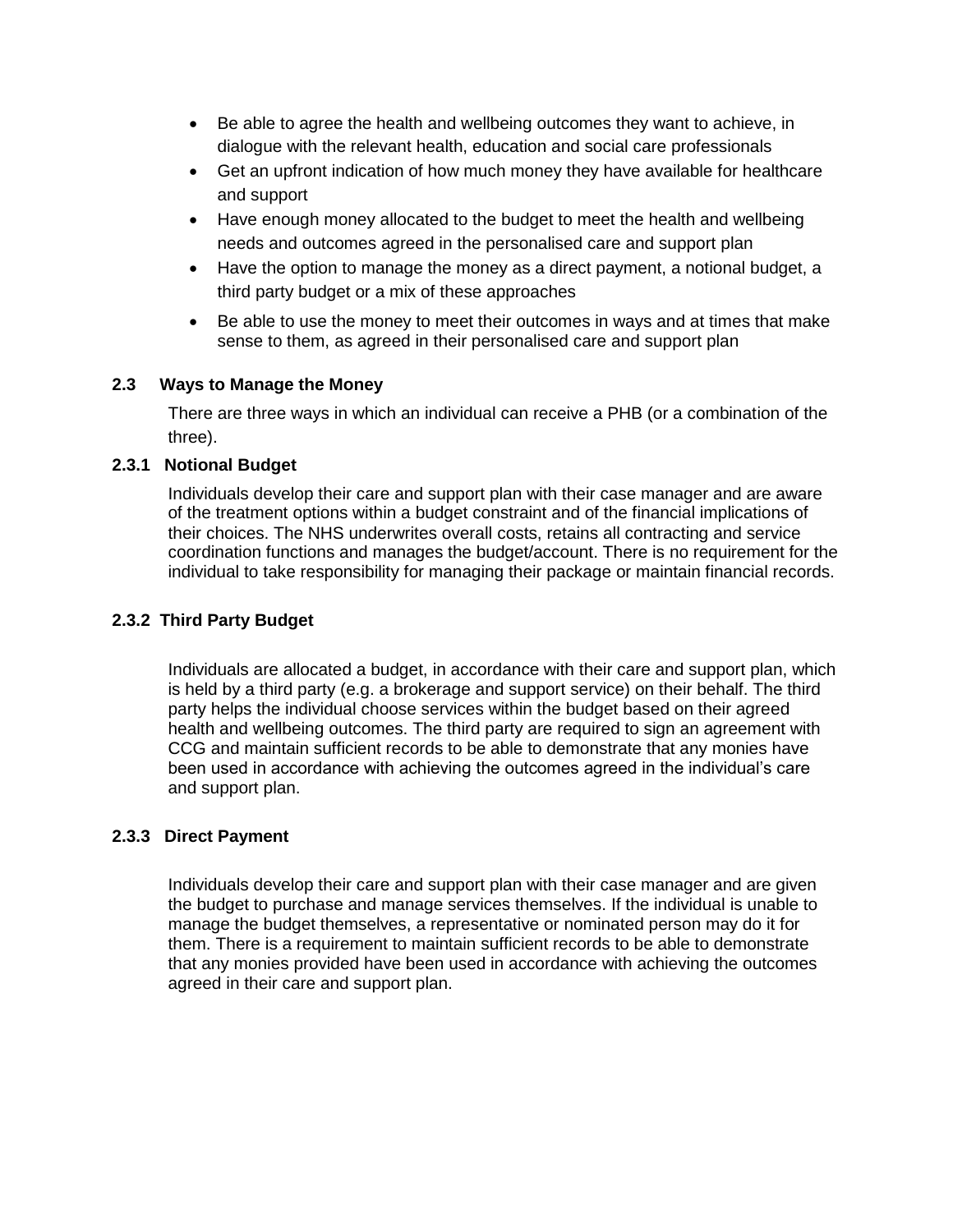# **3. Who can have a Personal Health Budget**

Apart from exclusions by statute1, within Southampton City CCG PHB is currently offered to anyone who falls into the following cohorts i.e.:

- A person receiving NHS continuing healthcare or children's continuing care. These individuals already have a right to receive a PHB
- People with Learning Disabilities and Autism in receipt of joint funded packages of care
- $\bullet$  People at the end of life in receipt of end of life care
- Wheelchair users (The existing Wheelchair Voucher scheme will be replaced by a Personal Wheelchair Budget)
- People receiving individual health funded care to meet identified health needs
- People who need high cost, longer term rehabilitation e.g. people with acquired brain injury, spinal injury or mental health recovery (including Section 117 aftercare).

There are no exclusions by diagnosis or by virtue of mental capacity.

Generally, people living in permanent residential care (such as a nursing home or residential home) are currently not eligible for a PHB, although there could be elements of their care which may be eligible. However the CCG considers the benefits of care and support planning will improve the patient experience and therefore will be introducing notional budgets for those living in care in the future.

# **3.1 Fast Track Referrals**

People who receive fast track funding, who live in their own homes may also be eligible for a PHB. Individuals develop their care and support plan with their healthcare professional and the PHB process may need to be adjusted in situations where services need to be set up immediately. Notional budgets should be available for people receiving fast track funding.

However, every effort should be made to continue with any care and support plans created by social services prior to the individual becoming eligible for Fast Track NHS care.

# **4. How a Personal Health Budget Can Be Spent**

**4.1** A PHB can be spent on a product or service that supports an individual's identified health and wellbeing needs. This may include items that are not usually offered via the NHS, but where it can be demonstrated that it will result in delivering a direct benefit to the individual by meeting their health and wellbeing needs as stated in their care and support plan.

PHBs can be combined with funding from social care and / or education, to create a single Integrated Personal Budget to purchase items and / or services that will effectively meet the individual's overall care and support needs.

However, if the CCG already commissions a service that meets needs, and it cannot

l

<sup>&</sup>lt;sup>1</sup> annex A of Direct Payment Regulations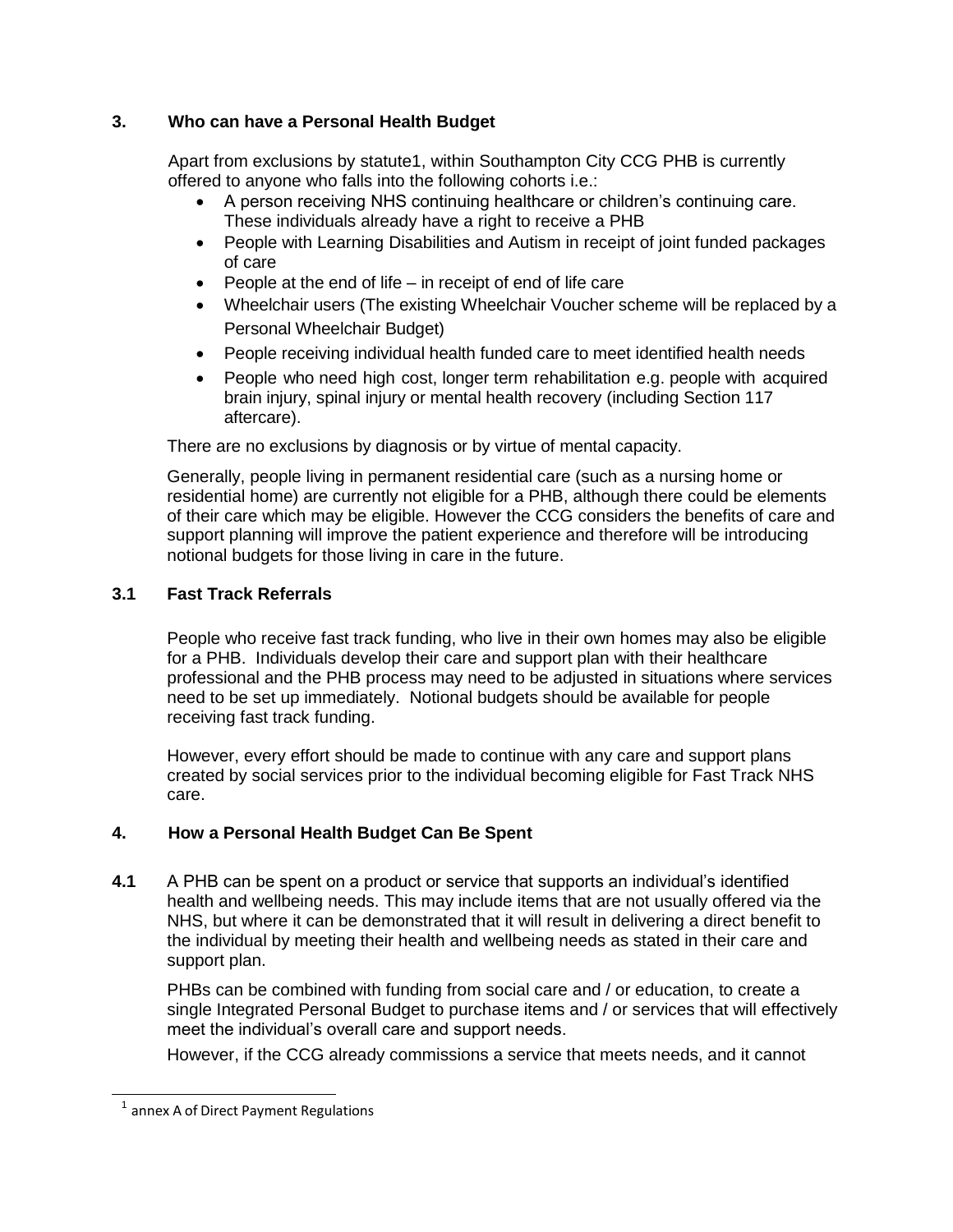release funds from that service, it may reserve the right not to offer a PHB for that element of the care package.

### **5. Capacity and Consent**

**5.1** Where people have capacity to consent, they must be fully advised about what is involved in managing a PHB. Consent forms to share information and to process an application for a PHB are included in the locally developed PHB toolkit in both standard and easy read formats.

If there are concerns about the service user lacking capacity, the case manager will discuss the need for a mental capacity assessment and appropriate adult to assist. Changes in capacity should be referred to the case manager and will likely result in a reassessment.

All reasonable steps must be taken to provide support to whoever may require it. Individuals, who can provide consent, and any responsible person or the parent/guardian acting for an individual without capacity, may be capable of managing direct payments either on their own or with help. We must make sure that:

- Individuals with capacity understand that they remain responsible for how direct payments are used even when arrangements are made by someone else on their behalf.
- An authorised person or parent/guardian understands that they are responsible for managing direct payments for PHB for children under the age of 18 years.

### **6. Care and Support Plan**

**6.1** The individual must be offered a choice of who they would like to complete their care and support plan with them. There should be a number of options, including support from family and friends. The Case Manager will provide overarching support for the development of the individuals care and support plan.

If an individual chooses to develop the plan themselves without professional assistance, the Case Manager will need to meet the individual to validate the support plan to ensure the service user has not over or underestimated his/her needs. They will be responsible for adding comments and recording detail about any differences of opinions and agreements, where specialist assessments have been requested/completed. The views of others (e.g. carers, family, friends, and other professionals) must be included and any issues to do with the capacity to make decisions and any identified risks around the individual's needs recorded.

In all cases the allocated personal health budget must be sufficient to meet the outcomes defined with the support plan.

Where an individual requests assistance to complete their Care and Support Plan the focus should still be on empowering the individual to do as much as possible for themselves or with the assistance of their family where appropriate.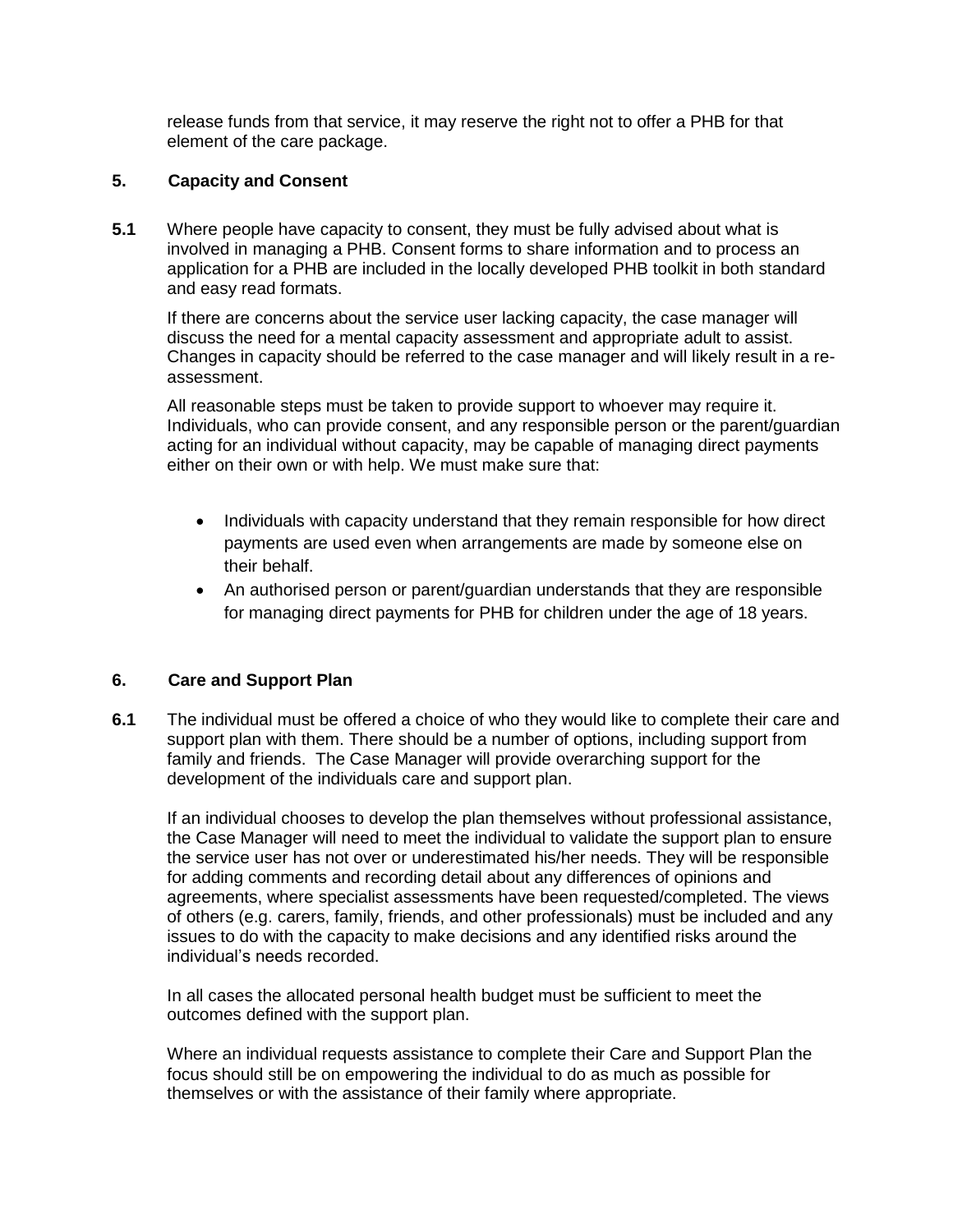Crucially the care and support plan must be agreed by the individual and the practitioner. It must contain information about clinical diagnosis and options for treatment or care. It must be balanced with information from the individual about lifestyle and the impact of their health condition on that lifestyle.

A PHB Care and Support Plan should indicate what is important to the individual as well as what is important for their health and wellbeing. Agreed outcomes should link to health needs and show how resources will be used to achieve goals. People should be encouraged to meet their care and support needs creatively, flexibly and innovatively provided that those needs are met lawfully.

Identifying social networks, clubs, organisations, friends and family support and appropriate universal and community services might encourage self-reliance and enable an individual to achieve outcomes independently.

Services purchased using direct payments should be as cost effective (i.e. best value for money) as services that we would arrange, although the increased flexibility, choice and control provided by direct payments represents some added value.

#### **Funding for Travel and Mileage**

Mileage allowance must be clearly recorded with in the individuals' Care and Support Plan.

A personal health budget can cover travel costs such as bus fares to activities which are part of the personal health budget but not their travel to and from their place of work at the beginning and end of the day.

If a number of journeys are needed to participate in activities during the week, service users should consider the most cost- effective travel option. Service users should consider if admission is free for carers accompanying disabled people.

When appropriate a personal health budget can provide a contribution towards mileage at the HMRC standard rate. However if the patient has a Mobility Car or higher Mobility Allowance the CCG would not pay the full HMRC Mileage rate but only the reduced rate that will be locally determined. The standing cost for running the car should be met from the Mobility Allowance as these costs would need to be met regardless. If the individual is not in receipt of Mobility Allowance at higher rate then the personal health budget would meet the HMRC rates. Calculations are based on the average distance between the patient's home and the activity.

The care and support plan must acknowledge any potential risks and the decisions made to mitigate these risks. Individuals should be supported to make fully informed choices about the risks they may be taking, adopting a risk enabling rather than risk adverse approach. Where risk incidents occur, (e.g. safeguarding, financial abuse) usual policy and procedure must be followed. Regular reviews and robust case management processes will contribute to the mitigation of identified risks.

NHSE have developed the figure below to highlight the process involved within developing and agreeing the PHB Process. This diagram needs to be localised by the Cohort Leads to reflect local team Practice.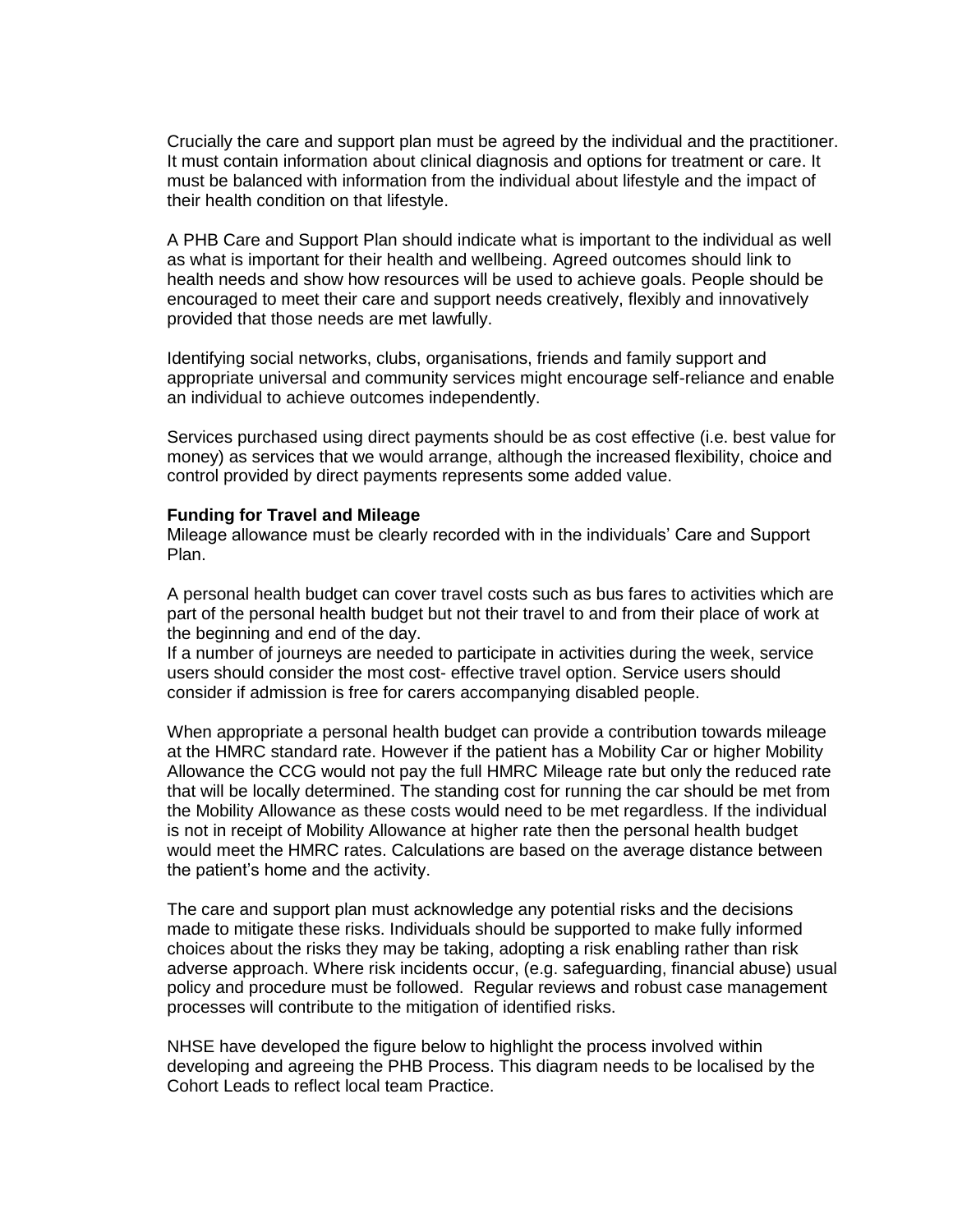

# **7. What a Personal Health Budget Cannot be used for**

**7.1** A PHB may only be spent on the services agreed in the care and support plan that will enable the individual to meet their agreed health and wellbeing outcomes.

There are certain things that a PHB cannot be used for:-

- Alcohol or tobacco products;
- Any illegal substances;
- Gambling services or facilities;
- A debt other than for a service agreed in the care and support plan
- Primary medical services (such as diagnostic tests, vaccinations or medical treatment);
- Urgent or emergency treatment services (such as unplanned hospital admissions);
- A PHB cannot be used for support or care provided by a person who lives in the same household as the individual without the prior agreement of the CCG in accordance with paragraph 8(5A) of the Regulations. Agreement may only be obtained from the CCG if it considers that the service is necessary to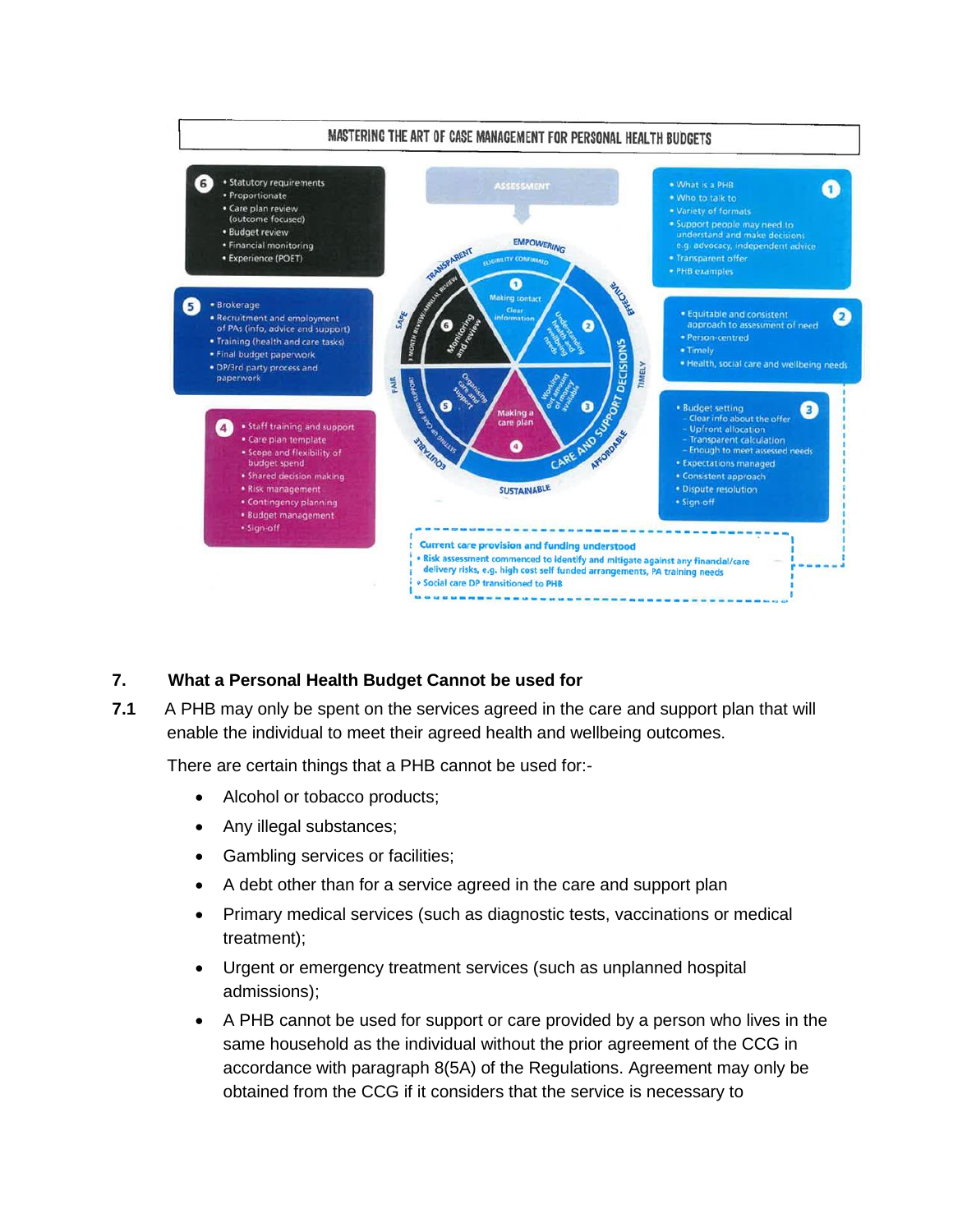satisfactorily meet the individual's need for that service or to promote the welfare of an individual who is a child.

The CCG will also consider:

- The financial benefits which the individual, and the person of the same household, may already be in receipt of; and
- The care that should naturally be expected from that of a family member / person living in the same household.

Individuals are not allowed to contribute to or 'top-up' the cost of care as set out in the care and support plan from their own resources. If the individual considers that the direct payments are insufficient to meet his/her assessed needs then he or she should request a review of the care package by the CCG. The individual can purchase additional services from their own funds which are not identified in the care and support plan but this should take place separately with clear accountability.

The CCG will provide PHBs so that individuals may use them to meet their identified health and well-being needs and outcomes. The use of such funding does not extend to the delivery of goods or services that would normally be the responsibility of other bodies (e.g. local authority social services, housing authorities) or are covered by other existing contracts held by the CCG (e.g. community equipment). However, in exceptional circumstances, it may be sensible for the CCG to agree a service which would normally be funded by another funding stream if that service is likely to meet an individual's agreed health and wellbeing outcomes.

It should be noted that this list is not exhaustive and, if unsure, the individual should seek advice before any expense is incurred.

# **8. Indicative Budgets**

An indicative budget using the Local Indicative Budget Setting Tool should be calculated by the case manager and CCG using locally developed tools (see PHB SOP). The expectation will be that all cohorts delivering PHBs will have a robust system in place to enable the setting of Indicative Budgets.

Once a person is assessed as eligible for a PHB, the CCG nominated case manager will work with the individual and / or their nominated representative to calculate the indicative budget. This is then validated by the CCG finance team.

# **9. Integration with the Local Authority**

**9.1** The Local Authority is an integral partner in the effective delivery of personalisation and choice through PHBs and Integrated Personal Budgets.

The Care Co-ordinator will work with third sector providers to encourage people to consider community / voluntary sector support options and to find other funding streams for equipment, adaptations etc.

# **10. Risk**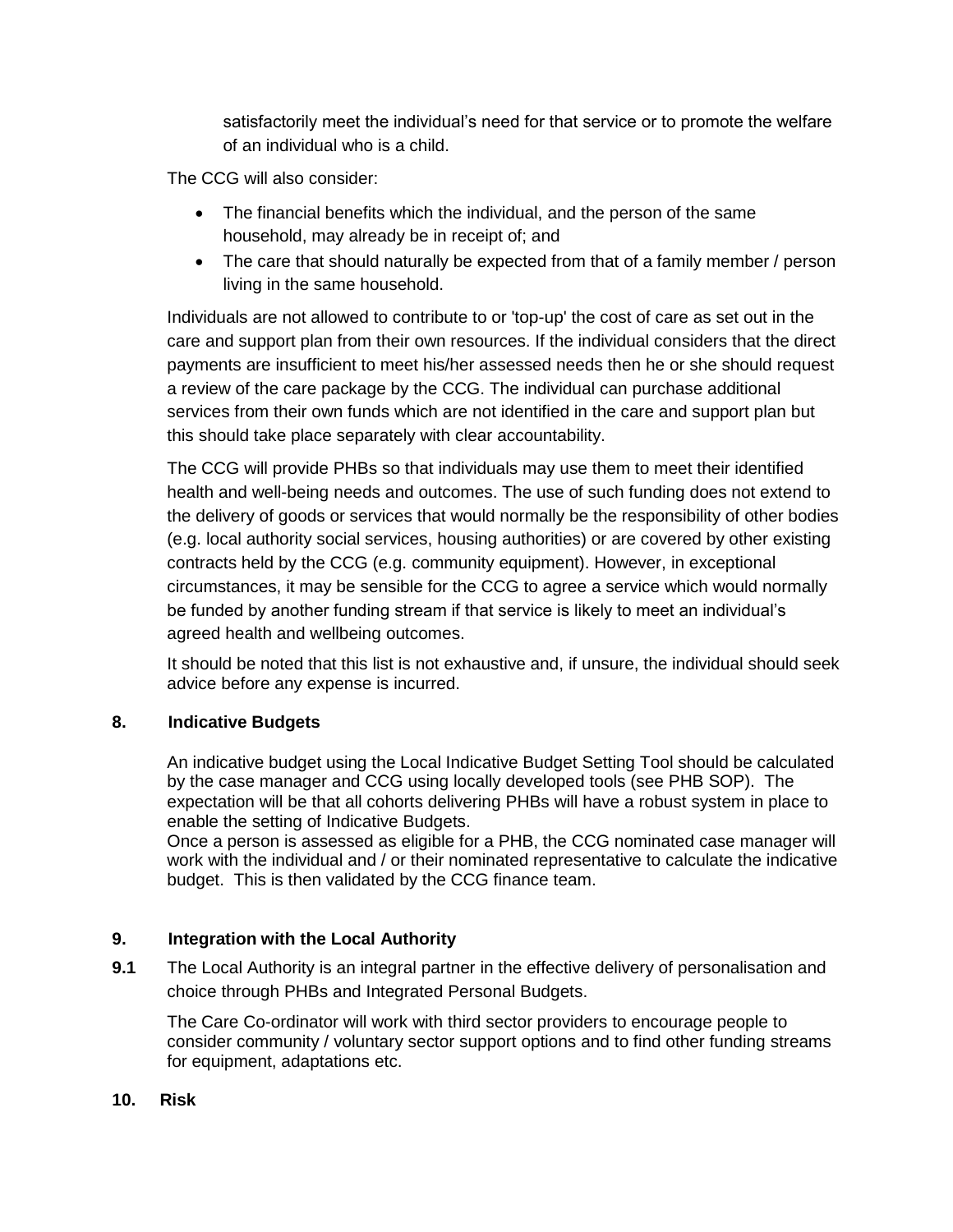### **10.1 Clinical Risk**

Southampton City CCG are committed to promoting choice, while supporting people to manage risk positively, proportionately and realistically. Supporting people to take informed decisions with an awareness of risks in their daily lives enables them to achieve their full potential and to do the things that most people take for granted.

Individuals should be enabled to exercise choice and control over their lives, and therefore their own management of risk, is central to achieving better outcomes for individuals. A degree of risk can be accommodated within the aim of enhancing the quality of people's lives. Potential risks need to be identified and it is essential that individuals are fully involved in the risk assessment process.

An individual who has the mental capacity to make a decision and chooses voluntarily to live with a level of risk, is entitled to do so. The care and support plan will be used to evidence decision making in relation to the management and reduction of risk where appropriate or necessary. It is important that decisions taken by the individual to move away from best practice are fully documented within the care and support plan. This will be considered as part of the PHB approval process by the CCG.

The case manager will support and encourage individual choice as much as possible, and to keep the individual informed, in a positive way, of any issues associated with those choices and how to take reasonable steps to manage them. The case manager will ensure that such risk is fully understood and managed in the context of ensuring that the individual's needs and their best interests are safeguarded.

### **10.2 Organisational Risk**

The CCG is responsible for authorising PHBs and it has an obligation to ensure that:

- Health and well-being needs are being met;
- Safeguarding duties are fully met;
- It is fulfilling its duty of care and broad statutory obligations;
- It is fulfilling its responsibility to ensure that public funds are used to enable people to live independent and full lives - ensuring value for money;
- PHB expenditure is managed within the overall CCG budgetary allocation ensuring the CCG meets its statutory duty to break even on its resource limit; and
- That public funds are used appropriately.

The CCG is committed to shifting the balance of risk towards a positive approach of supported decision-making for individuals, the organisation, and its partners.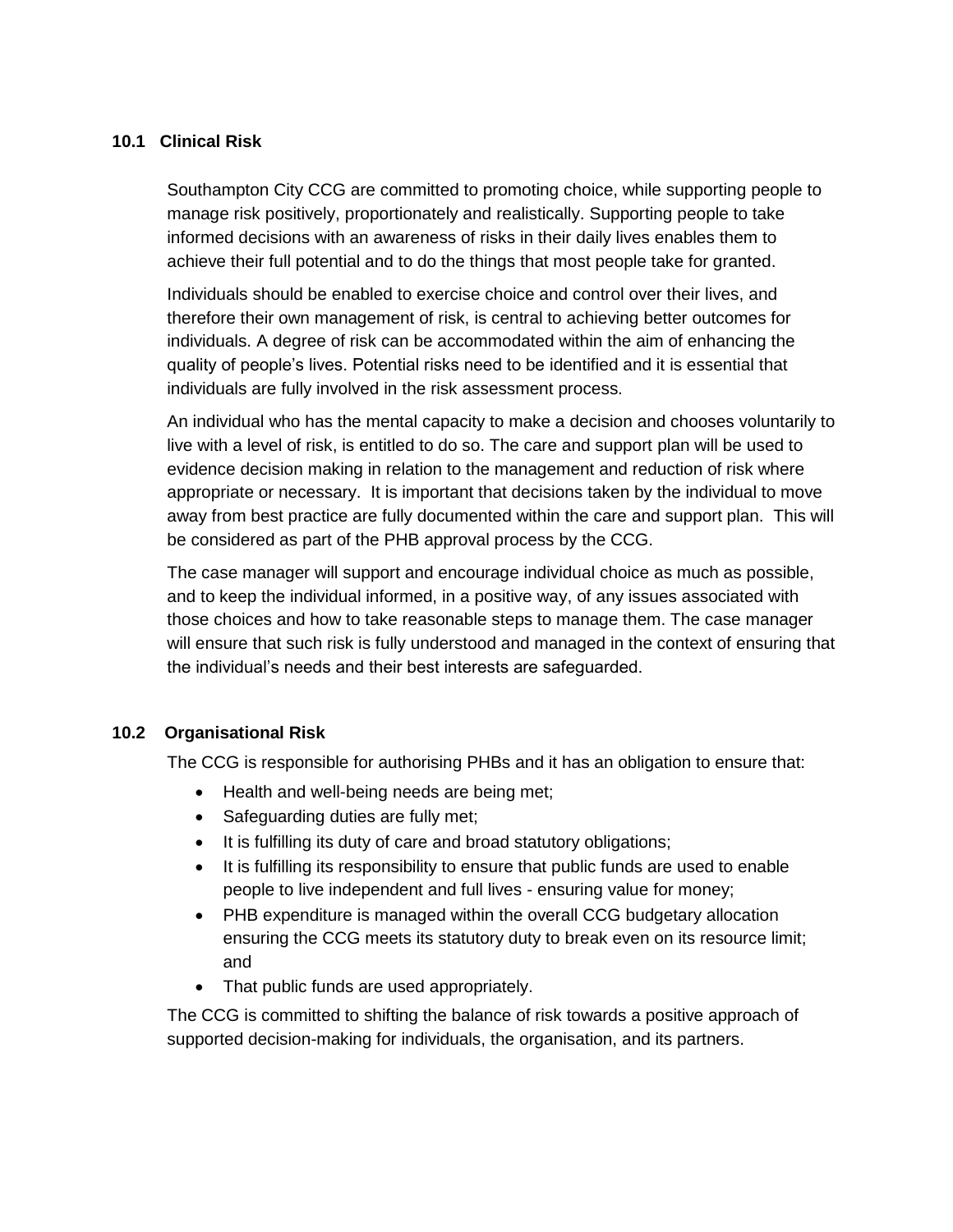The CCG will work with partner organisations to promote a wider understanding of this approach to risk. It will also seek to secure from partners, a complementary approach to risk which is as light touch as is reasonable.

The CCG will work with the Local Authority, should any safeguarding concerns arise, in respect of an individual receiving a PHB. These will be investigated accordingly.

### **10.3 Financial Risk**

The CCG must balance value for money, and PHBs must be affordable within the CCG's overall budgetary allocation. Each budget must be sufficient to meet the outcomes identified in the care and support plan and allow for planned contingencies.

A growing number of individuals are expressing their desire to remain at home for as long as possible for their care. Where possible, individuals funded by Southampton City CCG are supported to remain independent, and at home, for as long as it is safe to do so. However, in cases where an individual receives a PHB to manage the services for their care and support plan, an individual's choice to remain at home will not override the budget agreed within the PHB.

Southampton City CCG's PHB policy stance in relation to balancing individual choice and value for money is set out below:

The CCG encourages a staged approach to risk when considering a request for a PHB relating to the three different ways that a PHB can be managed. Those individuals deemed not suitable for a direct payment should still be offered a budget held by a third party or a notional budget (which must be supported by an outcome focussed care and support plan).

Where a direct payment is to be made, the financial arrangements and requirements are contained within a direct payment agreement (see Appendix 3) between the CCG and individual (or their nominated person / representative), which will be signed by both parties.

The following costs will normally be paid as part of the PHB:

- The direct cost of providing the service, including support service costs;
- Start-up costs such as initial staff training;
- PA recruitment costs and DBS checks for staff employed by the PHB
- Employers' liability insurance, payroll & managed accounts (where applicable);
- Refresher training;
- Equipment costs (where equipment specifically forms part of the budget);
- Funding to cover the contingency plan;
- Equipment contingency (e.g. hire fee to cover breakdown not covered by insurance or by the CCG's community equipment contract).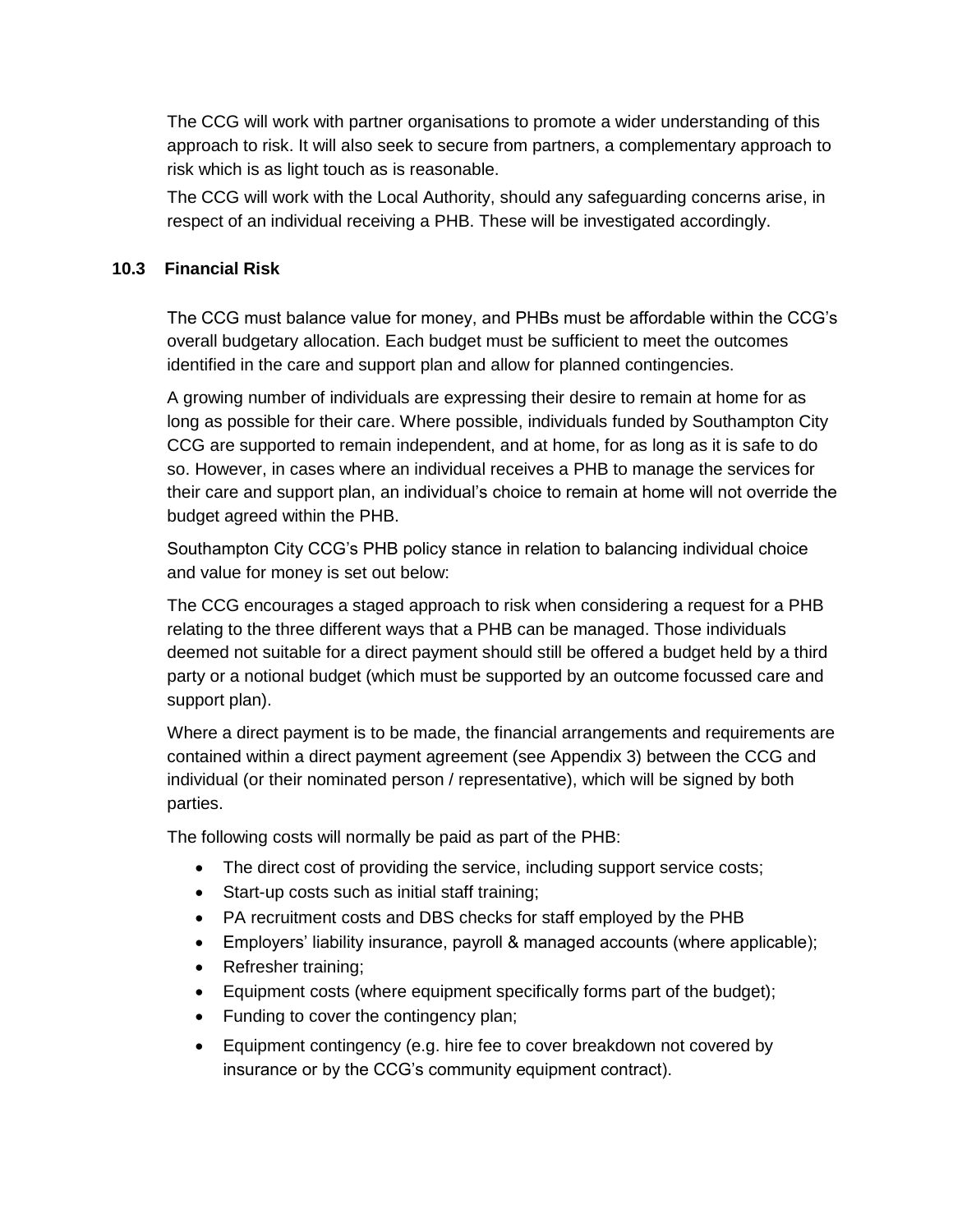Additional elements may be required to be funded within the PHB (unplanned contingencies) such as:

- Redundancy costs when a service provided by a Personal Assistant ceases;
- Maternity pay for a Personal Assistant;
- Long term sickness pay for a Personal Assistant;
- Ongoing staff recruitment and DBS budget
- Training to support newly employed staff.

The CCG will hold the additional elements until required by an actual liability. Should an additional element arise it will be necessary to discuss this with the CCG.

All new PHBs will be reviewed within the first 12 weeks to ensure that budget estimates are accurate. Revisions to budgets will be agreed with individuals based on this monitoring and will help inform the budget setting for future PHBs.

The CCG has financial management processes and documentation to ensure robust management of individual budget payments:

- The individual and the case manager both have to sign the care and support plan;
- The individual has to provide evidence of expenditure through bank statements, receipts etc. Financial expenditure records are retained by the individual and made available for inspection by the CCG or their agents (e.g. the Local Counter Fraud Service); and
- Mechanisms for changing the amount of the budget, recovering surplus funds, suspending or terminating payment of the budget as set out in the direct payment Agreement.
- It is the responsibility of the individual or their representative to inform the case manager and commissioning team as soon as they become aware of factors which may affect the cost of a PHB to the CCG.
- It is the responsibility of parents of a child who is receiving a PHB to inform the CCG within 4 weeks if they are unable to recruit to the PHB or in any other way are unable meet the child's needs as identified in the care and support plan.
- The CCG will not automatically fund increased costs which have not been preapproved through the care and support plan or financial review process.

Other benefits should also be taken into account to ensure that the PHB does not duplicate other sources of funding (e.g. winter fuel allowance, motability allowance etc) or compromise the receipt of these benefits.

### **Self Employed Personal Assistants**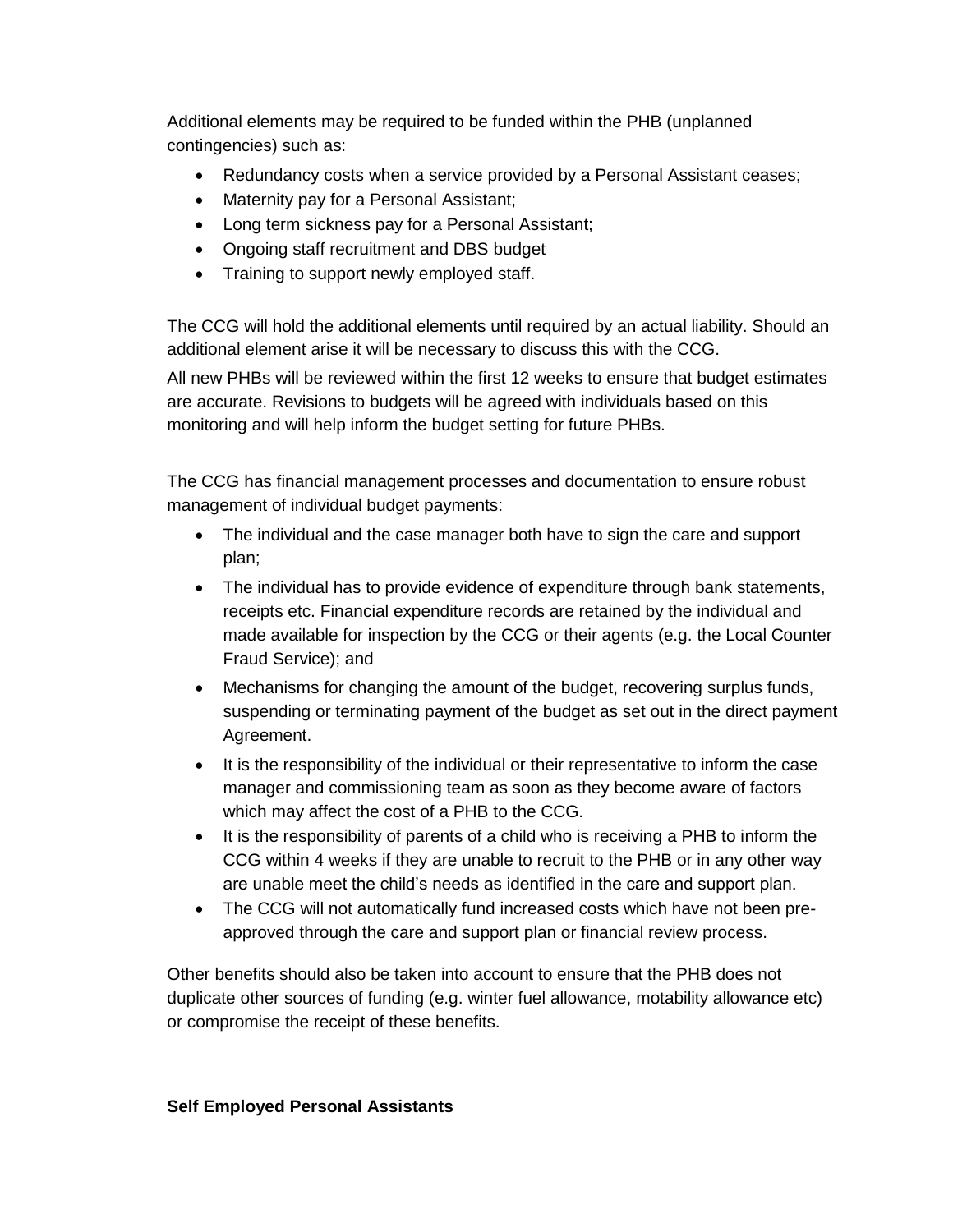Use of self-employed carers by an individual through a direct payment will be considered, however the CCG will have to evaluate the benefit to the client against the potential financial and reputational risk to the CCG.

### **11. Equipment and Disposables**

Where equipment purchased through a PHB is no longer required local policy needs to be followed in relation to the return / disposal of an item

### **12. Governance**

The case manager, CCG operational managers and CCG finance team will be responsible for providing the CCG with data as requested to provide assurance of overall financial and budgetary management. This may also include on request data intelligence which can inform market development and management.

The governance mechanisms in place for PHBs may include:

- A risk assessment completed for each individual;
- Clinical and financial audit reviews conducted in the first quarter and at least annually thereafter or sooner where indicated;
- Ad hoc reviews by the Care Co-ordinator as required;
- Quarterly performance monitoring through NHSE;
- Reporting of incidents;
- Root Cause Analysis and Learning lessons;
- Regular staff training & clinical supervision

### **13. Complains and Appeals**

Southampton City CCG wish to hear all complaints and comments, and is committed to investigating all of these thoroughly. It is always the intention of Southampton City CCG to address any problem as soon as is practicably possible.

Anyone who is receiving, or has received, NHS treatment or services can complain. If the person is unable to personally complain then their representative or nominated person can complain on their behalf.

If an individual, or their representative, wishes to make a complaint about their PHB journey or care and support plan, there is a local two-stage process. The first stage encourages local resolution of the complaint, usually through a face-to-face meeting between the individual and the Care Co-ordinator. The Care Co-ordinator will attempt to resolve the complaint to the person's satisfaction, on an informal basis, and as quickly as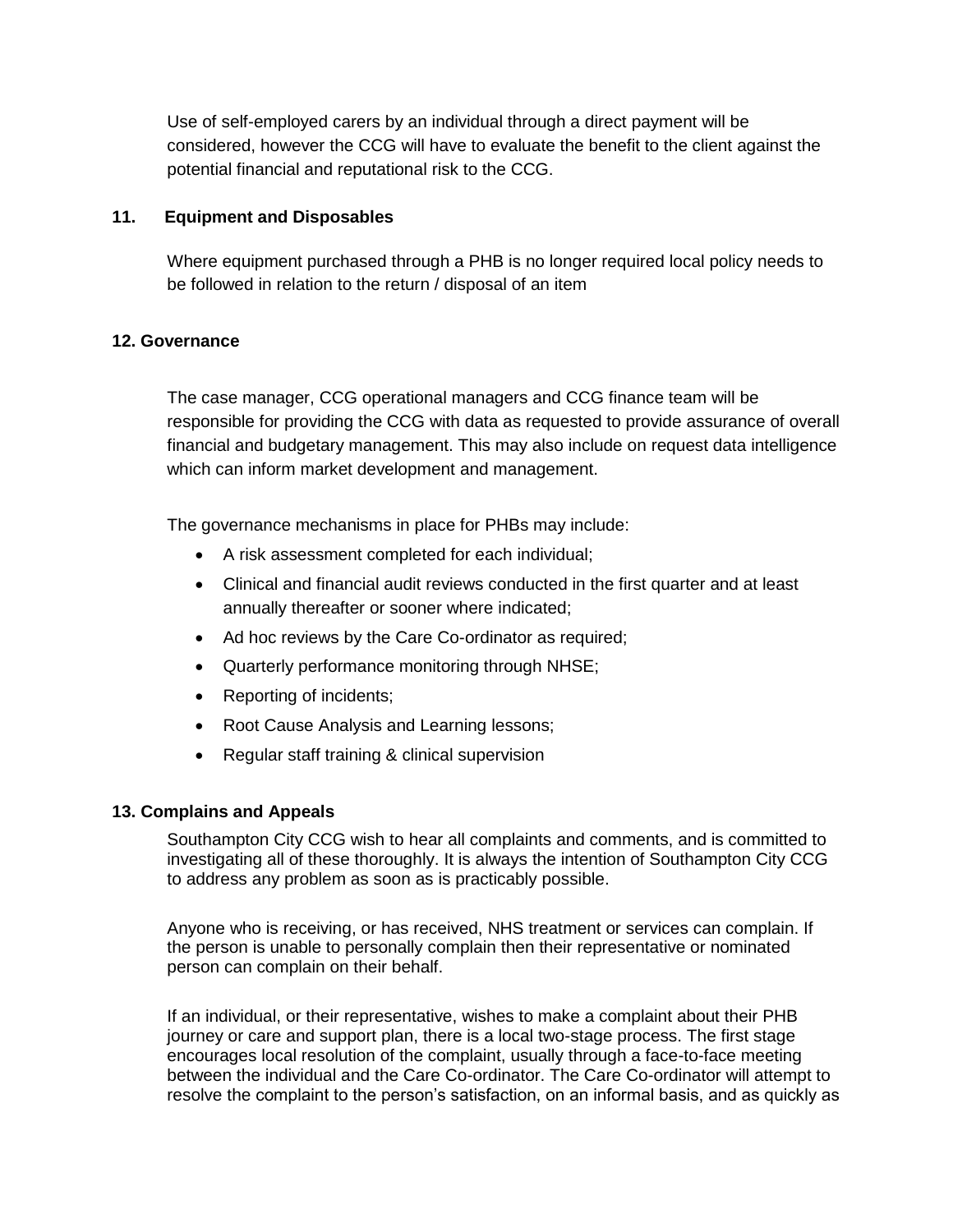possible.

If local resolution does not solve the issue to the individual's satisfaction, they are invited to complain to Southampton City CCG, details of which can be found on the CCG's website.

If the complainant remains unsatisfied with the response from the CCG, they may refer the matter to the Health Service Ombudsman. The Ombudsman is independent of both the NHS and Government. However, the Ombudsman will normally expect complainants to have tried to resolve their concerns through the NHS complaints procedure above before they consider taking a case on.

All complaints will be handled in accordance with the CCG complaints process: <https://www.southamptoncityccg.nhs.uk/download.cfm?ver=6515>

Complaints should be directed to: Patient Experience Service, NHS Southampton City CCG, NHS Southampton Headquarters, Oakley Road, Southampton, SO16 4GX or via email; SOCCG.patientexperienceservice@nhs.net

### **14. Performance**

### **14.1 Performance and Activity**

Ongoing performance monitoring and evaluation will be undertaken by the CCG managers responsible for PHB performance in each cohort area:

- Uptake of PHB's;
- Benchmarking against the national trend
- Finance Audits to ensure funds are being spent appropriately will be undertaken by the Finance Lead
- Activity & performance data

### **14.2 Quality Monitoring**

The following information will be available to support the commissioners to quality monitor the PHBs. This information will include:

- Individual experience and feedbacks;
- Serious incidents, Root Cause Analysis reviews and lessons learned
- Complaints
- Safeguarding
- Capacity to deliver PHBs
- Waiting lists for PHBs
- Risk management

Clinical audit to monitor the quality and effectiveness of care and support plans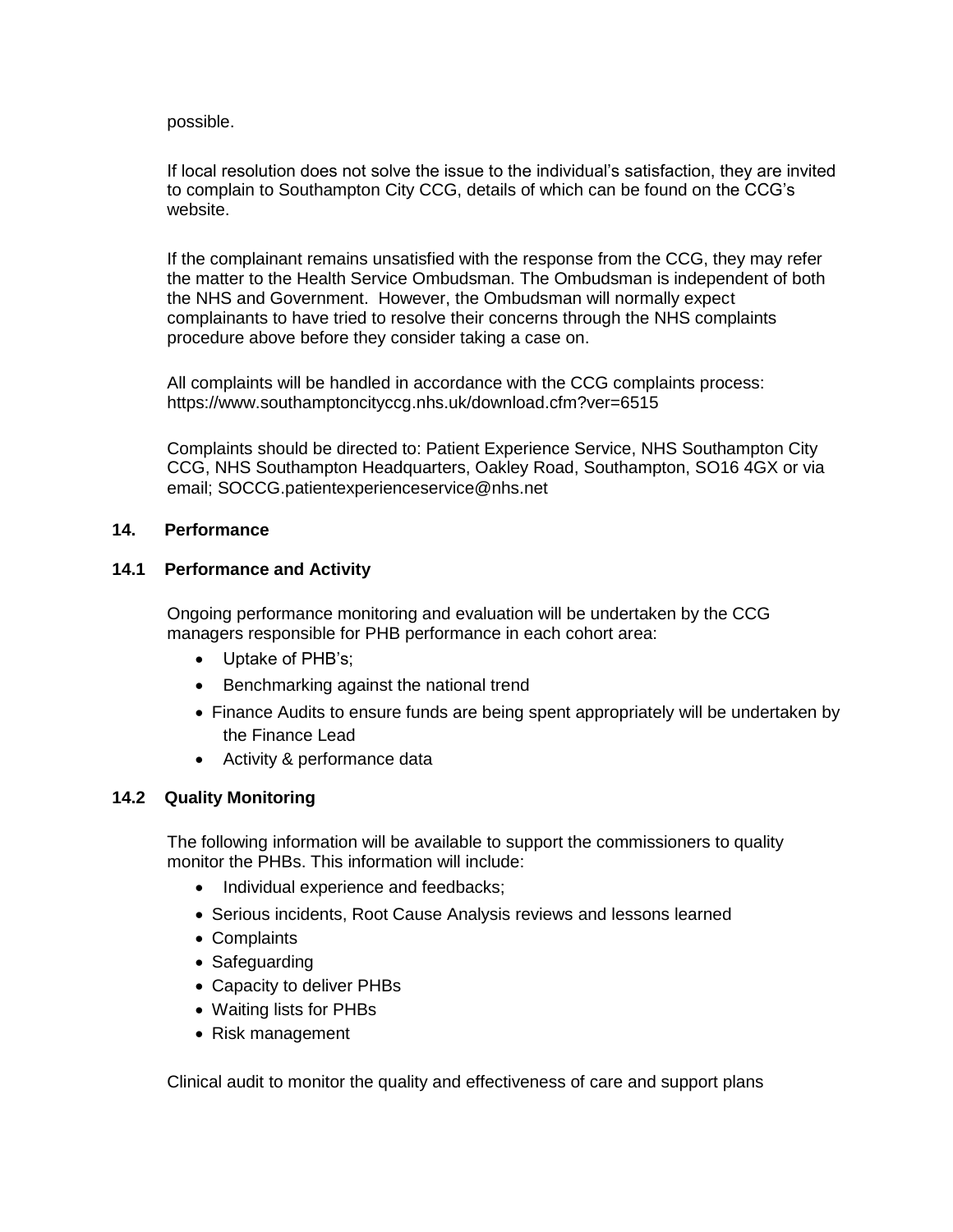### **14.3 Equality Monitoring**

An Equality Monitoring Form will be used so that equality of opportunity for those found eligible for PHB is monitored. The CCG will report on the uptake of PHBs by protected characteristics annually to identify any issues of accessibility. The results will be included in the Equality and Diversity Report.

All monitoring will be confidential, and all applications monitored to ensure that equality is being met.

### **14.4 Equality Statement**

The general equality duty requires public authorities (such as the CCG) to have due regard to the aims of the general equality duty when making decisions and setting policies. To do this, it is necessary for the organisation to understand the potential impact of its decision making on different people. This can help to identify practical steps to tackle any negative impacts or discrimination, and to advance equality.

The CCG endeavours to challenge discrimination, promote equality and respect human rights and aims to design and implement policies, services and measures that meet the diverse needs of our population, patients and workforce, ensuring that none are placed at a disadvantage.

Southampton City CCG aim to design and implement policies that meet the diverse needs of the services, population and workforce, ensuring that none are placed at a disadvantage over others. It takes into account current UK legislative requirements, including the Equality Act 2010 and the Human Rights Act 1998, and promotes equal opportunities for all. This document policy has been designed to ensure that no-one receives less favourable treatment due to their personal circumstances i.e. the protected characteristics of their age, disability, gender, gender reassignment, sexual orientation, marriage and civil partnership, race, religion or belief, pregnancy and maternity. Appropriate consideration has also been given to gender identity, socioeconomic status, immigration status and the principles of the Human Rights Act.

In carrying out its functions, Southampton City CCG are committed to having due regard to the Public Sector Equality Duty. This applies to all the activities for Southampton City CCG including policy development, review and implementation.

### **14.5 Equality Analysis**

The CCG undertakes an Equality Analysis of policies, strategies, service design and other relevant activities to assess the impact of decision making against:

- The nine protected characteristics (age, disability, ethnic origin, sexual orientation, gender reassignment, religion and belief, marriage or civil partnership, pregnancy or maternity status);
- Other groups or communities known to suffer disadvantage, such as the homeless, carers, migrants and sex workers;
- Human Rights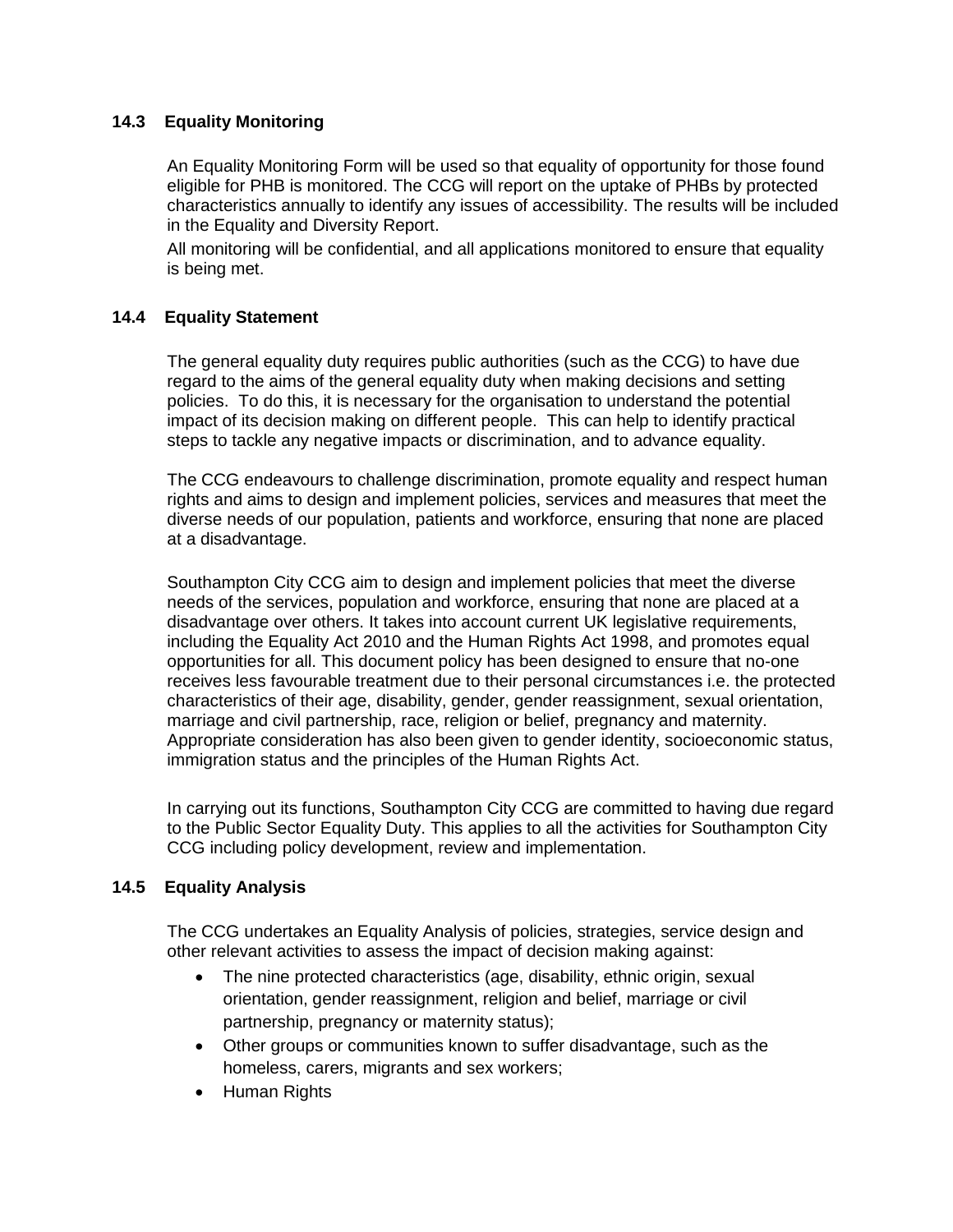• Known health inequalities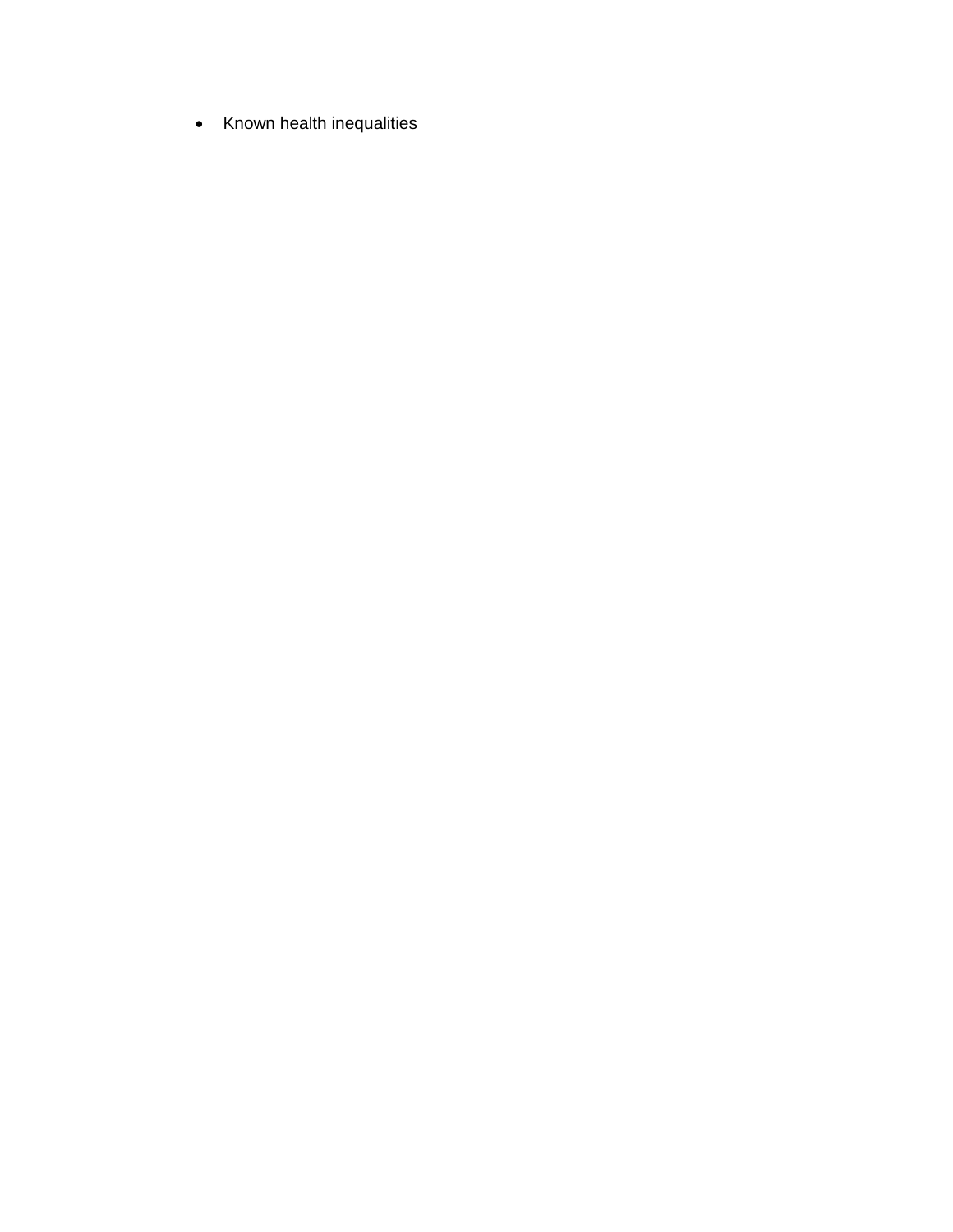### **Appendix 1 – Financial auditing and monitoring of direct payments**

#### **Financial Auditing and Monitoring of Direct Payments**

All staff working for NHS Southampton City Clinical Commissioning Group (CCG) that works with clients who may be eligible for Direct Payments or Personal Health Budgets (PHB) should read this document.

#### **Practitioners and line managers must ensure that:-**

- This information is read, understood and where appropriate, acted upon
- All people in the workplace see this guidance where relevant
- This document is available in a place which all staff members have access to

#### **Introduction**

NHS Southampton City CCG provides Direct Payments to people and their carers to enable them to gain greater independence, flexibility, choice and control around how they meet their assessed eligible needs. There is a local and national expectation that Direct Payments will become the usual way of meeting people's outcomes, meeting needs and providing services.

Individuals receiving Direct Payments take responsibility for ensuring their support is delivered and that agreed outcomes are met. NHS Southampton City CCG takes a more 'arm's length' role, although it still has responsibility for ensuring that that an individual's care needs are met appropriately and that the Direct Payment is spent to meet those needs.

The financial auditing and monitoring of a Direct Payment is a partnership approach between the Case Manager, the Direct Payments Support Broker, if they are supporting the individual to manage their finances, and the Finance Team when auditing returns are sent in.

#### **Definitions of financial auditing and monitoring**

- Financial audit the Finance Team will formally audit financial records of all Direct Payment recipients on a regular basis every month. This will ensure that Direct Payments are being provided in a fair, consistent and transparent manner.
- Financial monitoring a function carried out by the Case Manager during the monitoring and reviewing of a support plan that is provided through a Direct Payment.

This document should be used in conjunction with the Personal Health Budgets Policy**.**

#### **Financial auditing and monitoring of a Direct Payment**

The purpose of financial auditing and monitoring of an individual's Direct Payments is to: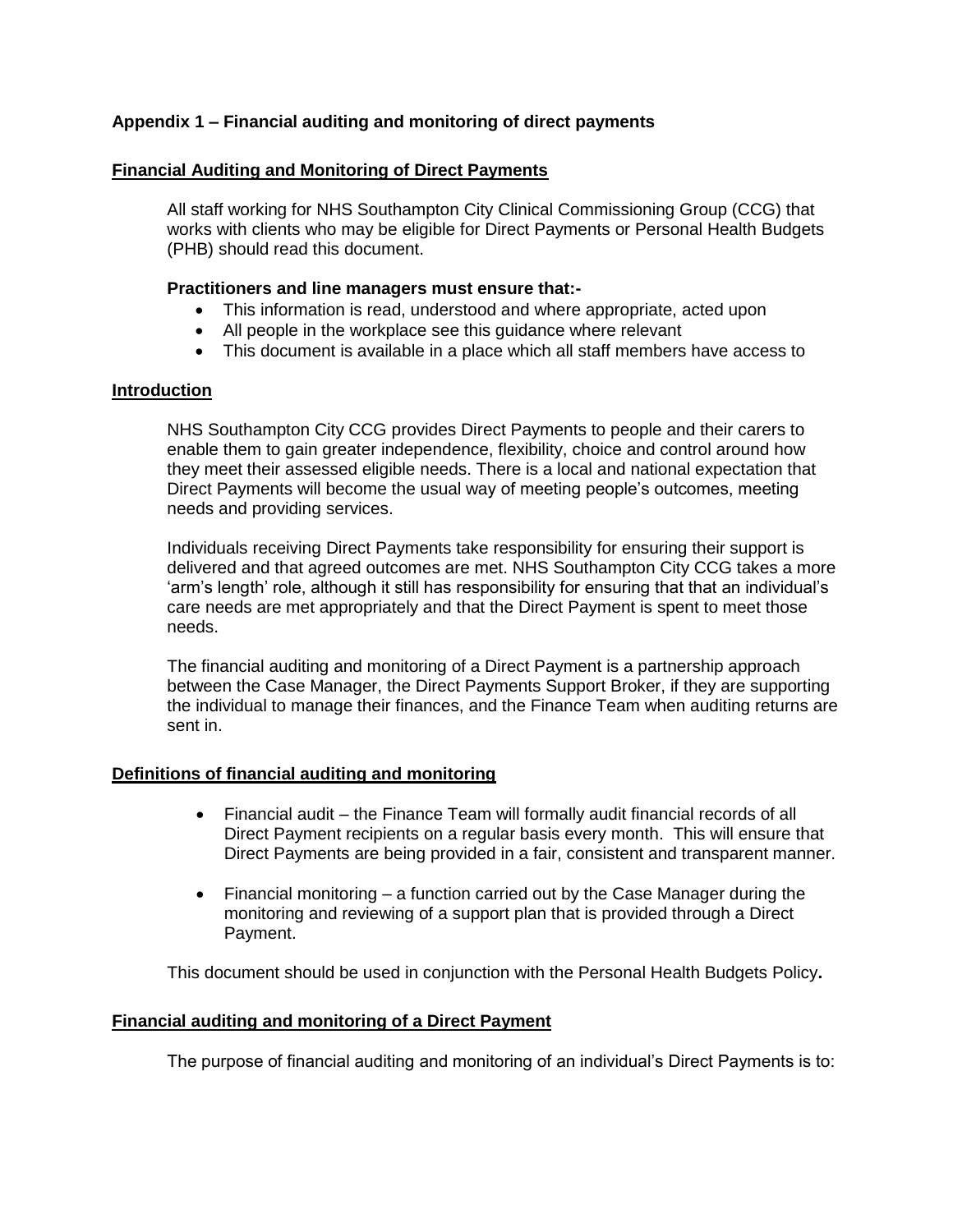- Ensure that the funds are being used to meet the individual's identified eligible support needs and outcomes and in the most appropriate and cost effective way.
- Queries will be raised to the Continuing Healthcare (CHC) team, where advice is sought by the Finance team.
- Monitor that the correct client contributions have been paid onto the prepaid card.
- Monitor that there are not more than 6 weeks surplus funds accruing on the prepaid card.
- Safeguard the individual against financial abuse or lack of care through insufficient funds.

The individual is required to keep records of all expenditure. This includes, but not exclusively, wages records, invoices, Personal Assistant expense claims, etc. The individual should have the documentation ready to forward to the CCG on an ongoing basis to enable their prepaid card to be topped up. Clients will be notified of any issues arising from the audit of paperwork received by the CCG.

#### **Financial audit - Finance Team responsibilities**

The Finance Team must:

- The payments will not be commenced unless the PHB Finance Agreement has been received and saved (See Appendix 6).
- If the Direct Payment recipient does not send in evidence relating to expenditure within 7 working days of the end of the month, then contact should be made with the person/ representative/ nominee to ask for this to be submitted. This will normally be a telephone call but may sometimes need to be by letter/email (please note top-ups to the prepaid card will not be undertaken without these receipts):
	- $\circ$  Evidence relating to expenditure should be received within 5 working days of contacting the person/ representative/ nominee, although the Finance Team may use some discretion regarding timescales.
	- $\circ$  If issues are still not resolved then this should be referred to the Clinical Lead or Associate Clinical Lead for Continuing Healthcare and Continuing Care who will decide an appropriate response based on the circumstances of the case.
	- $\circ$  If the Finance Team have concerns about how the Direct Payment is being spent or the person/ representative/ nominee's ability to manage the required record keeping, the case will be referred back to the respective
	- o Clinical Leads within NHS Southampton City CCG for early review.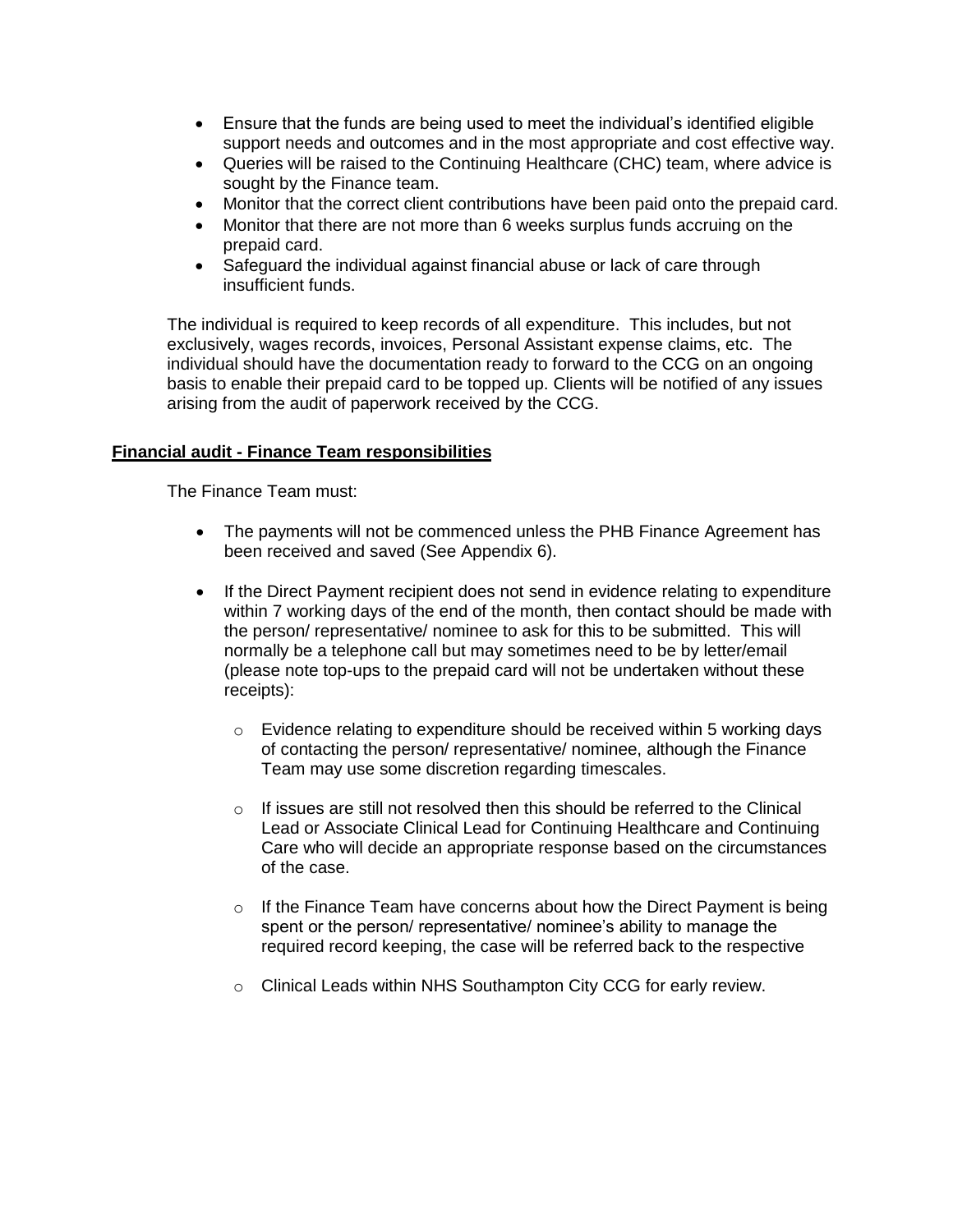### **Financial monitoring - Case Manager's responsibilities**

Case Managers must:

- Ensure that the individual understands the financial record keeping responsibilities and signs PHB Finance agreement form (see Appendix 6) **and**  the budget has been ratified by either an appropriate manager (Associate Clinical Lead or higher) or the Continuing Healthcare Oversight and Development Group.
- They **must** ensure that the outcomes and eligible support needs outlined in the support plan are being met. If they are not, the reason why should be recorded, for example, not enough funds, misspent funds, lack of appropriate providers to purchase services from etc.
- Refer to the Personal Health Budgets lead if there are issues identified in record keeping. If the person is supported with their finances through an external agency, the Case Manager should identify the issues to them for increased support.
- Identify an action plan and agree this with the appropriate manager (Associate Clinical Lead or higher) and the service user within 2 weeks.
- Consider discontinuation of the Direct Payment in favour of a managed service if, after support is provided, the individual continues to experience problems with financial record keeping. Before this happens, the case should be referred to Risk Panel for further discussion (see Terms of Reference)
- Ensure that Direct Payment recipients are reviewed after the initial 3 months and annually thereafter as a minimum. This will include ensuring that the support plan and budget is up to date.

### **Financial monitoring at review**

The fact that NHS Southampton City CCG is making Direct Payments rather than arranging services for the individual does not affect its responsibility to review Support Plans at regular intervals.

All payments and receipts will be checked on a monthly basis, this is to review the record keeping within the account, and any queries will be forwarded to the case manager. Top-ups will only be made once all queries have been resolved.

NHS Southampton City CCG, the individual, or anyone who is helping them with their Direct Payments, may request a reassessment if circumstances change or there are concerns or difficulties.

Important areas to cover in a Direct Payment review are:

- Establishing whether the outcomes of the support plan are being met.
- Establishing whether the individual's eligible support needs have changed.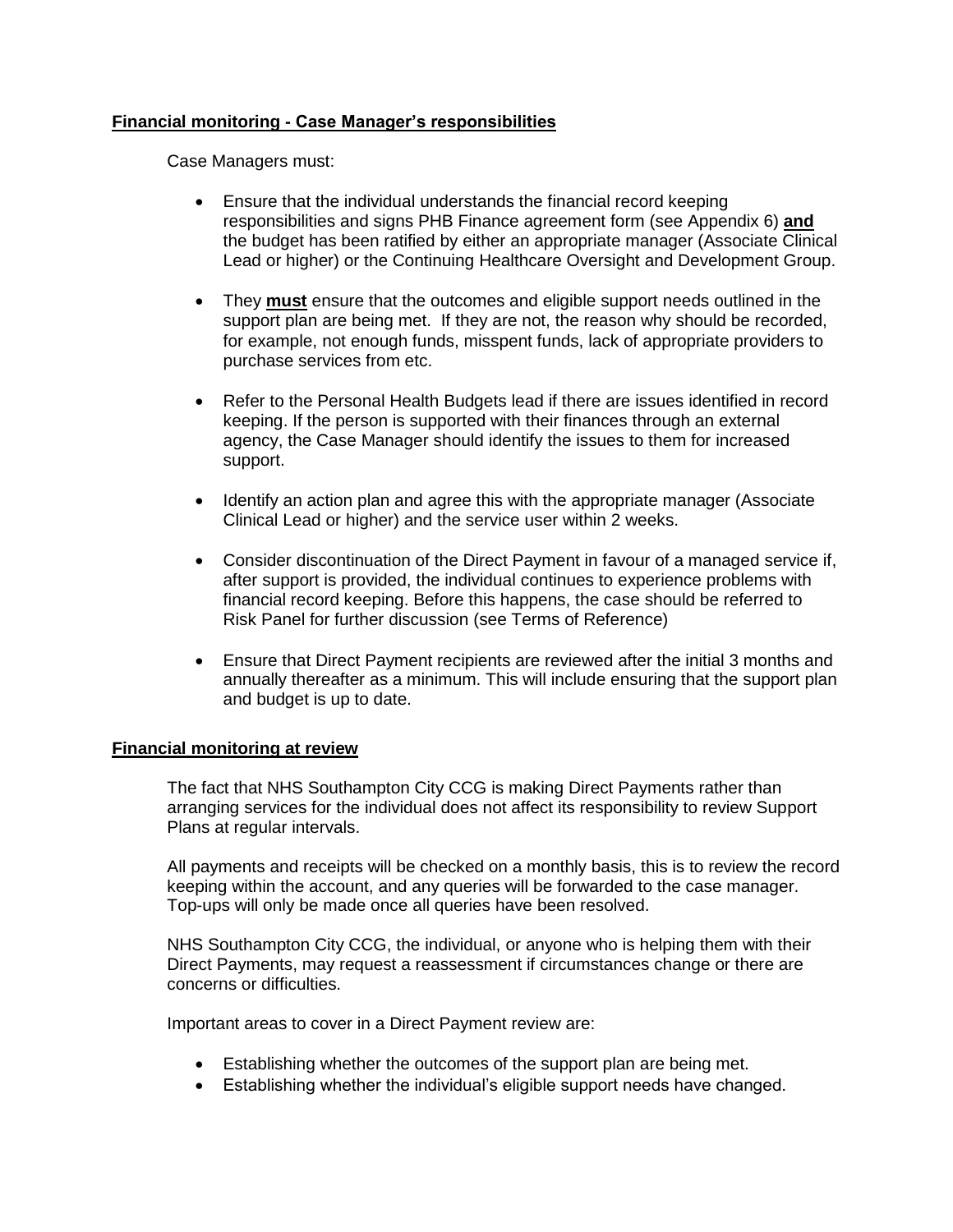- Ensuring that the payments are being used to meet the outcomes identified in the support plan.
- Establishing how the individual is managing their Direct Payments; monitoring whether the current level and type of support is sufficient.
- Establishing whether the individual is satisfied with the services he or she is receiving.
- Any concerns about an individual's ability to manage their Direct Payment should be raised directly with them at the earliest opportunity without waiting for a scheduled review or reassessment.
- If the outcomes and care needs are being met, there is still a need to check that evidence of transactions is being kept. Detailed inspection is not required, but Case Managers should look for:
- Evidence that any required client contribution is being made into the account
- Does the amount of invoices, receipts, time sheets etc. seem sufficient to cover the amount of transactions on the bank statement?

### **Direct Payments – Management Difficulties**

If there are areas of concern this should be discussed with the individual to see if the problem can easily be resolved or explained and outcomes should be recorded. Reasons for concern may be:

- The outcomes or eligible support needs are not being met.
- A lack of financial paperwork to show how money has been spent.
- Evidence that the money has been spent on things that clearly do not meet the care needs or outcomes.
- Minor examples of any of the above but recur on a regular basis at reviews.

Wherever possible the Direct Payments will be continued with appropriate support from the Case Manager or Direct Payment Support Service, however in some cases Direct Payments will need to be discontinued once all other possible support sources have been exhausted. If consideration is being given to suspension or discontinuation of a Direct Payment a reassessment will be needed to ensure that eligible support needs are met, possibly through third party or notional budget. If it is apparent that the person is unable to manage their finances, even with support from the Case Manager or Direct Payment Support Service; the professional will need to take appropriate action and record their recommendations referring to Risk Panel.

### **Training, Staff Development and Ongoing support**

All staff is expected to read this guidance in conjunction with the Personal Health Budget Policy. Any initial questions should be directed to the Associate Clinical Leads within NHS Southampton City CCG.

Please contact the Personal Health Budget lead with any initial questions regarding financial monitoring or auditing of a Direct Payment.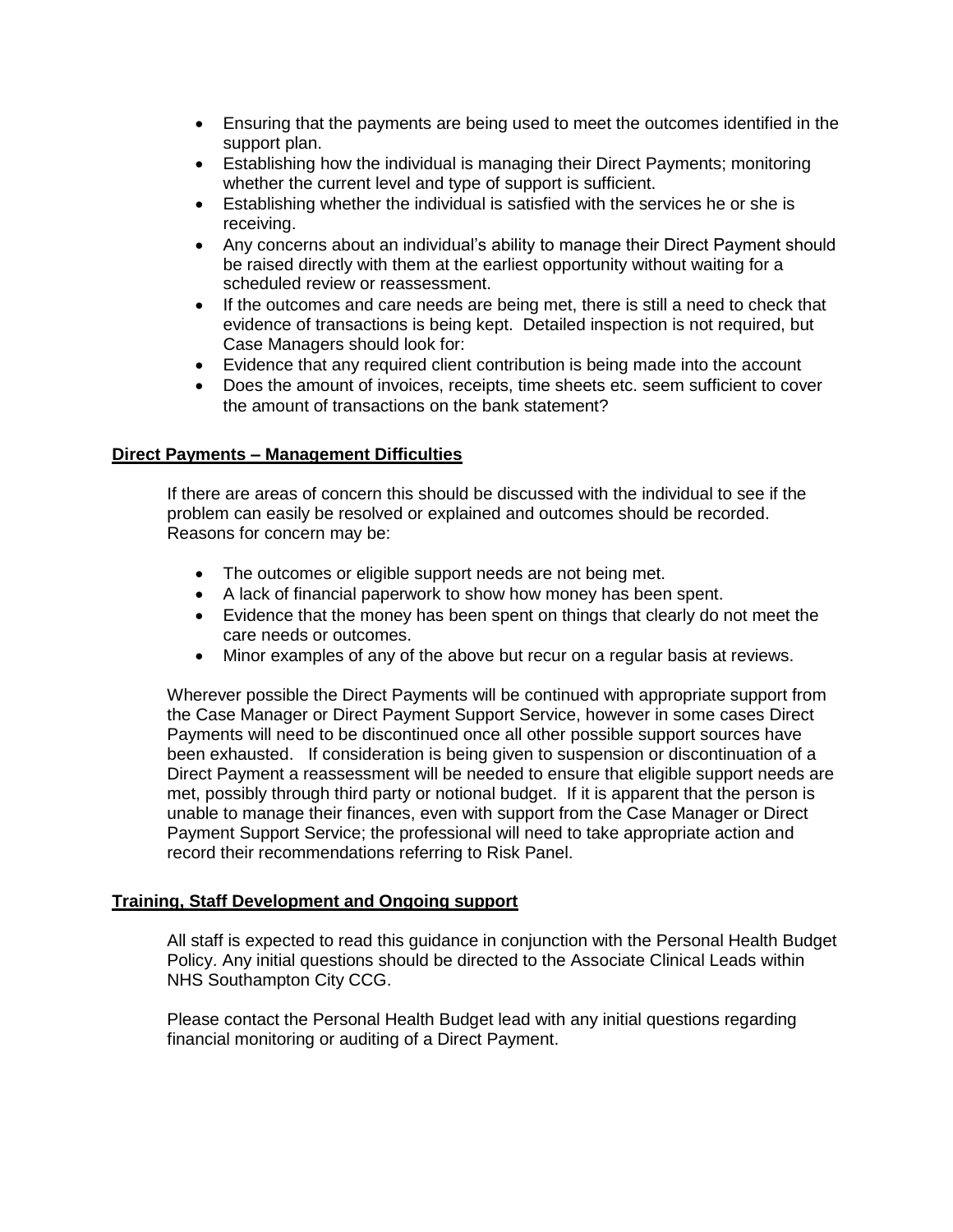Learning and Development will incorporate the financial auditing and monitoring of Direct Payments Guidance; training for CHC Team will be provided by Senior Management Accountant.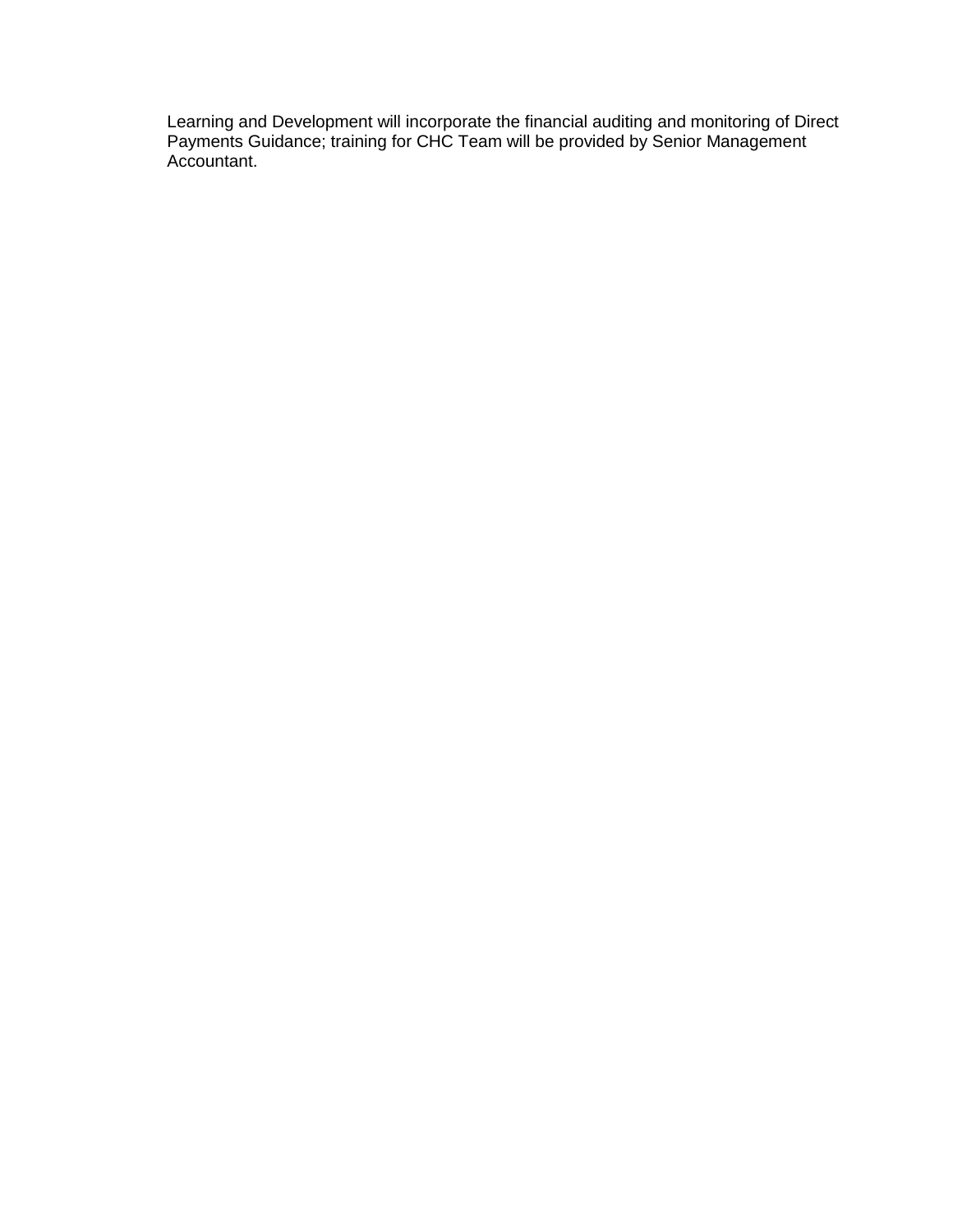### **Appendix 2 – Jointly Funded NHS Southampton City CCG/Southampton City Council Direct Payments**

Where a direct payment agreement is jointly funded, NHS Southampton City CCG and Southampton City Council will work in partnership to deliver the direct payment to the person. Whilst the detail of each case will depend on the finally validated care and support plan, the following principles will be applied to each case:

- Whichever of NHS Southampton City CCG or Southampton City Council that has the largest agreed percentage for funding the direct payment, will be the lead organisation for the delivery of the particular jointly funded direct payment agreement
- Any dispute between NHS Southampton City CCG and Southampton City Council in relation to funding responsibility should not delay or otherwise adversely influence delivery of the jointly funded direct payment agreement. If necessary, both organisations will agree 50/50 without prejudice funding to progress the direct payment whilst the dispute is resolved.
- If Southampton City Council are part funding the client, this money will need to be sent to NHS Southampton City CCG in advance to enable these funds to be topped up on the prepaid card for the client.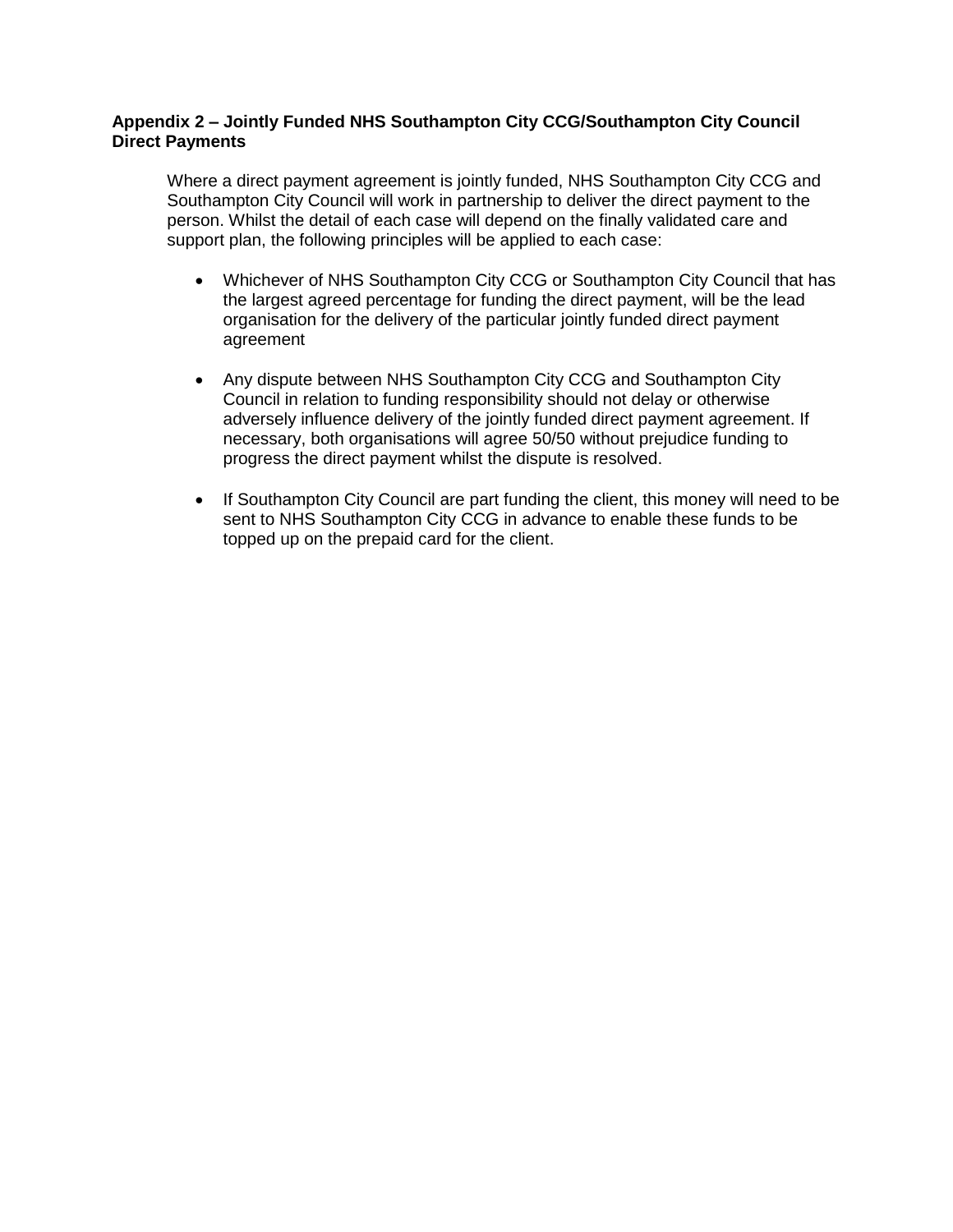### **APPENDIX 3 – DIRECT PAYMENT AGREEMENT**

### **NHS Southampton City Clinical Commissioning Group Personal Health Budget – Direct Payment Agreement**

In order to receive your Personal Health Budget as a Direct Payment you will need to enter into an agreement with NHS Southampton City CCG. This agreement outlines your own and the CCGs responsibilities when using your Direct Payment and should be read in conjunction with your Support Plan. It is a legally binding document so please read the whole document carefully. There are important legal requirements that are associated with receiving and using a Direct Payment and in signing this agreement you accept these responsibilities. No payments can commence without this agreement form being signed and received by NHS Southampton City CCG. If you have any questions about these Terms and Conditions or your Support Plan, please ask your Care/Case Manager before you sign. You may also want to seek independent advice from a family member or another independent professional before signing.

### **Your Personal Health Budget**

You have completed a Support Plan and agree that the support described in the plan is to be provided wholly or partly through a Direct Payment. This does not affect any other your right to other NHS care. You agree that the information contained in your Support Plan may be shared with your GP and other healthcare professionals involved in your care and support provision unless you have specifically asked us not to share with certain people.

NHS Southampton City CCG will ensure that your Direct Payment is sufficient to meet your eligible needs as identified in your Supported Self-Assessment Questionnaire and shown in your Support Plan. You must not use your Direct Payment to fund any support or activity that does not meet your eligible support needs. Your Direct Payment can be suspended or terminated if the terms and conditions of the Direct Payment Agreement are not being adhered to.

NHS Southampton City CCG can provide support and advice to help you to manage your Direct Payment and about your responsibilities relating to how the Direct Payment is used. Once your Support Plan is agreed, you will receive written confirmation of the amount of your Direct Payment and the date that you will receive the first payment.

#### **Acting As a Suitable Person**

If an individual does not have the mental capacity to consent to receive Direct Payments then a Suitable Person can be appointed to receive the payments on their behalf. The Suitable Person is bound by the same Terms and Conditions and has the same responsibilities as a service user in receipt of a Direct Payment. The Suitable Person must sign this agreement before Direct Payments can commence.

#### **Your Direct Payment Account**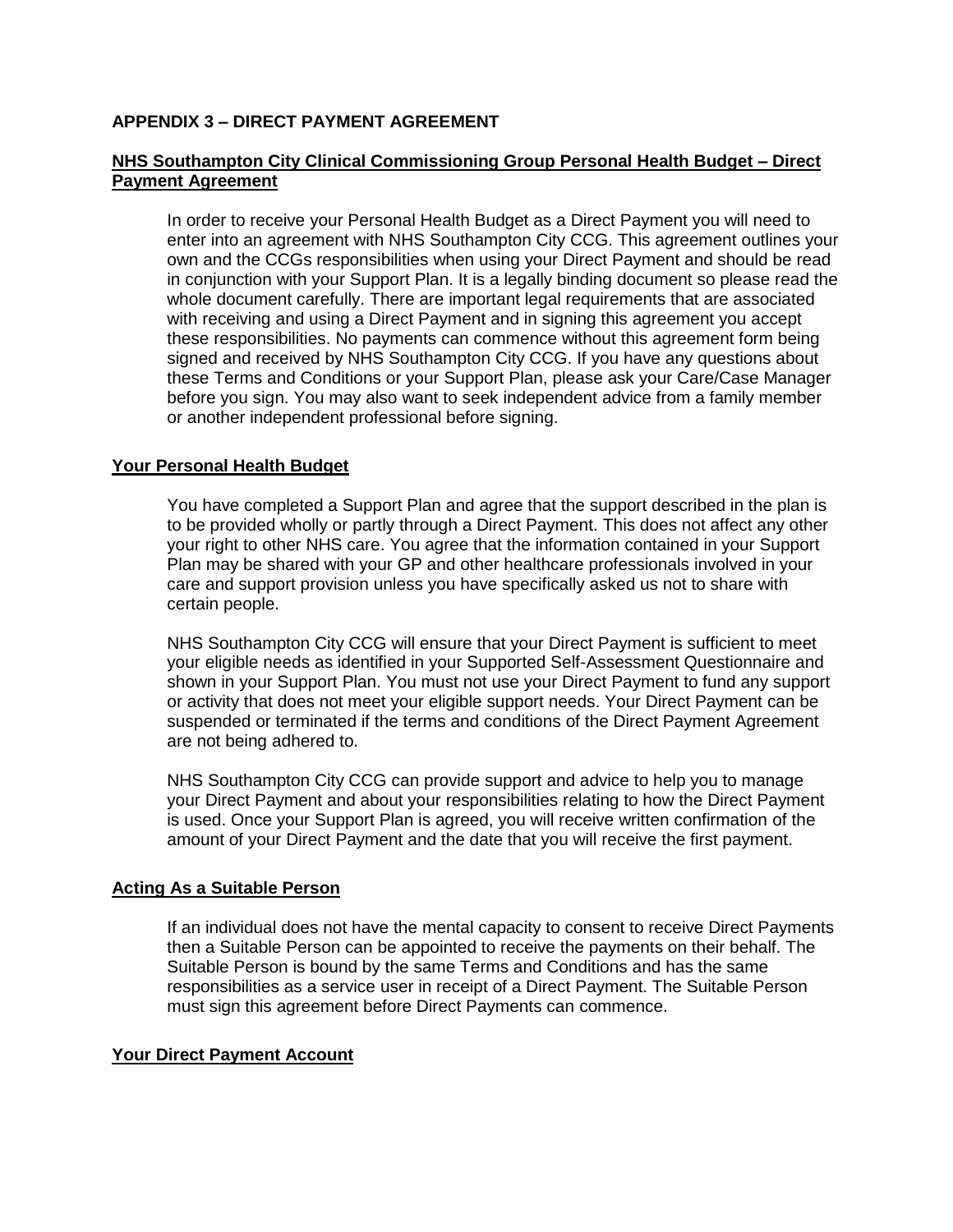You will be issued with a prepaid card (this includes a bank account and sort code along with a debit card, access is very similar to a normal internet bank account from a traditional bank/building society) by the CCG. You will then need to send a copy of all receipts, timesheets, invoices, etc. to the CCG.

Once these have been received and checked back against the account and have been validated as correct, your account will be topped up again.

#### **Arranging Services**

It is your duty to ensure that you have services when you need them. You need to recognise that things can go wrong and be prepared for this by having back-up arrangements such as someone else that can provide support at short notice.

You are responsible for all legal requirements and obligations relating to the services that you pay for using the Direct Payment including meeting all Her Majesty's Revenue and Customs (HMRC) requirements, complying with all applicable employment law and ensuring that adequate Employer's Liability and Public Liability Insurance is in place where necessary. The Direct Payment Cost will cover these costs.

A Direct Payment cannot normally be used to employ any partner (married, unmarried or in a civil partnership) or any close relative living in the same household; this means a parent, parent-in-law, aunt, uncle, grandparent, son, daughter, son-in- law, daughter-inlaw, brother, sister, stepson or stepdaughter, or the child or spouse or partner of any of these. In exceptional circumstances relatives may be employed, but only with prior written agreement from NHS Southampton City CCG.

If you wish to use your Direct Payment to purchase support from a care agency we recommend that you purchase care from a provider who is registered with The Care Quality Commission (WWW.cpc.co.uk) who inspect the standards provided by agencies nationally.

**NB**: If you employ a personal assistant you need to ensure that the tax and national insurance are paid and that you have employer's liability insurance and third party liability insurance for employees. You will need to make provision for staff holidays and other leave such as sickness. You are also responsible for the health and safety of your staff. It is **STRONGLY RECOMMENDED** that a Disclosure and Barring Service (DBS) check is completed when you employ a personal assistant. This is mandatory if there is anyone under 18 years of age living in the household.

#### **Reviewing the Direct Payment**

NHS Southampton City CCG will carry out an initial review of your support plan after three months and thereafter at least every twelve months, or as appropriate. If there is a change in your circumstances or if you would like a change to your Support Plan, you can request a review at any time.

At the point of review your Case/Care Manager, in discussion with yourself, will determine whether the aims and assessed outcomes of your Support Plan are being met and whether there are any changes to your eligible needs. If so, your Direct Payment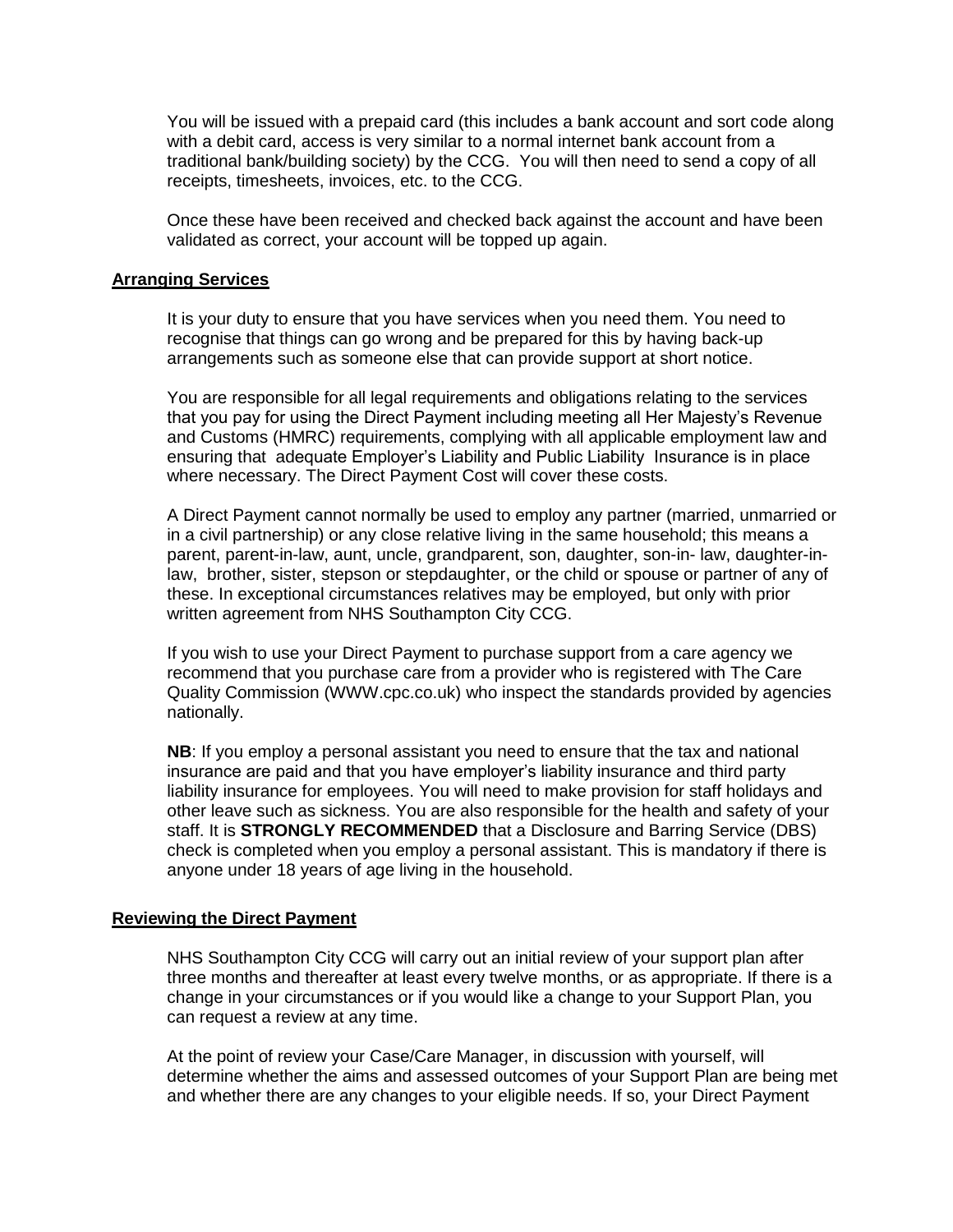may increase, decrease or cease and your Support Plan will need to be revised. Your Care Manager will complete a financial monitoring checklist, and you must therefore ensure that financial records as listed in the next section are up-to-date and available for checking.

Your Personal Health Budget can only be used to pay for expenditure that has been agreed in your Support Plan.

#### **Keeping Financial Records**

You must maintain accurate financial records. If you need support to maintain your financial records or are having difficulties in completing your summary, then you must speak to your Case/Care Manager. NHS Southampton City CCG may consider terminating this agreement if you do not provide adequate financial records.

All payments made using the Direct Payment should usually be in the form of debit card payment or bank transfer; no cash payments can be supported.

You will need to provide the following to show how much you have spent to meet your agreed needs:

- Records of wages paid showing: staff details, hours worked and payments made as well as the payments which you make to the Inland Revenue.
- Agency invoices and receipts (if applicable)
- Receipts for one off payments for items or services purchased which have been identified in your Support Plan.

If you do not keep proper financial records your Direct Payment will be reviewed. We may request that a third party manage your Direct Payment on your behalf, or decide to withdraw the payment and offer you an NHS Southampton City CCG managed service in order to meet your needs.

If you do not need your entire allocated Direct Payment, we may review your Support Plan with you. If necessary, we will recover any unused direct payment from your card.

#### **Ending the Direct Payment Agreement**

You are entitled to choose to terminate your Direct Payment at any time. If you require NHS Southampton City CCG to arrange an alternative service, a minimum of eight weeks' notice will be required and a review of your care needs undertaken. You will need to talk to your Case/Care Manager to agree to this course of action.

NHS Southampton City CCG retains the right to suspend or terminate a Direct Payment if:

- You or your agent is using the Direct Payment illegally, fraudulently or outside of your agreed Support Plan.
- One or more of the terms and conditions of this Direct Payment Agreement are not being met e.g. inadequate record keeping, failure to submit records.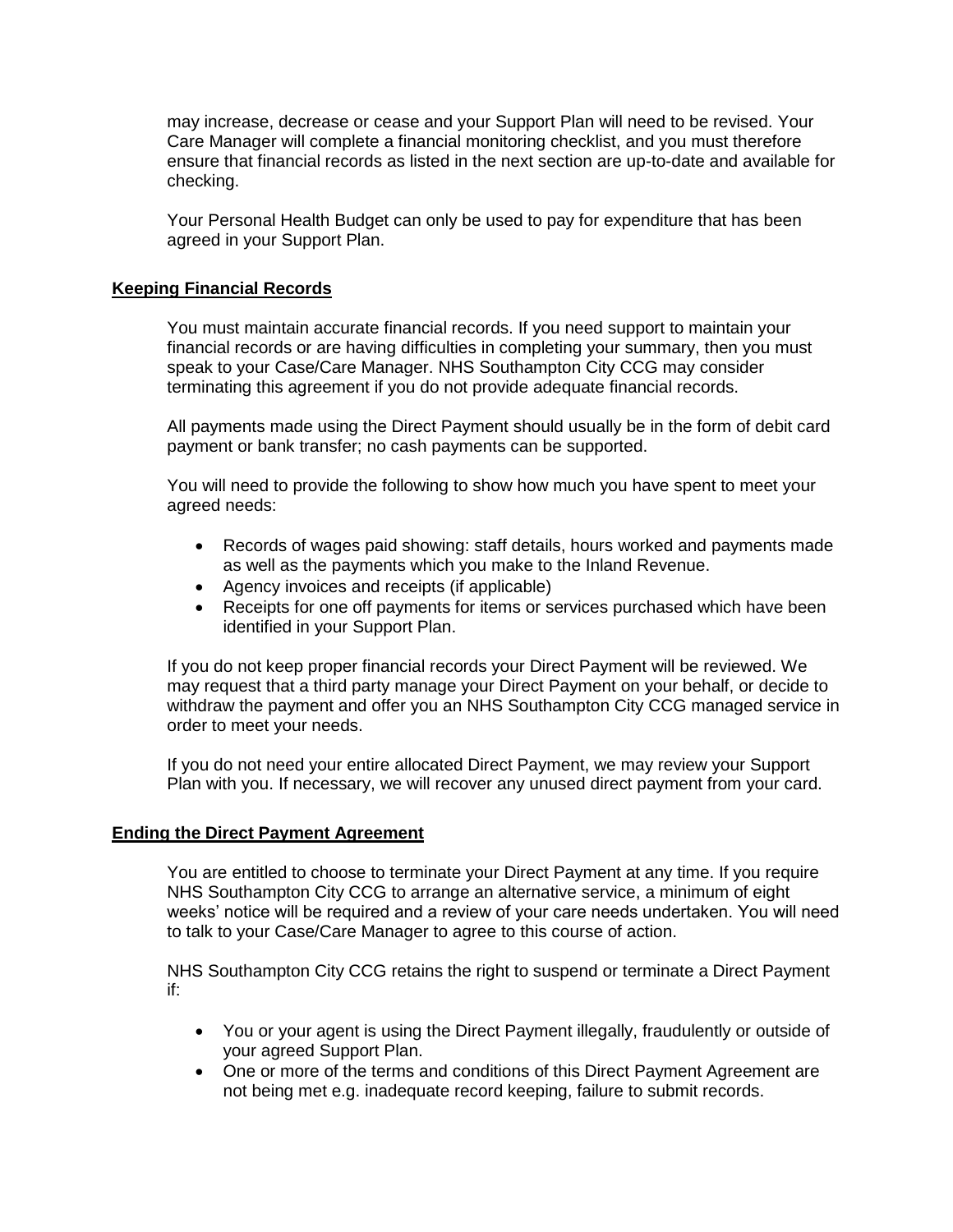- Your health and safety is at risk due to the fact that you are failing to minimise the risks that need to be managed, as identified in your Support Plan.
- Your agent is misusing your Direct Payment or not acting in your best interest.
- You no longer meet Continuing Healthcare eligibility criteria.
- You or your agent has been assessed as no longer having the capacity to manage a Direct Payment, in accordance with The Mental Capacity Act 2005.
- Payments are not needed for a period exceeding 21 days, although careful consideration will be given to any continuing contractual responsibilities for staff.

You will **normally** be given at least two weeks' notice by NHS Southampton City CCG of any suspension or stoppage of the Direct Payment and advice about what you can do to prevent this happening.

#### **However:**

- If receipts, invoices or any other reasonable documentation required are not provided, your top up will not be undertaken.
- If NHS Southampton City CCG believes the direct payment is being used illegally or fraudulently, it may be necessary to involve NHS Protect (local counter fraud service) or the Police.
- Direct Payment funds and any items bought with the funds belong to NHS Southampton City CCG and on death any unused funds must be returned to NHS Southampton City CCG and will not form part of your estate.

### **Comments**

If you or your representatives wish to comment or complain about any aspect of your Direct Payment, please write to:

NHS Southampton City Clinical Commissioning Group Continuing Healthcare Team Oakley Road **Southampton** SO16 4GX

Email: SOCCG.continuinghealthcare@nhs.net

Finance queries about invoices, receipts etc. (no care queries can be sent here) Email: SOCCG.PHBFinancee@nhs.net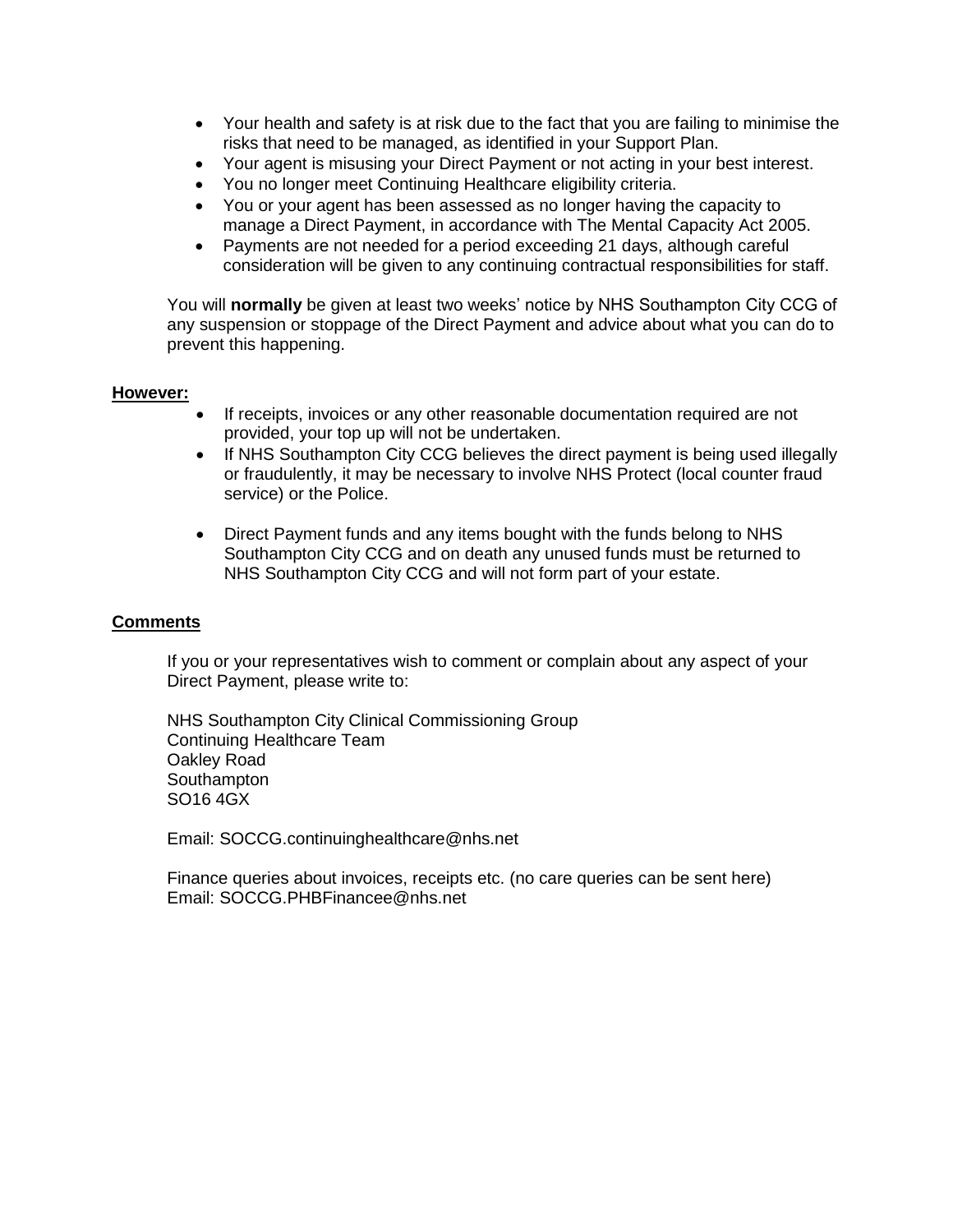**I understand that I must comply with the terms and conditions set out in this agreement. My details and signature shown below demonstrate my agreement:**

| <b>Support Plan Recipient Details:</b><br>applicable)<br>Name:<br><b>Address:</b><br>Tel:<br>E-mail: | Representative/ Nominee Details: (Delete if<br>Name:<br><b>Address:</b><br>Tel:<br>E-mail: |  |  | not |
|------------------------------------------------------------------------------------------------------|--------------------------------------------------------------------------------------------|--|--|-----|
| Signature:<br>Date:                                                                                  | Signature:<br>Date:                                                                        |  |  |     |
|                                                                                                      |                                                                                            |  |  |     |
|                                                                                                      |                                                                                            |  |  |     |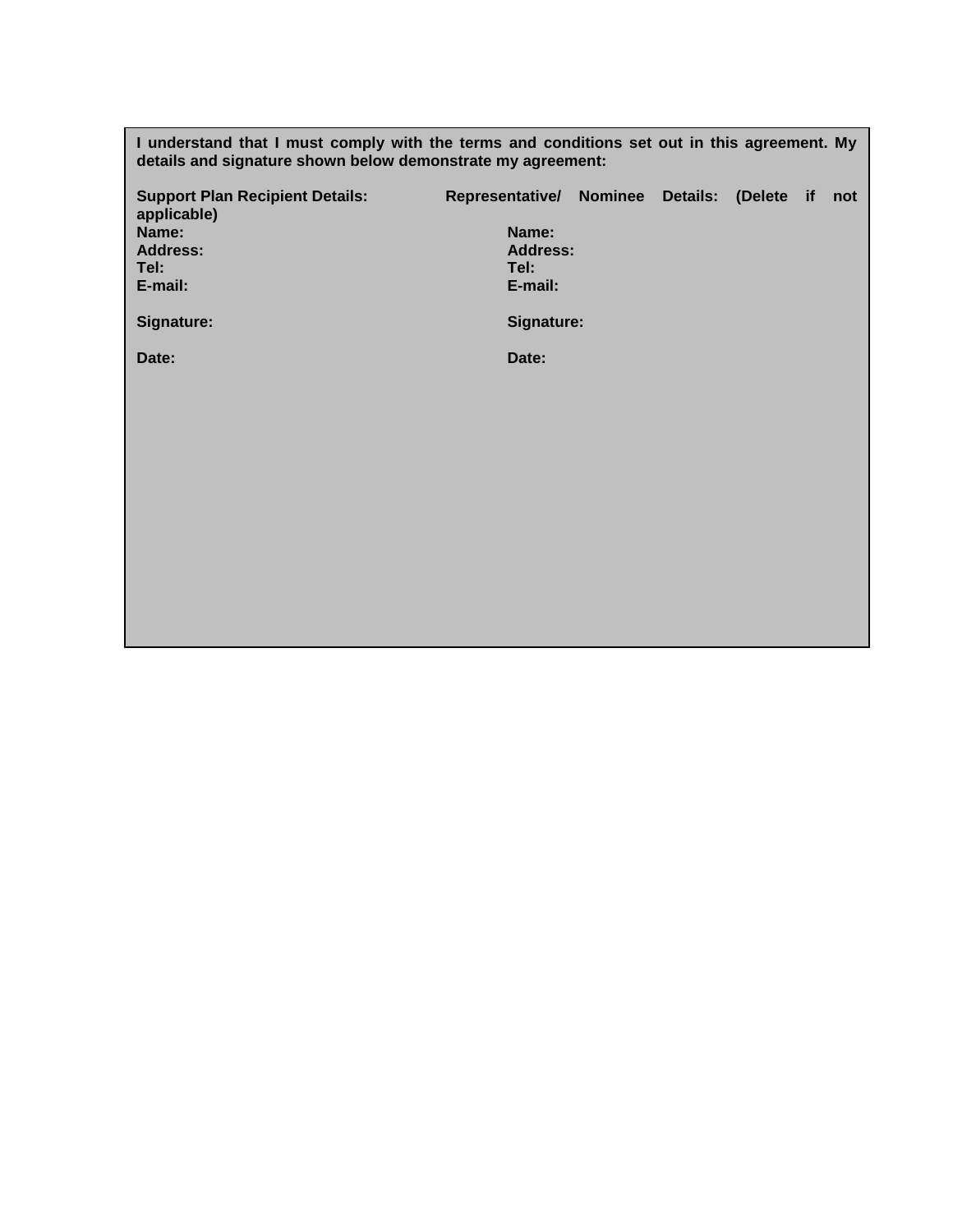### **APPENDIX 4 – WHAT YOUR PERSONAL HEALTH BUDGET CAN BE USED FOR**

It **can** be used for spend which **directly** links to your Care and Support plan.

It **cannot** be used for:

- Alcohol
- Tobacco products (including e-cigarettes)
- Bank charges
- Credit card charges
- Foreign currency exchange fees / commission
- All spending is expected to be in GBP, unless otherwise agreed in writing, including all employee bank accounts
- Parking fines
- Speeding fines
- Petrol/diesel unless explicitly agreed within your care and support plan
- Maintenance/repairs on vehicles
- Any gambling spends, i.e. lottery tickets, racing bets, bingo, etc.
- Cash payments without receipts
- Cash payment for staff/carers
- Day-to-day living expenses
- No advance / loans to staff
- Equipment without prior written agreement from the CCG
- Debt repayment
- Anything classified as illegal or unlawful
- No services that can normally be provided by the NHS, some of these may be free of charge or at a minimal cost to the client i.e. prescriptions, dentists, physio,
- Private healthcare.

The above list is not exhaustive and reasonable judgement by the client/clients representative must be applied.

If you are unsure, please contact your case manager for advice and guidance before the spend is made.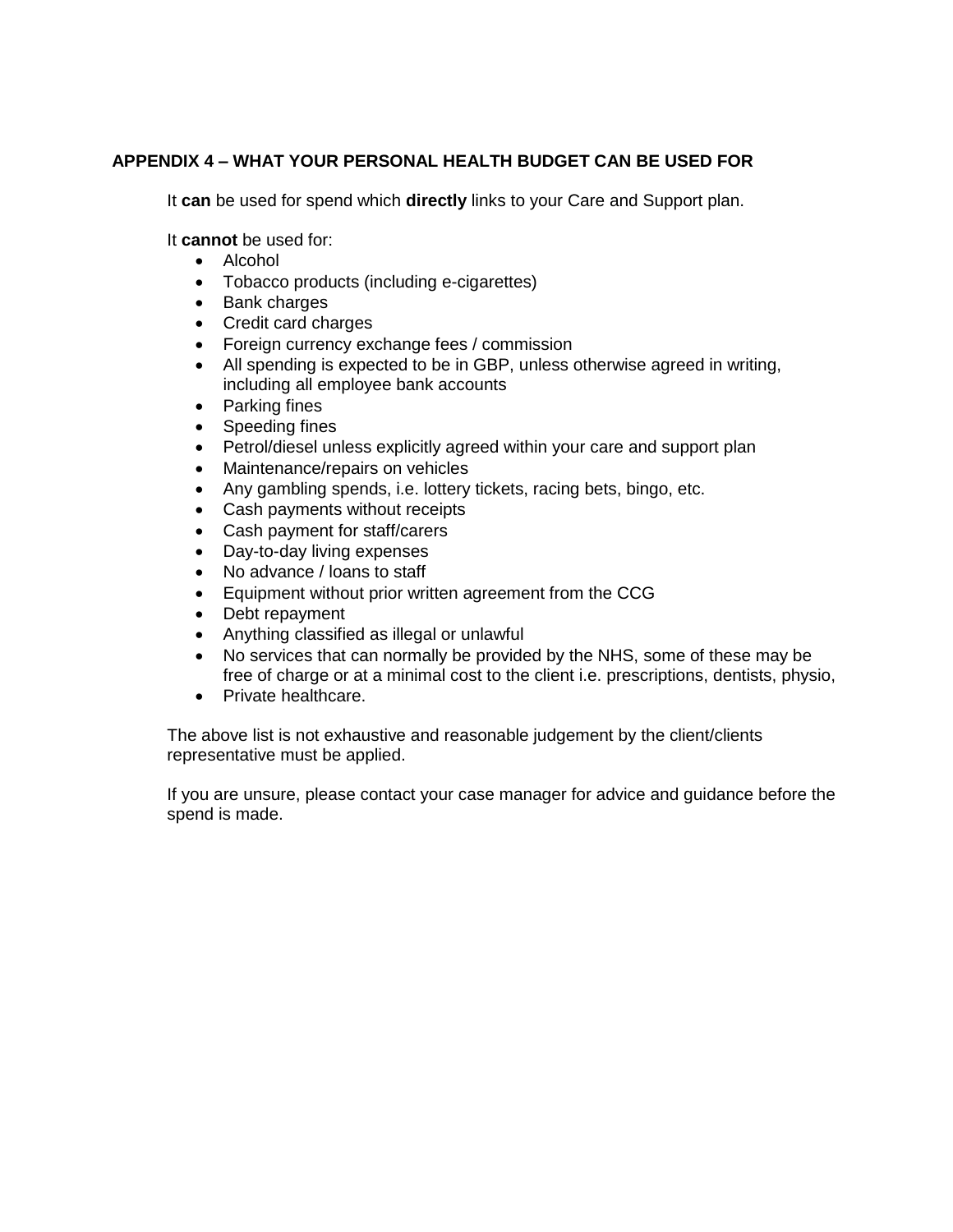## **APPENDIX 5 - PERSONAL HEALTH BUDGET CHECKLIST**

Please find below examples of the types of information you will need to provide to enable us to audit your personal health budget successfully. Your case manager will agree with you which ones you must submit.

- Bank statements
- Copy of insurance, including policy cost / invoice
- Timesheets, travel claims, including the payslip to show how the payments have been calculated
- Payroll transaction to be made via bank transfer
- HMRC (tax) payments
- National insurance (NI) payments
- Copies of invoices for:
- Items of equipment
- Course fees, including mandatory training
- Agency staff
- Payroll administration fee
- Accountant cost
- Parking receipts
- Receipts for any cash payments

Please note, this list is not exhaustive, but just an indication of what you may need to provide as back-up. Any money spent which is funded by the CCG must have written evidence, e.g. receipt, of what it was spent on. If in any doubt, keep the paperwork and ask for advice.

Remember your PHB is provided to meet the health outcomes agreed in your PHB care and support plan only. If you are unsure what you can spend the money on please discuss with your CHC case manager before any money is spent.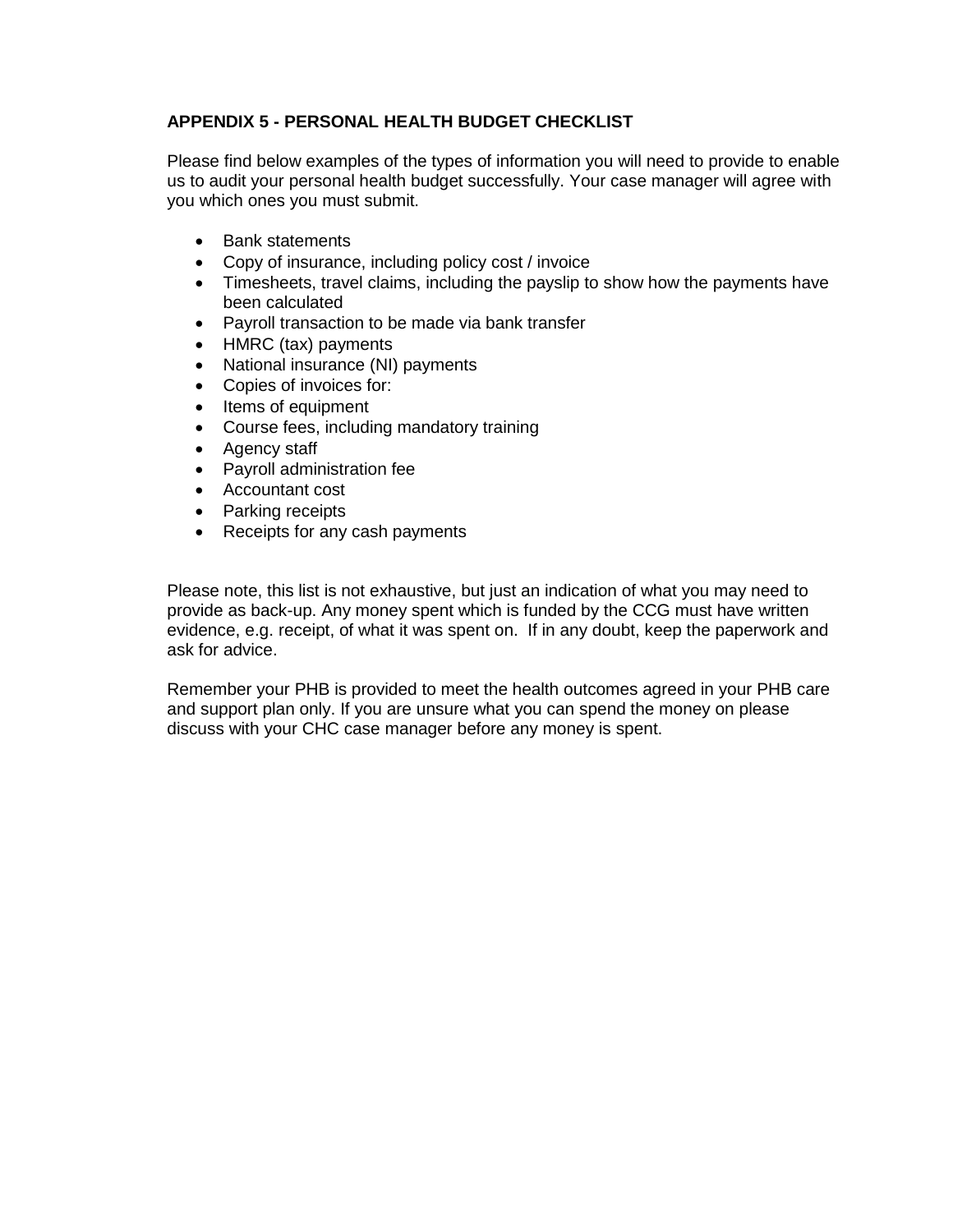### **APPENDIX 6 – PHB FINANCE AGREEMENT**

#### **PHB Finance Agreement**

I understand that I must comply with the terms and conditions set out in this agreement and the PHB Policy. I understand that I am responsible for ensuring the CCG have up to date contact information. My details and signature shown below demonstrate my agreement and understanding of the Financial Auditing and Monitoring guidance as above. I understand that any changes to this policy may be communicated to me via email.

I also understand that I must forward copies of all invoices, payslips, receipts (etc.) to the CCG (either via post, hand delivered, uploaded directly into the prepaid card internet bank site, or scanned to the (SOCCG.PHBFinancee@nhs.net) on a monthly basis, If I do not do this, my top-up card will not be reimbursed and this may affect my spending ability, including paying my staff.

If I have previously been in receipt of PHB funds via a separate bank account, on activation of the prepaid card, I confirm that I will refund the entire balance back to the CCG and close the bank account.

I understand that any failure to comply with this agreement may result in the PHB being suspended or terminated. I understand that I am accountable for any funds not spent in compliance with this policy and it will be my responsibility to reimburse NHS Southampton City CCG where is identified.

I confirm that either myself or my representative will communicate directly with the finance team as required (on financial matters only) via letter/telephone or email (SOCCG.PHBFinancee@nhs.net)

#### **Support Plan recipient details:**

| <b>Clients Name:</b>                                                       |
|----------------------------------------------------------------------------|
| Recipient or Representative/ Nominee Details:                              |
| (Delete as applicable)                                                     |
| Name:                                                                      |
| Address:                                                                   |
| Telephone:                                                                 |
| Email:                                                                     |
| Signature:                                                                 |
| Date:                                                                      |
| For NHS Southampton City CCG authorisation purposes:                       |
| Checked and Signed:                                                        |
| For Southampton City Council authorisation purposes (where jointly funded) |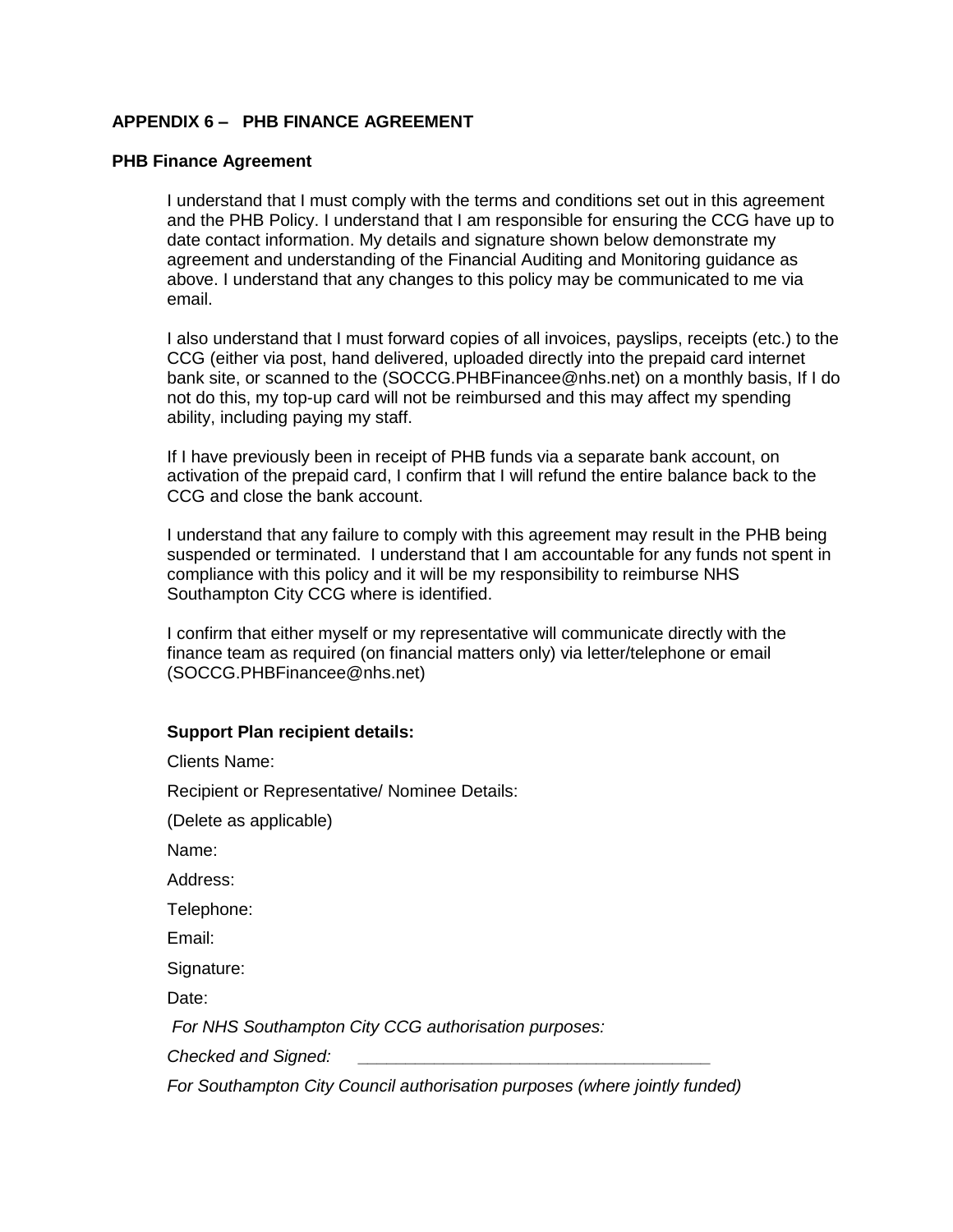*Checked and signed: \_\_\_\_\_\_\_\_\_\_\_\_\_\_\_\_\_\_\_\_\_\_\_\_\_\_\_\_\_\_\_\_\_\_\_\_\_*

*Once completed and funding authorisation has been given please email to:* SOCCG.PHBFinancee@nhs.net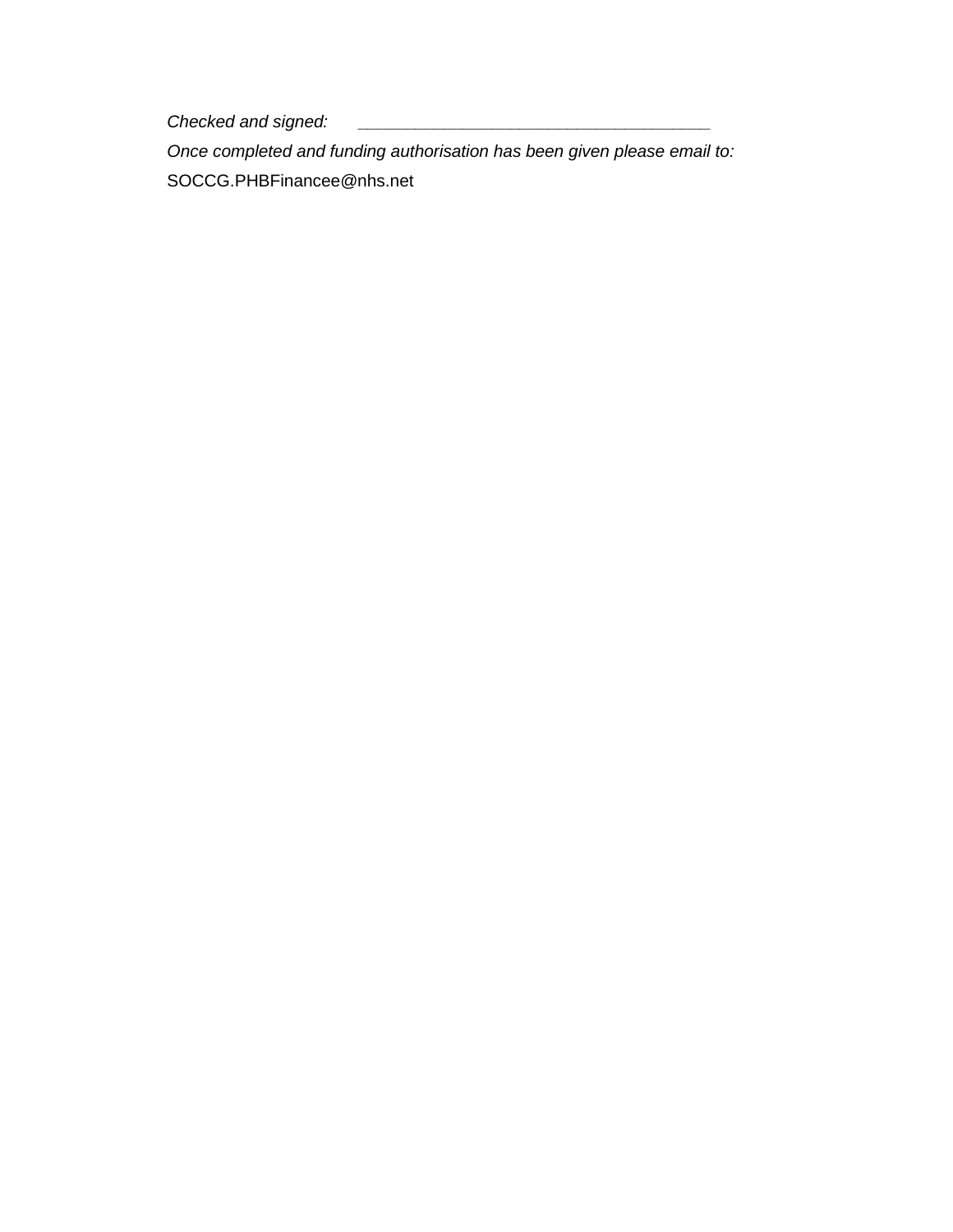## APPENDIX 7 – PERSONAL HEALTH BUDGET RISK PANEL TERMS OF REFERENCE

## **NHS Southampton City CCG**

#### **Terms of Reference**

**Personal Health Budget Risk Panel**

#### **1. Constitution**

1.1 The Personal Health Budget (PHB) Risk Panel is a sub-group of the CHC Oversight Group, reporting to the Clinical Governance Committee within NHS Southampton City CCG.

### **2. Purpose**

- 2.2 The primary purpose of the Risk Panel is to enable the escalation of appealed decisions to validate support plans where the professional judgement believes the risks associated with an individual's care, support health and wellbeing have not been identified or adequately addressed or where insufficient action has been proposed to mitigate them in said support plans. The Risk Panel may consider the following (not exhaustive within the purpose of the group):
	- Clinical quality concerns of the support plan.
	- Clinical quality concerns of the contingency plan.
	- Employing and training of Personal Assistants (DBS, Contracts)
	- Carer support and stress in relation to informal support which may be affecting support.
	- Employing family members who live in the same house in exceptional circumstances.
	- Employing a person who financially represents or has been nominated to manage the support plan.
	- If the service user/representative/nominee wishes to appeal refusal or suspension of a personal health budget.
	- Appeal of a support plan that was not validated.
	- Complex Case Management.
- 2.3 The Risk Panel is a tool for the empowerment of professionals, service users and carers/representatives/nominees in decision making in regard to clinical, reputational, financial and any other identified risk.
- 2.4 Southampton City Integrated Commissioning Unit (ICU) has a responsibility to ensure service users have access to high quality clinical care delivered in a timely, effective and person centred way. The activity of co-production in personal health budgets is to redistribute power in a person's care so that there is shared responsibility and benefit in meeting their needs. This panel enables professionals to highlight unmitigated risks and service users to challenge how their needs are met. This forum allows discussion and decision making external to the professional groups that work directly with the person/s. This is a forum to be open and honest about how the CCG may support a person's ability to meet jointly agreed outcomes, in line with best practice.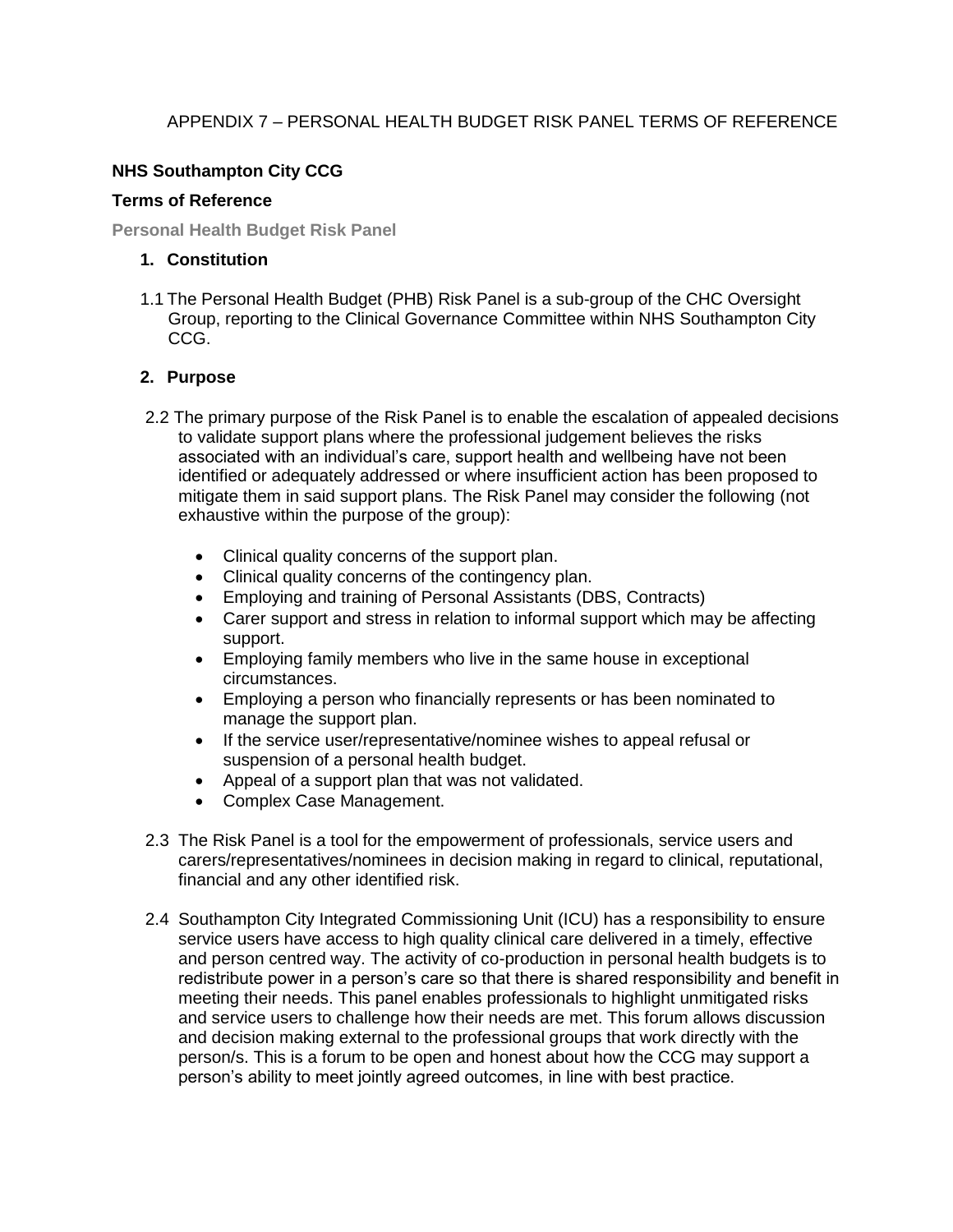- 2.5 This Risk Panel will actively promote joint working with service users, carers, representatives and nominees to gather information discuss and justify judgements and decisions before implementation or as part of review or a person's support plan. This will support development and knowledge for CCG staff of what an effective personal health budget is.
- 2.6 The Risk Panel will work closely with micro-commissioners Continuing Healthcare and Continuing Care staff in order to monitor the clinical quality and co-productive elements of personal health budgets. The Risk Panel will agree actions for these teams respectively on individual support plans but may make operational recommendations at each Panel.
- 2.7 The Risk Panel will normally be run as part of the CHC Oversight Group, unless there are exceptional circumstances where a one off panel needs to be held
- 2.8 The CHC Oversight Group will sign off all new Direct Payment PHBs. The CCG cohort managers will monitor the number of support plans to have been referred, validated, reviewed or stopped each month, which can be reported at CHC Oversight Group. The Group will identify and record those Personal Health Budgets which need case management by the Financial Audit, as described in the Financial Audit and Monitoring Guidance.

### **3. Responsibilities**

- 3.1 The main functions of the group will be to:
	- Provide a forum for discussion and debate about the quality and effectiveness of a support plan in a personal health budget or in complex case management.
	- Review the quality of a support or contingency plan should the effectiveness be in question by professional or person/carer/representative/nominee.
	- Discuss and make decisions concerning the subjects outlined in 2.1 of these terms of reference. These are key to operations of providing person centred quality care to those eligible for Continuing Healthcare or Continuing Care. These subjects will be able to report on the subjects outlined in 2.1 of these terms of reference to inform future review of NHS Southampton City CCG policy and guidance in respect to personal health budgets.
	- Provide written a rationale for any decisions or outcomes made to the individual/ representative whose PHB is presented at the panel
	- This Group will empower those involved in commissioning and receiving personal health budgets to be able to discuss and make decisions regarding what risks are acceptably mitigated or not according to co-produced outcomes.
	- Monitor performance and effectiveness of personal health budgets to inform process, policy and guidance review.
	- Ensure that processes are in place to assess and monitor performance against the quality and financial aspects of the personal health budgets.
	- Report to Clinical Governance Committee on exceptions in compliance/quality, highlighting areas for improvement and of good practice, making recommendations where necessary.

### **4. Scope of authority and decision-making**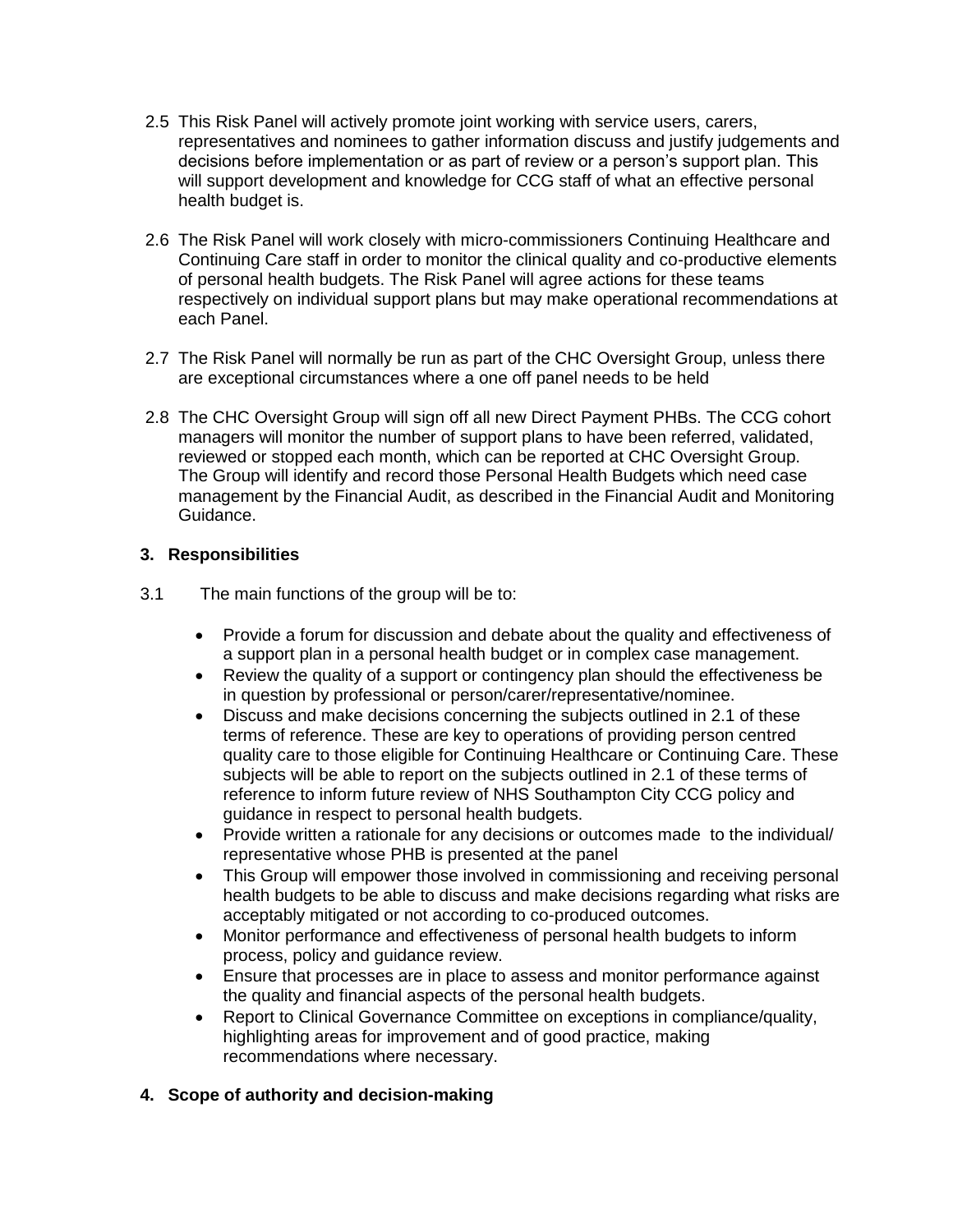- 4.1 The Group is authorised to undertake any actions within its Terms of Reference.
- 4.2 It may pursue any action that will facilitate or achieve the quality standards and best practice in offering personal health budgets or complexities of case management.
- 4.3 The Group may seek any information review and monitor performance in line with legal requirements of personal health budgets and case management.
- 4.4 The Group has the power to co-opt others, may obtain outside independent professional advice and secure the attendance of outsiders with relevant experience and expertise if it considers this necessary.
- 4.5 The Group has responsibility to monitor and review personal health budget processes and guidance to inform policy and practice of its micro-commissioners.

### **5. Membership and attendance**

- 5.1 The Group will be split by Core group (attendance / representation required at all meetings) and Extended group (by invitation on ad hoc basis when required).
- 5.2 The Group will be quorate with the attendance of core group members from NHS Southampton City CCG at least one of whom should be clinical holding active appropriate professional registration, one of whom should be at Associate Director or Director level and one of whom should be able to represent the financial team.

### 5.3 **Core Group:**

- Associate Director for Quality NHS Southampton City CCG /ICU
- Director of Quality NHS Southampton City CCG /ICU
- Clinical Lead for Continuing Healthcare/Children's Continuing Care NHS Southampton City CCG /ICU
- Deputy Clinical Lead for Continuing Healthcare/Children's Continuing Care NHS Southampton City CCG /ICU
- Associate Clinical Lead Continuing Healthcare/Children's Continuing Care NHS Southampton City CCG/ICU
- Continuing Healthcare Case Manager NHS Southampton City CCG/ICU
- Senior Management Accountant- NHS Southampton City CCG
- Deputy Chief Financial officer NHS Southampton City CCG

### **Extended Group:**

- Appropriate Health and Social Care Professionals
- Associate Commissioners
- Other key functional representation
- Head of Safeguarding NHS Southampton City CCG /ICU
- Service Manager/ Team Manager Southampton City Council (SCC)/ICU
- Lay Person (Stakeholder) SCC
- Carer Carers Strategy UK
- Representative Healthwatch
- Representative Southampton Voluntary Services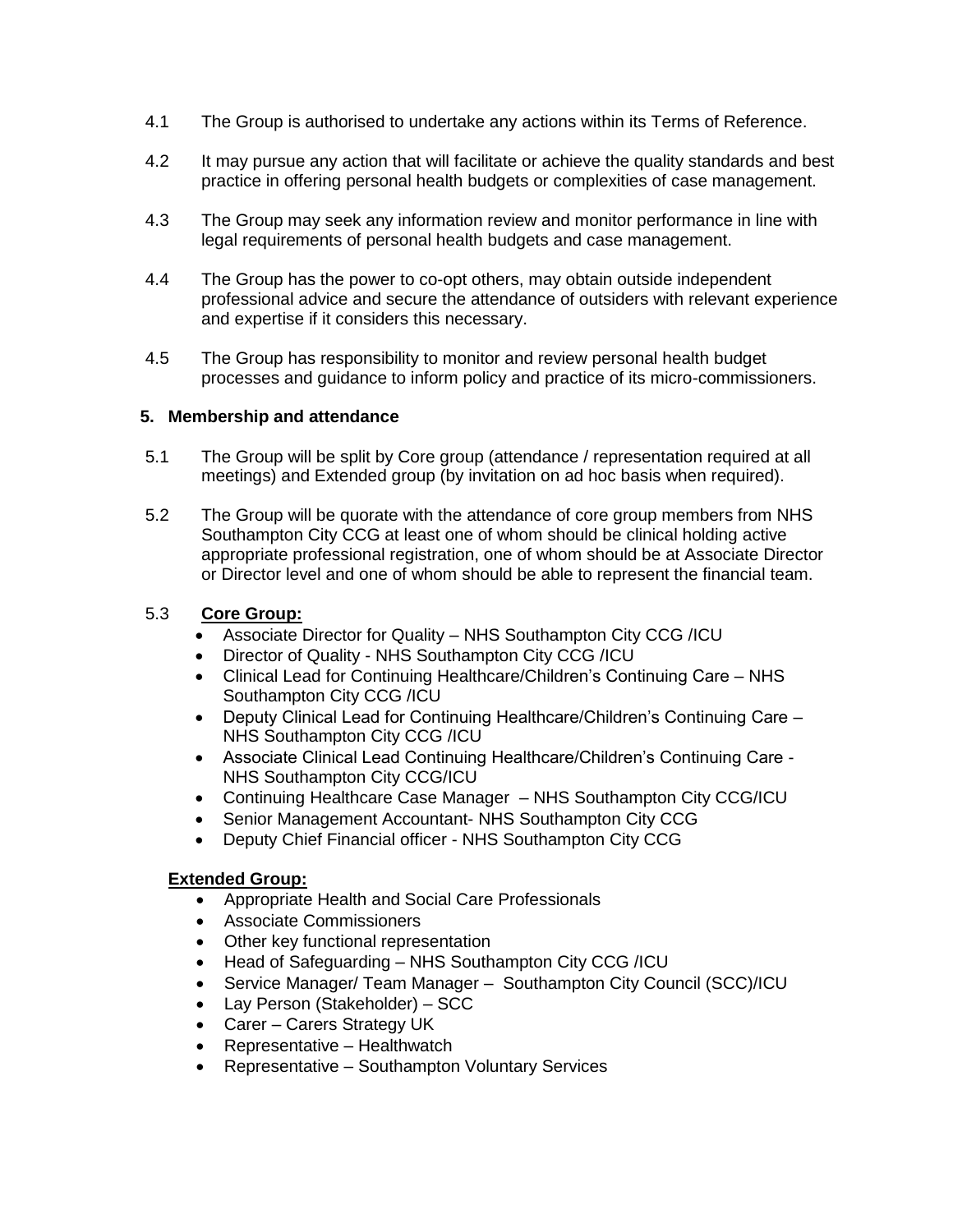- 5.4 The Associate Director for Quality shall Chair the Group.. All members are expected, if unable to attend, to provide an appropriately briefed deputy.
- 5.5 Representatives from provider and commissioning organisations may be invited when relevant to the discussion.
- 5.6 Service users/carers/representatives can be invited to attend when appropriate to the discussion.

#### **6. Frequency**

6.1 Meetings shall usually be convened monthly with additional meetings convened as required.

#### **7. Management**

- 7.1 The Quality Team Business Support Team will provide business services and technical support to the Group.
- 7.2 Agendas, papers and queries will be distributed no less than 5 working days in advance of the meeting. Draft notes from the meeting shall be produced no later than 10 working days afterwards.
- 7.3 A monthly exception report of the Group escalating quality issues shall be formally recorded and submitted to the CCG Clinical Governance Committee.

#### **8. Review**

8.1 These Terms of Reference will be reviewed annually by the Group to ensure they are still appropriate and submitted to the CCG for formal approval.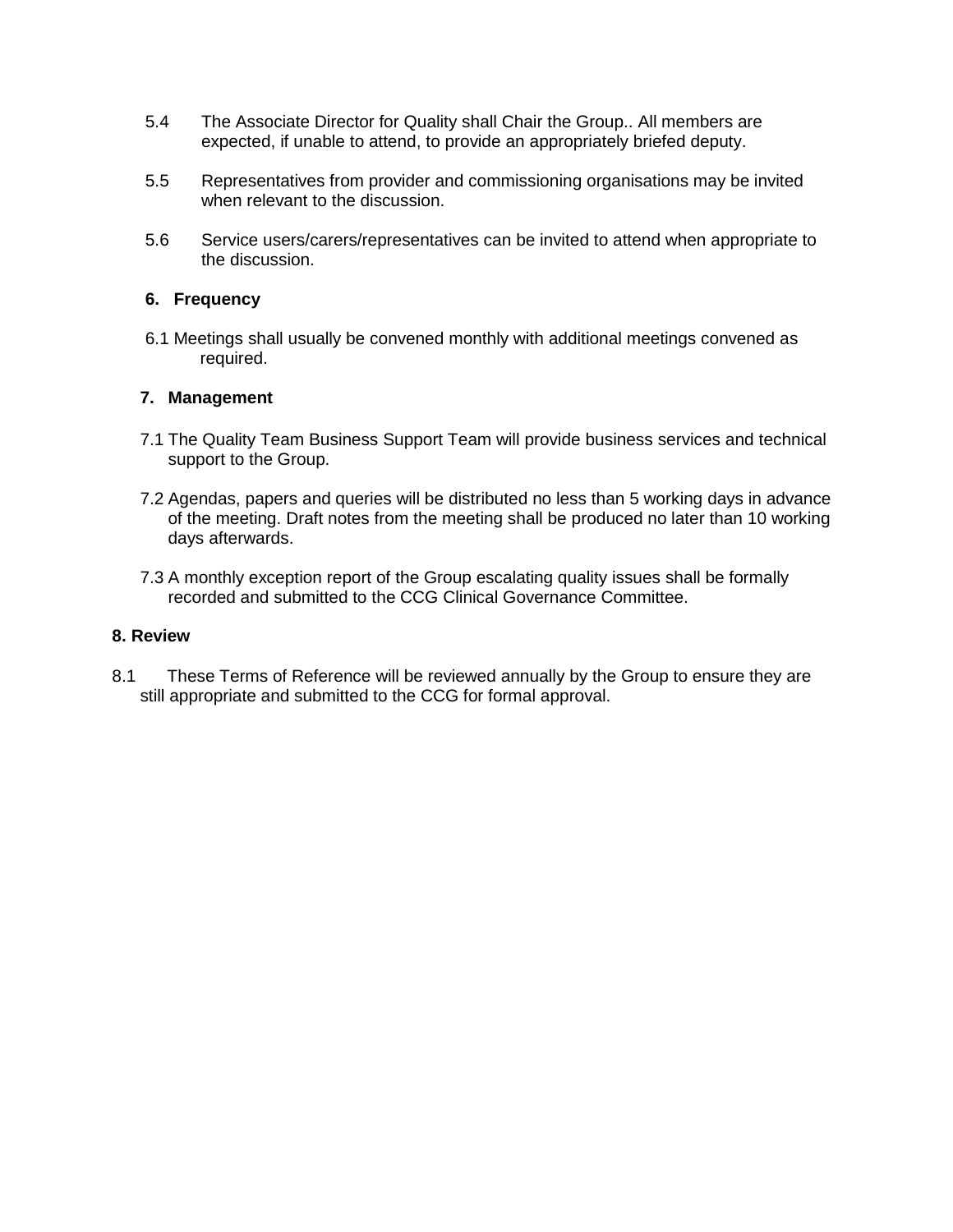## **APPENDIX 8 – PERSONAL WHEELCHAIR BUDGETS (PWB)**

#### **Personal Wheelchair Budgets (PWBs)**

Like Personal Health Budgets, PWBs are a resource available to improve personalisation, choice and empowerment in the delivery of healthcare, in this case Wheelchair services.

Since April 2017, all Clinical Commissioning Groups in England have been expected to start developing plans to offer PWBs to replace previous voucher schemes. Since December 2019, those who access wheelchair services now have a legal right to a personal wheelchair budget.

Southampton City CCG has been offering PWBs since April 2019 and previously commissioned a wheelchair voucher scheme. This work has been undertaken through collaboration with the local Wheelchair service provider.

PWBs are a resource available to those who:

- Meet the locally commissioned wheelchair service eligibility criteria
- Have had a face to face assessment by the commissioned wheelchair service
- Require a new wheelchair for their postural and mobility needs due to a change in clinical needs or in the condition of their current wheelchair or buggy.

However PWBs will not be right for everyone, for example those with a rapidly changing condition, or with very complex needs that may require close monitoring, regular adaptations or adjustments. Decisions on PWBs for this group will be made on a case by case basis by the clinician who is managing the care pathway for the individual service user.

There are four types of PWBs:

- **Notional personal wheelchair budget:** This is where the person chooses to use their personal wheelchair budget within the NHS locally commissioned services and the service purchases and provides the chair. This also offers the option for contributions to the personal wheelchair budget to enhance the wheelchair people can access. This contribution may come from an integrated package with other agencies such as education, social care, a voluntary or charity organisation, or through self-pay.
- **Third party personal wheelchair budget:** This is where the person chooses to use their personal wheelchair budget outside of NHS commissioned services. An independent provider receives the personal budget via invoicing the NHS. This may also be contributed to as above.
- **Traditional third party personal health budget:** where an organisation legally independent of both the NHS and the person holds the money and manages the budget. This could include provision of a wheelchair as part of a package of support.
- **Direct payment:** This is where the budget holder holds the money in a bank account or an equivalent account, and takes responsibility for arranging the care and support, in line with the agreed personalised care and support plan.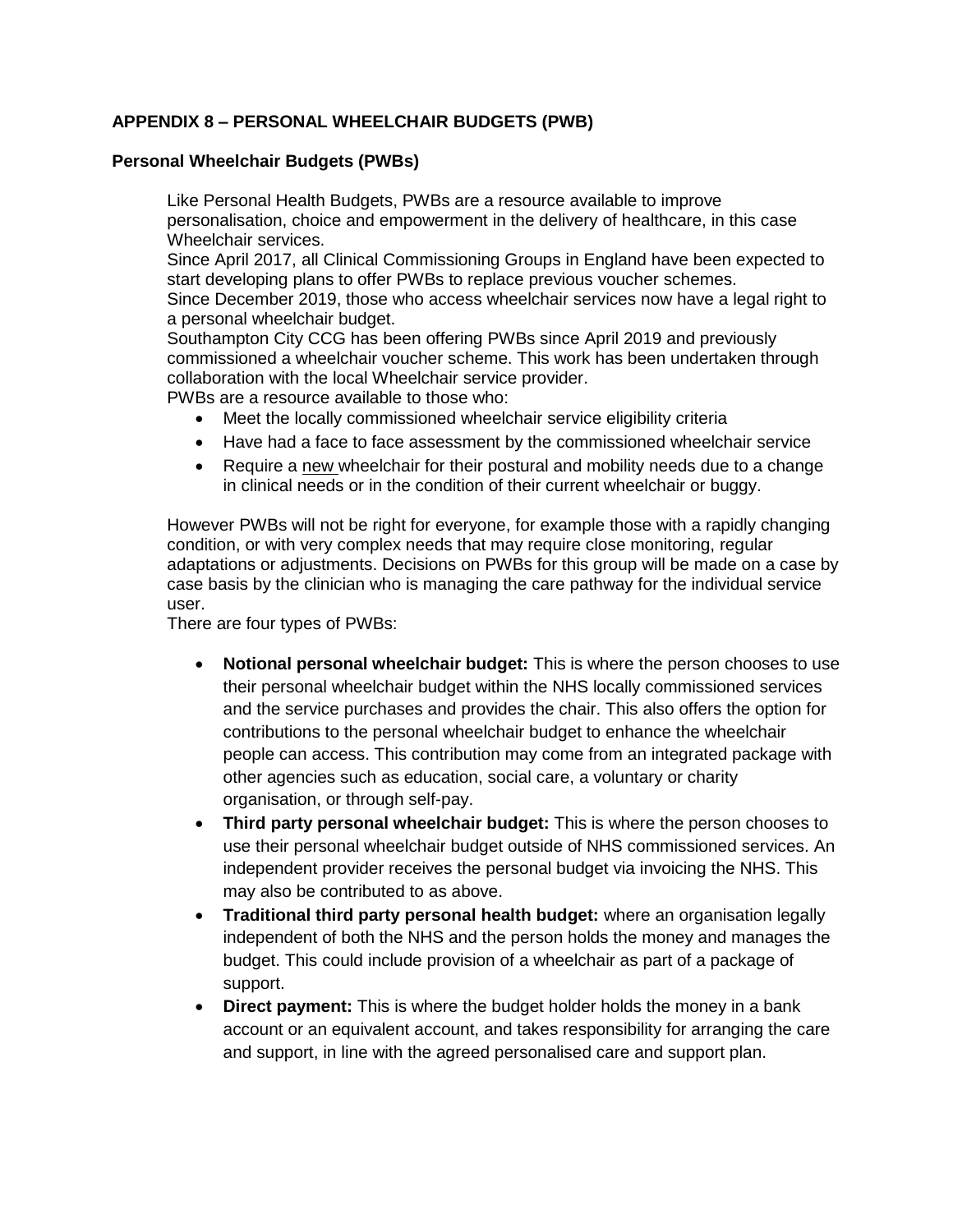As of December 2019, direct payments are not routinely available as an option for managing a standalone PWB. Where a direct payment is requested it would either need to meet the whole cost of the wheelchair or be part of an integrated package of care and clearly demonstrate the health and wellbeing outcome which require a contribution via a separately commissioned service.

PWBs offer Wheelchair service users:

- A personalised assessment where they are supported to identify the health and wellbeing outcomes they wish to achieve
- A care plan which captures the health and wellbeing outcomes identified, which may be part of any wider care plans the person requires for their care, for example an Education, Health and Care (EHC) plan
- Care that is better integrated, meaning that different agencies work together to support their postural and mobility needs and achieve their health and wellbeing outcomes
- Information provided upfront about the amount of money available in their personal wheelchair budget and the options available to them locally to use it
- Information on the repair and maintenance of wheelchairs, if the option to purchase a wheelchair outside of the NHS commissioned service is taken.

Southampton City CCG continues to work with the locally commissioned Wheelchair Service Provider to develop a local standard operating procedure, ensuring that services user needs are being appropriately met through the provision of PWBs and within the clinically managed pathway of care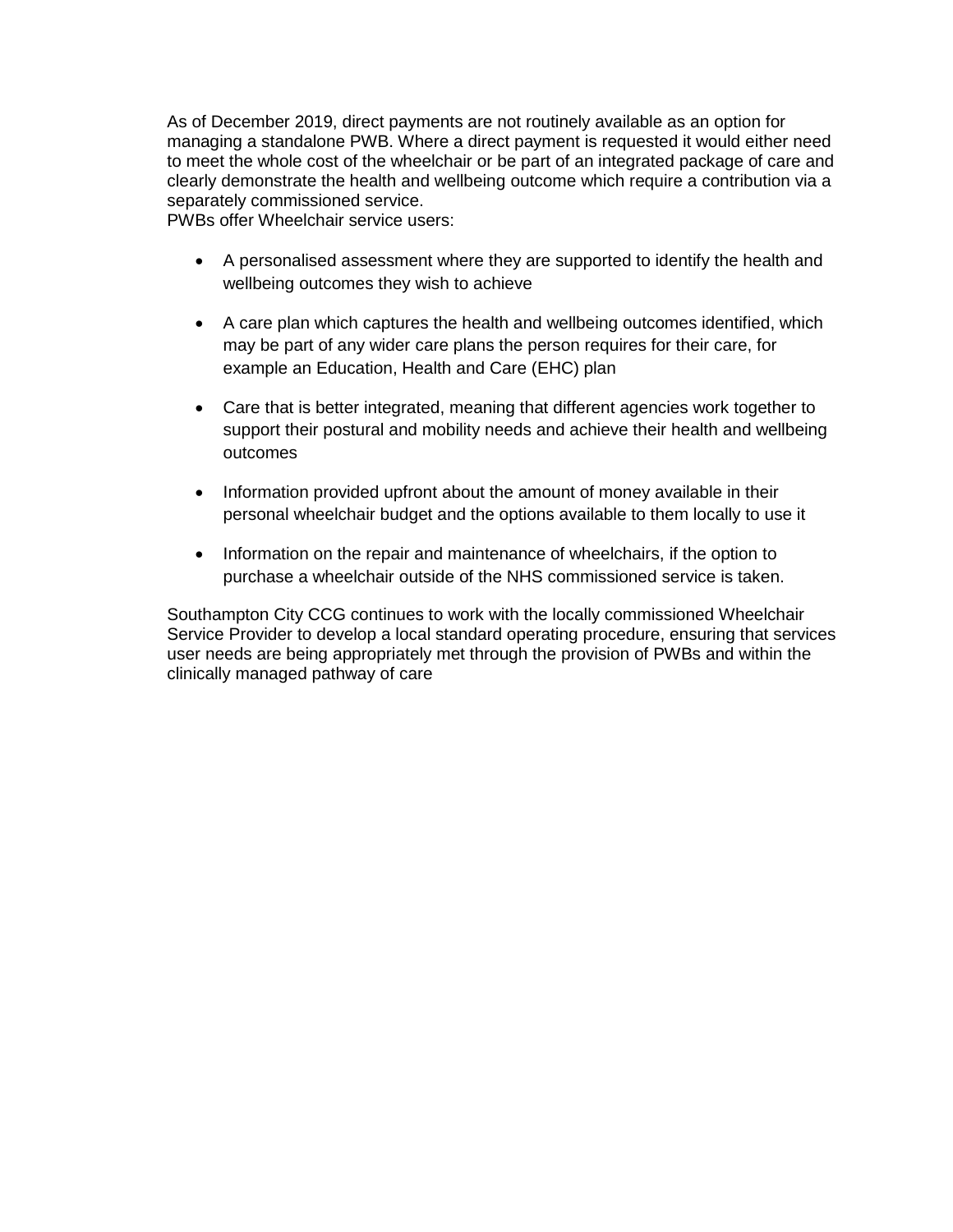# **APPENDIX 9 – EQUALITY ANALYSIS**

## **Analysing the Impact on Equality – Template**

### **1. Title of policy/ programme/ framework being analysed**

Personal Health Budget (PHB) Policy and process

**2. Please state the aims and objectives of this work and the** *intended equality outcomes*. How is this proposal is linked to the organisation's business plan **and strategic equality objectives?**

This Policy and process set out the CCGs approach to the assessment and delivery of personal health budgets, including providing guidance to staff on balancing patient preference with safety and value for money. The Policy provides transparency for those wishing to scrutinise the application of the CCG's Policy for the assessment and delivery of Personal Health Budgets.

**3. Who is likely to be affected? e.g. staff, patients, service users, carers** Patients and their representatives, carers, CCG staff

#### *4. What evidence do you have of the potential impact (positive and negative)?*

**Step one: Gather evidence** - List the main sources of evidence (including full *references) reviewed to determine impact on each equality group or protected characteristic. This can include national research, census data, Joint Strategic Needs Assessment (JSNA), surveys, reports, research interviews, focus groups, engagement with stakeholders.* 

*Step two: Consider the impact – On the basis of the evidence and findings from engagement activity, what is the impact of your work on each equality group/ protected characteristic? Identify whether the evidence shows potential for differential impact, if so state whether positive or negative and for which groups. This could be barriers to access, or different levels of needs, experiences or health outcomes. Identify how you will mitigate any negative impacts. Also how you will include certain protected groups in services or expand their participation in public life. How do the proposals impact on elimination of discrimination, harassment and victimization, advance the equality of opportunity and promote good relations between groups? (See Guidance Note)* 

This Policy is in conjunction with The National Framework for NHS Continuing Healthcare and NHS-funded Nursing Care and the NHS obligations on choice.

A range of stakeholders have been involved in the review, updating and further development of this policy including consideration of potential equality impact:

- Consult and challenge: a diverse group of service users, carers, representative organisations including professional advocacy
- CCG staff: including CHC team, Commissioners, Communications team, Associate Directors and Executives
- CCG Clinical Governance Committee
- This policy was also checked by Bevans, the CCG's solicitors in 2016 and then again on further revisions in 2017.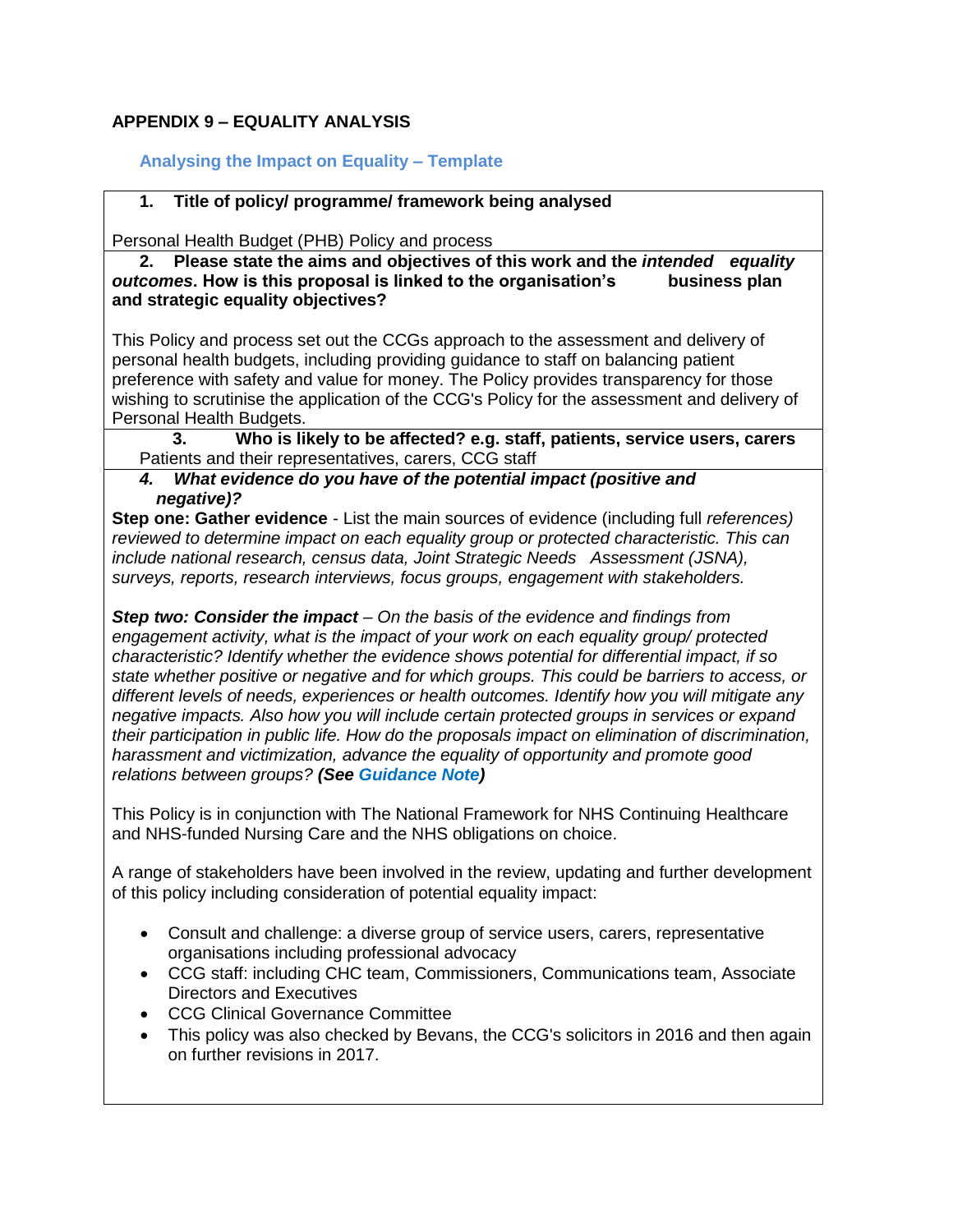# **4.1 Disability** (Consider attitudinal, physical and social barriers)

*Section IC of the National Health Service Act 2006 states that, in exercising functions in relation to the health service, the Secretary of State must have regard to the need to reduce inequalities between the people of England in respect to the benefits they can obtain from the health service. (The National Framework paragraph 20).* 

Generally, NHS continuing healthcare eligibility has a positive impact as, once found eligible, the NHS funds all of the individual's health and social care and they don't have to make a financial contribution. If a personal health budget is requested and agreed, again generally this will have a positive impact maximising personal choice and control within agreed health and support outcomes.

Reasonable adjustments are considered in terms of language barriers and comprehension, for example documents made available in 'easy read'.

# **4.2 Sex** (Impact on men and women, potential link to carers below)

This Policy does not impact differently on men or women. Section IC of the National Health Service Act 2006 states that, in exercising functions in relation to the health service, the Secretary of State must have regard to the need to reduce inequalities between the people of England in respect to the benefits they can obtain from the health service. (*The National Framework paragraph 20).*

**4.3 Race** (Consider different ethnic groups, nationalities, Roma Gypsies, Irish Travellers, language barriers, cultural differences).

There will be no negative impact with the proviso that race issues such as communication and cultural issues are kept in consideration. Section IC of the National Health Service Act 2006 states that, in exercising functions in relation to the health service, the Secretary of State must have regard to the need to reduce inequalities between the people of England in respect to the benefits they can obtain from the health service. (*The National Framework paragraph 20).*

**4.4 Age** (Consider across age ranges, on old and younger people. This can include safeguarding, consent and child welfare).

There will be no negative impact on any particular age range. Section IC of the National Health Service Act 2006 states that, in exercising functions in relation to the health service, the Secretary of State must have regard to the need to reduce inequalities between the people of England in respect to the benefits they can obtain from the health service. (*The National Framework paragraph 20).*

**4.5 Gender reassignment** (Consider impact on transgender and transsexual people. This can include issues such as privacy of data and harassment).

There will be no negative impact with the proviso that gender reassignment issues around dignity and respect are kept in consideration. Section IC of the National Health Service Act 2006 states that, in exercising functions in relation to the health service, the Secretary of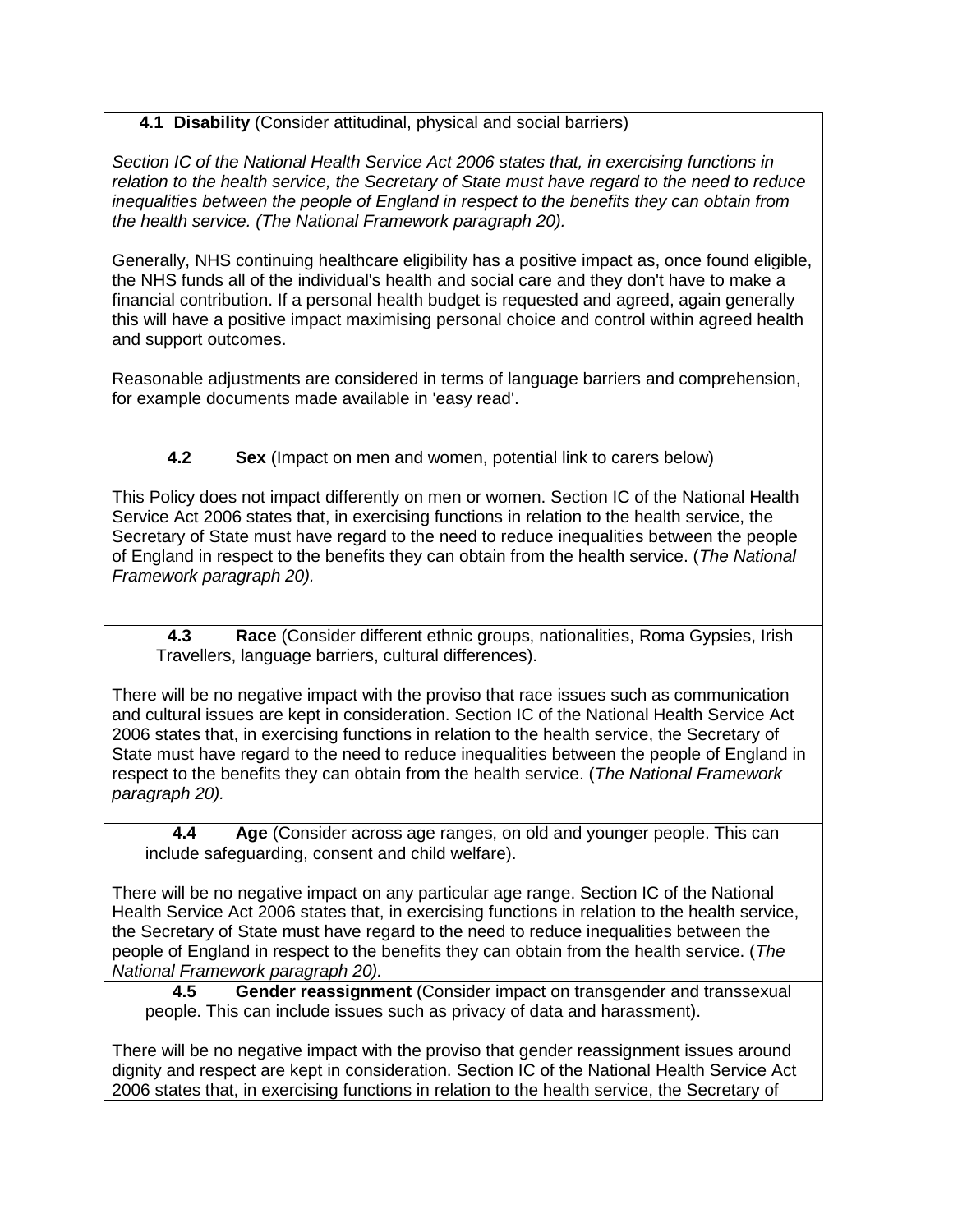State must have regard to the need to reduce inequalities between the people of England in respect to the benefits they can obtain from the health service. (The National Framework paragraph 20)

## **4.6 Sexual orientation** (This will include lesbian, gay and bi-sexual people as well as heterosexual people).

NHS continuing healthcare delivers an equitable service regardless of sexual orientation. Personal Health Budgets are delivered in the same equitable manner. Staff and partners involved with the delivery of NHS continuing healthcare and Personal Health Budgets are subject to the values in the NHS Constitution. Section IC of the National Health Service Act 2006 states that, in exercising functions in relation to the health service, the Secretary of State must have regard to the need to reduce inequalities between the people of England in respect to the benefits they can obtain from the health service. (The National Framework paragraph 20).

### **4.7 Religion or belief** (Consider impact on people with different religions, beliefs or no belief)

There will be no negative impact with the proviso that religious and belief issues are kept in consideration. Section IC of the National Health Service Act 2006 states that, in exercising functions in relation to the health service, the Secretary of State must have regard to the need to reduce inequalities between the people of England in respect to the benefits they can obtain from the health service. (The National Framework paragraph 20)

# **4.8 Marriage and Civil Partnership**

NHS continuing healthcare delivers an equitable service regardless of marital or civil partnership status. Personal Health Budgets are delivered in the same equitable manner. All staff involved with NHS continuing healthcare are subject to the values in the NHS Constitution. Section IC of the National Health Service Act 2006 states that, in exercising functions in relation to the health service, the Secretary of State must have regard to the need to reduce inequalities between the people of England in respect to the benefits they can obtain from the health service. (The National Framework paragraph 20).

**4.9 Pregnancy and maternity** (This can include impact on working arrangements, part-time working, infant caring responsibilities).

NHS continuing healthcare delivers an equitable service regardless of pregnancy or maternity status. Personal Health Budgets are delivered in the same equitable manner. Staff involved with NHS continuing healthcare are subject to the values in the NHS Constitution. Section IC of the National Health Service Act 2006 states that, in exercising functions in relation to the health service, the Secretary of State must have regard to the need to reduce inequalities between the people of England in respect to the benefits they can obtain from the health service. (The National Framework paragraph 20).

*4.10* **Carers** *(This can include impact on part-time working, shift-patterns, general caring responsibilities, access to health services, 'by association' protection under*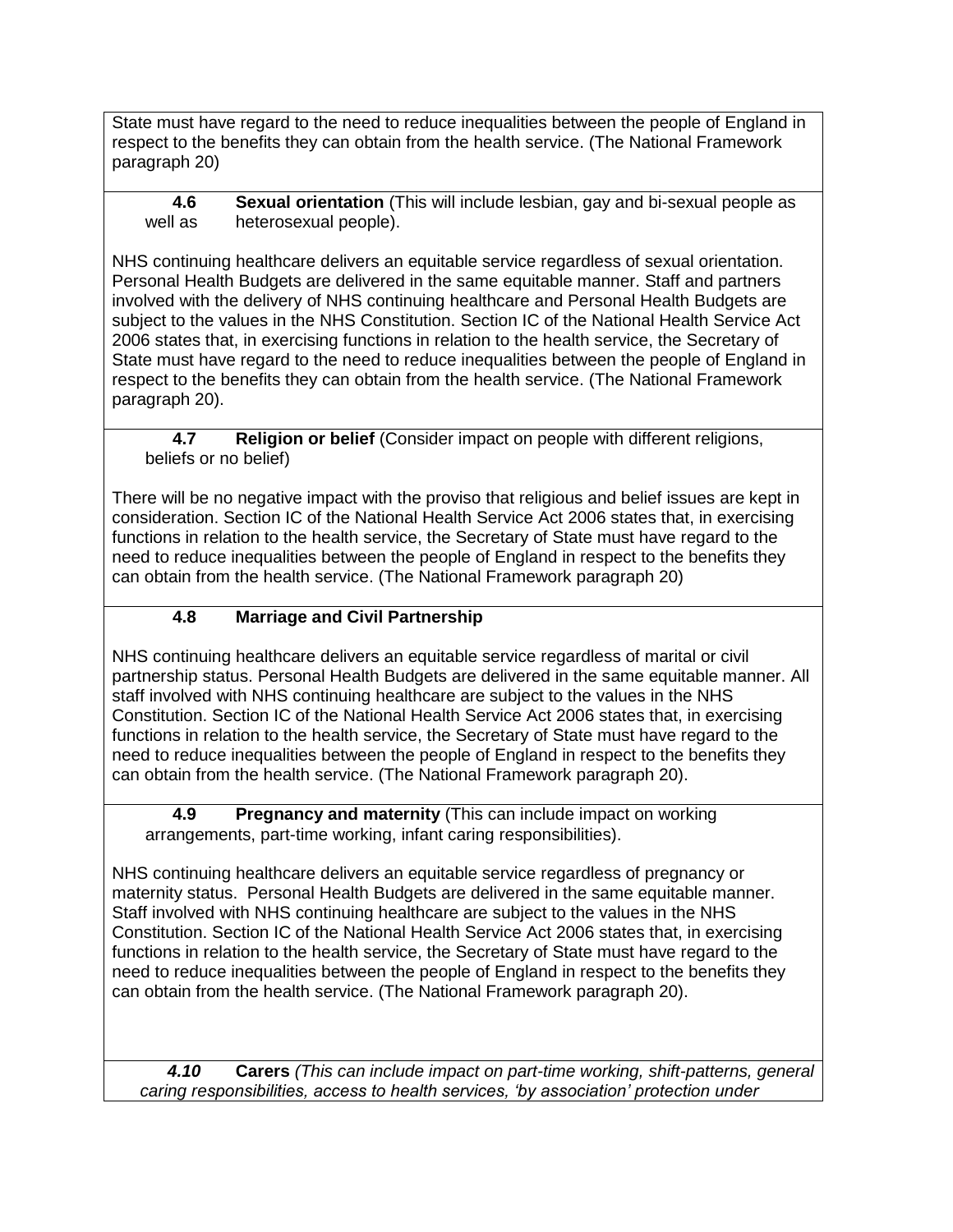*equality legislation). There will be no negative impact on carers with the proviso that carers' issues are kept in Consideration. The individual and their family will be offered choice of care homes where possible. Geographical proximity of identified care homes to family and friends will be given full consideration.* 

In the assessment, delivery and ongoing support of Personal Health Budgets the CCG will ensure the care can be delivered safely to the individual without undue risk to other members of the household. The CCG will take account of the willingness and ability of family, friends or informal carers to provide elements of care as part of the care and support plan.

# **4.11 Additional significant evidence (See Guidance Note)**

Give details of any evidence on other groups experiencing disadvantage and barriers to access due to:

- socio-economic status
- location (e.g. living in areas of multiple deprivation)
- resident status (migrants)
- multiple discrimination
- homelessness

Anyone who is eligible for NHS services may be eligible for NHS continuing healthcare and therefore a PHB. NHS continuing healthcare and Personal Health Budgets are delivered as equitable services regardless of pregnancy or maternity status. All staff involved with NHS continuing healthcare are subject to the values in the NHS Constitution. Section IC of the National Health Service Act 2006 states that, in exercising functions in relation to the health service, the Secretary of State must have regard to the need to reduce inequalities between the people of England in respect to the benefits they can obtain from the health service. (The National Framework paragraph 20).

The National Framework reflects the new NHS framework and structures created by the Health and Social Care Act 2012 effective from 1 April 2013. Standing Rules Regulations have been issued under the National Health Service Act 2006, and directions are issued under the Local Authority Social Services Act 1970 in relation to The National Framework. The evidence does not show potential for differential impact.

The National Framework sets out the core values and principles for determining eligibility. Access to assessment should be fair and consistent. There should be no discrimination on the grounds of race, disability, gender, age, sexual orientation or belief, or type of health need (for example, whether the need is physical, mental or psychological). NHS England and the CCG are responsible for ensuring that discrimination does not occur and should use effective auditing to monitor this matter. (The National Framework, paragraph 43).

This Policy provides transparency on the application of the CCG's Policy for NHS Continuing Healthcare and NHS-funded Nursing Care. The NHS continuing healthcare process is person centred and is not dependent on diagnosis or condition. Choice is taken into account based on the individual's care plan and family circumstances. The Policy will have no negative impact against the protected characteristics with some provisos that issues are kept in consideration.